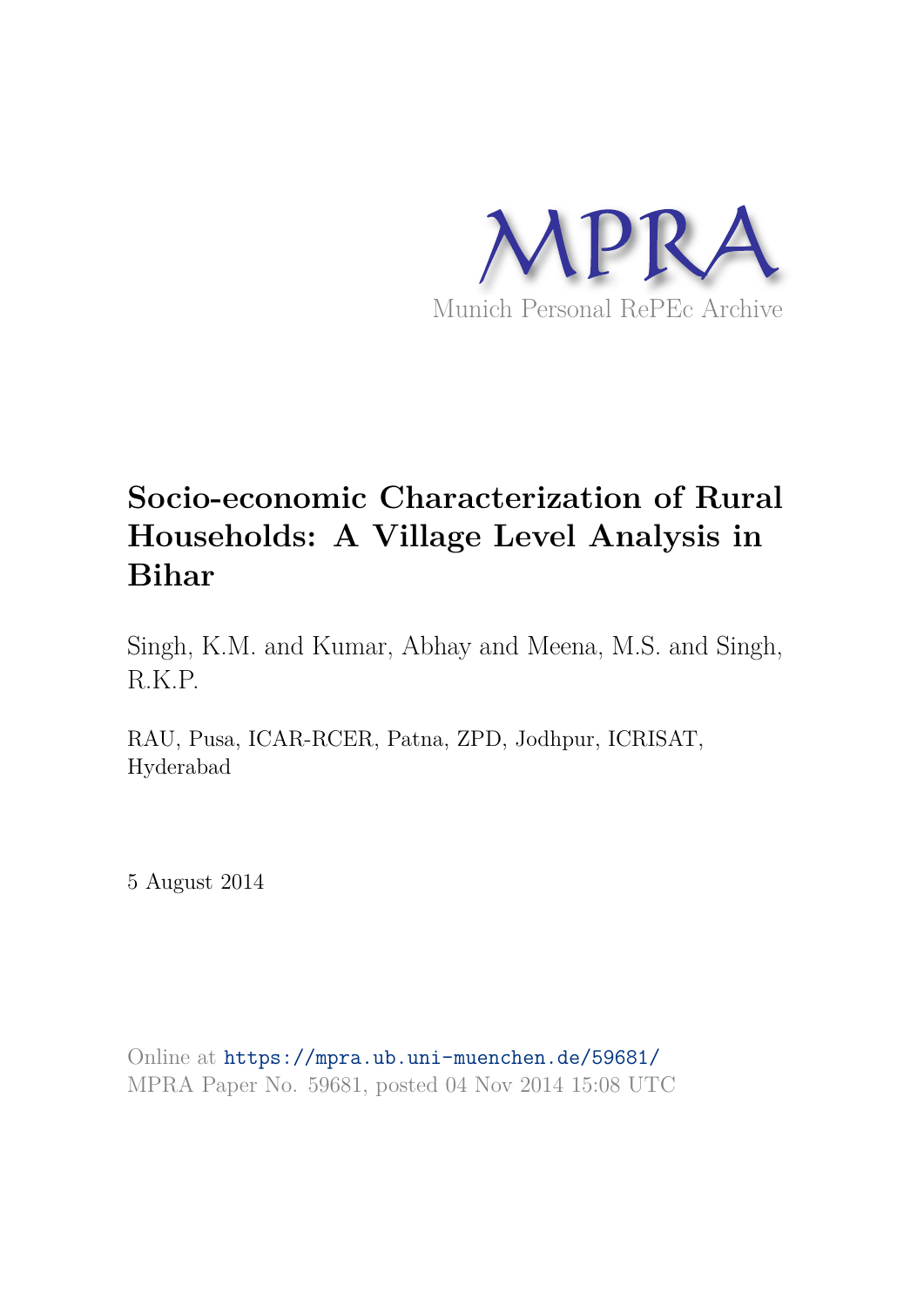## **Socio-economic Characterization of Rural Households: A Village Level Analysis in Bihar**

K.M.Singh<sup>1</sup>, Abhay Kumar<sup>2</sup>, M.S.Meena<sup>3</sup> and R.K.P.Singh<sup>4</sup>

#### **1.0 Introduction**

The alleviation of poverty has consistently been one of the chief objectives of Indian policy. The country's modern history contains myriad examples of discussion on this topic as far back as 1901 (Srinivasani, 1998). After India achieved independence from Great Britain in 1947, it launched a series of development programmes under various Five Year Plans which contain some kind of poverty eradication or social justice components. The consideration of economic policies vis-à-vis their impact on the poor highlights a continued emphasis by Indian policy makers on poverty alleviation.

The First Five Year Plan was launched in 1951, since then there have been eleven plans, the most recent being the Twelfth Five Year Plan launched in 2012. The consideration of economic policies viz-a-viz their impact on the poor highlights a continued emphasis by Indian policy makers on poverty elimination. However, there have been serious shortcomings of government efforts in alleviating poverty during the past few decades. Even after sixty five years of independence, one - fourth of India's Population still lives in poverty.

In India, poverty is conventionally defined in terms of income poverty, i.e., number of people living below the poverty line and it is measured in different ways, predominantly in terms of inadequacy of income to procure a defined minimum level of calories. It has to be noted that the so defined poor may be incurring expenditure, not just on food intake to get minimum number of calories, but also on several other non-food items. Hence, the methodology of estimating poverty and identification of BPL households has been a matter of debate in India. The Multi-dimensional Poverty Index (MPI) is also being used to measure the incidence of poverty. MPI indicates the share of population that is multi-dimensionally poor adjusted by the intensity of deprivation in terms of living standards, health and education. According to this parameter, India with a poverty index of 0.296 and poverty ratio of 46.6 per cent is among 50 poor nations of the world (Government of India, 2011).

j

<sup>&</sup>lt;sup>1</sup> Professor and Chairman, Department of Agricultural Economics, Rajendra Agricultural University, Pusa, India

Email: m.krishna.singh@gmail.com

<sup>&</sup>lt;sup>2</sup> Principal Scientist (Agricultural Statistics), ICAR Research Complex for Eastern Region, Patna, India

<sup>&</sup>lt;sup>3</sup> Principal Scientist (Agricultural Extension), Zonal Project Directorate, ICAR-Jodhpur, India

<sup>4</sup> Consultant, VDAS Project, ICRISAT at ICAR-RCER, Patna, India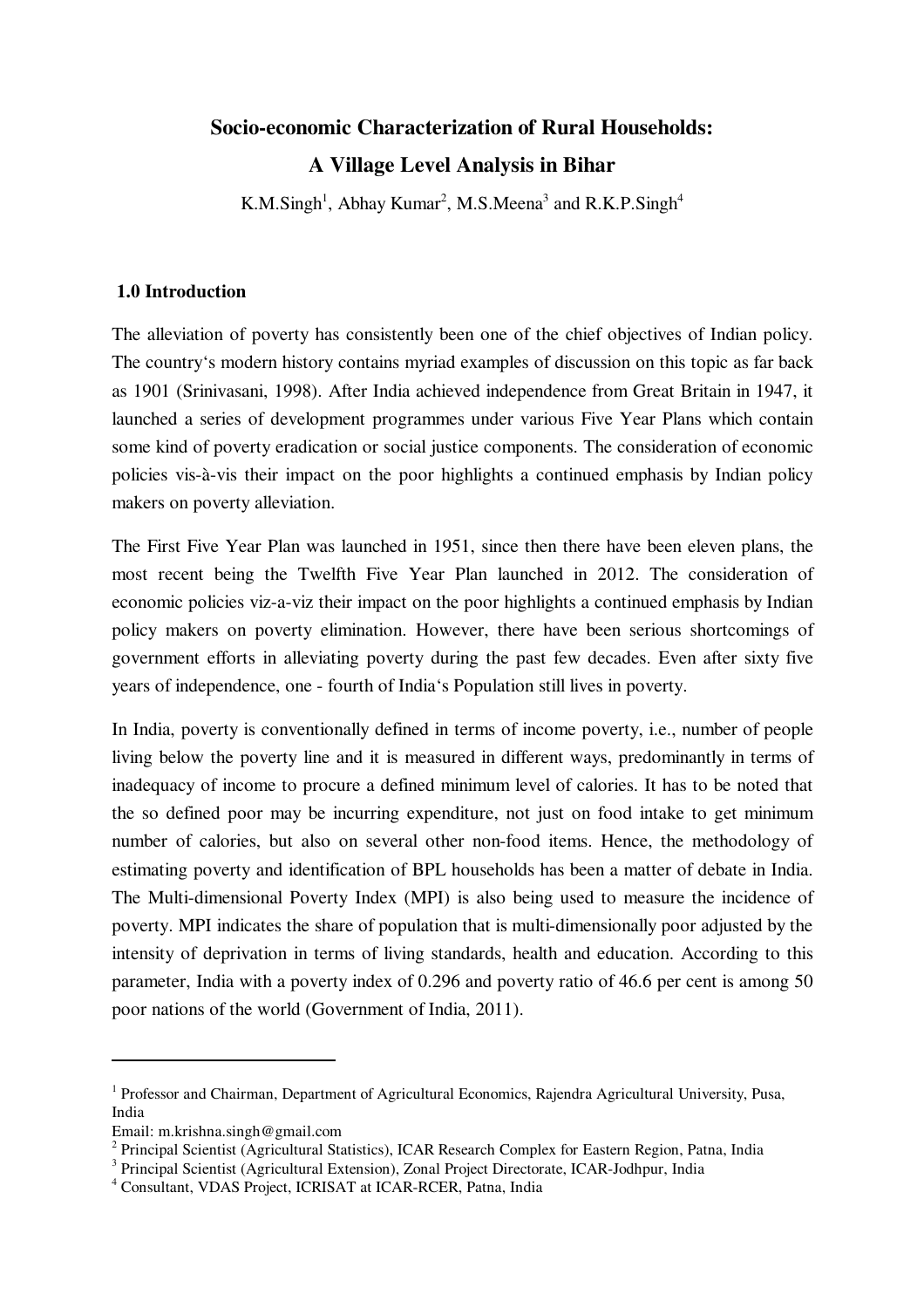The substantial regional differences in economic growth and human development indicators within India are also cause of great concern. Even within states, urban and rural sectors show a considerable disparity. An understanding of why certain states were able to reduce poverty would facilitate the implementation of effective policies for poverty reduction through- out India. Some states have had the benefit of starting with a low level of poverty, when states were reorganized. Others have empowered the poor by developing their internal resources, arranging more central assistance and promoting social and economic equality.

During the mid to late 1990's, the country experienced tremendous economic growth, particularly in industrial and service sectors. Its GDP grew at close to 6 percent annually during this period (Panagariya 2002). Many individuals have suggested that poverty fell considerably during 1990's due to trickle down effects. Others do not find evidence that the economic growth strategy employed by Indian Government has reached broad segments of the population.

Historically, rates of poverty reduction have been very closely related to agricultural performance, particularly to the rate of growth of agricultural productivity. In simple terms, this indicates that the countries that have increased their agricultural productivity must have also achieved the greatest reductions in poverty. However, agricultural growth alone may not be sufficient to substantially reduce the incidence of rural poverty. In India, Ahluwalia (1978) indicated that trickle down mechanism operated in the rural India. However, Bardhan (1985) did not find any evidence of the existence of strong linkages between agricultural productivity and poverty reduction. Srinivasan (1985) had cautioned that the results showing relationship between agricultural growth and poverty reduction should be interpreted carefully since there was very little evidence of trickle down mechanism at the all India level. Dev (1998) had shown that labour productivity in agriculture explained a large part of the variations in poverty. On – farm employment is critically important to poor people's livelihoods, and not just for the landless-agricultural labours but it is a key means for many farmers to supplement their income. Evidence on this subject is primarily drawn from the Green Revolution experience in Asia. In India increasing agricultural productivity associated with the adoption of new technologies clearly increased demand for labour (Lipton and Longhurst, 1989; Hazell and Ramasamy, 1991). Furthermore, the majority of the additional labour used was hired rather than family labour.

A healthy growth of real agricultural wages is considered to be a sufficient condition for significant reduction in rural poverty (Deaton and Dreze, 2002). Rural wages in real terms have increased considerably during the period 1983 to 2004. The growth in real wages increased from 2.0 per cent during 1983-93 to about 3.4 per cent per year during 1993-2004. The significant increase in real wages in the rural areas, particularly in recent years may be attributed to the several initiatives undertaken under the various government schemes. The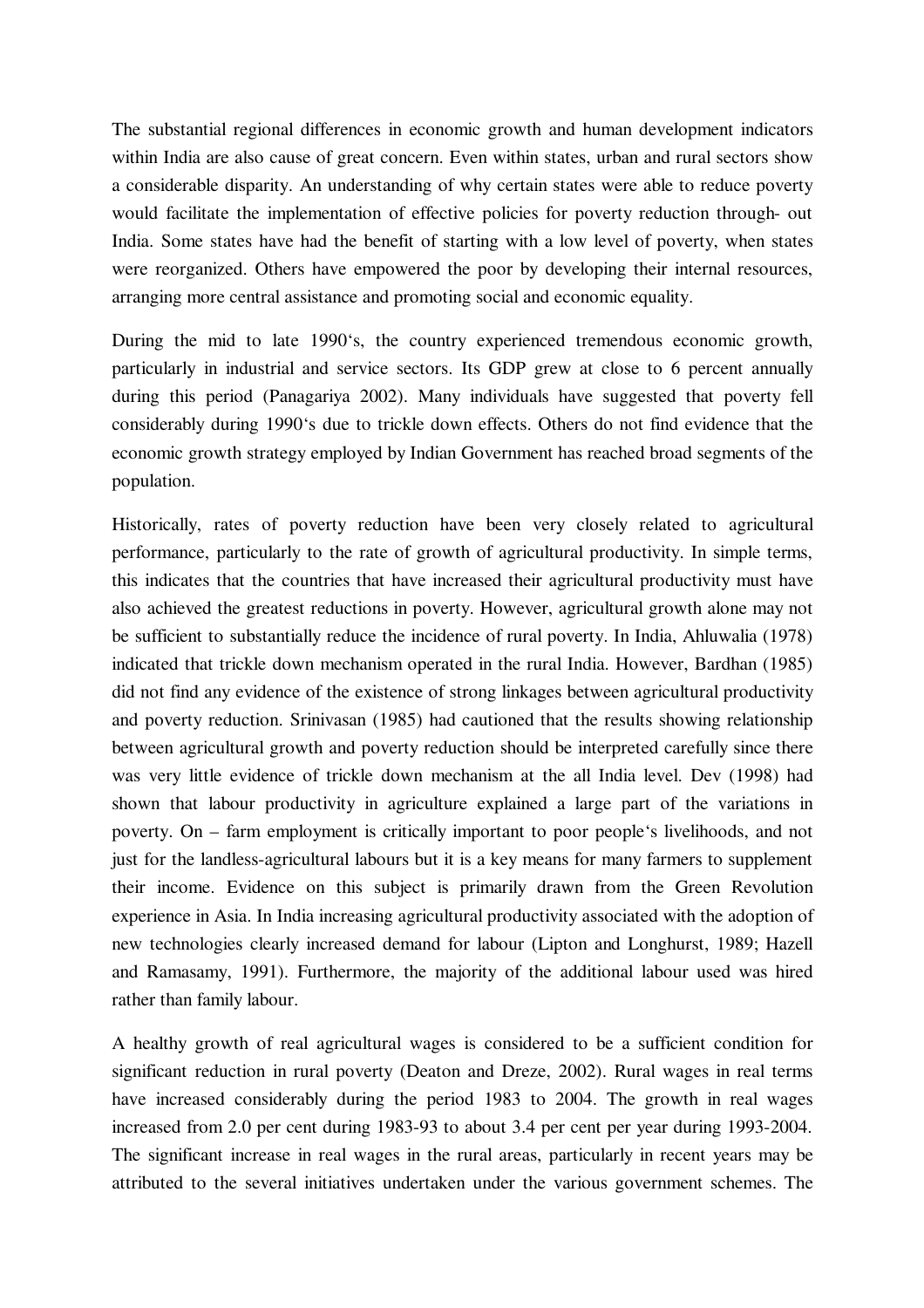government investment in rural infrastructure and rural development might have also contributed to this growth in wages (Kumari, 2011)

Besides economic factors affecting rural poverty, an effective population control, improvement in educational level and development of better infrastructure were the major factors identified for eradication of poverty in Bihar (Thakur et al., 2000). The probability of experiencing poverty was more in those households which had more chronic energy deficient (CED) persons. This implied that higher the percentage of CED persons, higher was the probability of households remaining poor. This calls for strengthening and effective implementation of various nutritional programmes, namely mid-day meals, Annpurna Yojana and Antyodaya Anna Yojana. The safe drinking water and the availability of basic amenities including health care to the poor households would improve the probability of their moving out of poverty (Kumari and Singh, 2010). The participation in social organizations had an inverse relationship with poverty. This implied that probability of being poor was higher when there was less participation in social organizations like Gram Panchayats, Dairy Cooperatives, Schools and Primary Agricultural Credit Societies (PACS). This calls for the need to encourage and provide opportunity to the poor households to participate in social organizations to minimize their poverty. Hence, investment in improving the quality of human capital would contribute positively to poverty alleviation by increasing labour skills. It calls for more investment in the improvement of educational infrastructure and periodic evaluation for their smooth functioning.

In India, Bihar is amongst the poorest states with poverty incidence of 41.4 per cent. Per capita net domestic product has been estimated to be \$ 446 for Bihar which is about one – third of the corresponding national average (\$ 1220) and less than one-fourth of Haryana (\$ 2052), one of the richest states in India (Government of Bihar, 2011). There has not been any significant influence of the agricultural development and poverty alleviation programmes on reducing poverty incidence. It reflects that strategies adopted under various rural development programmes seem to be inappropriate in the Bihar context. The most of the programmes aimed at improving the economic status of poor households, only a few attempted at improving their human capital (i.e., education, health, housing, social participation, etc.). This might be the reason for ineffectiveness of these programmes on alleviating poverty during the last three decades.

#### **1.2 Poverty :**

Bihar is the poorest state in India. The overall incidence of poverty in Bihar as per Planning Commission is 53.5%, much above the all India level of 29.8%. Incidence of rural poverty in Bihar declined from 64.4 percent in 1983-84 to 56.6 percent in 1993-94 and further declined to 55.3 percent in 2009-10 (Table 1.1). The rural poverty gap between Bihar and India has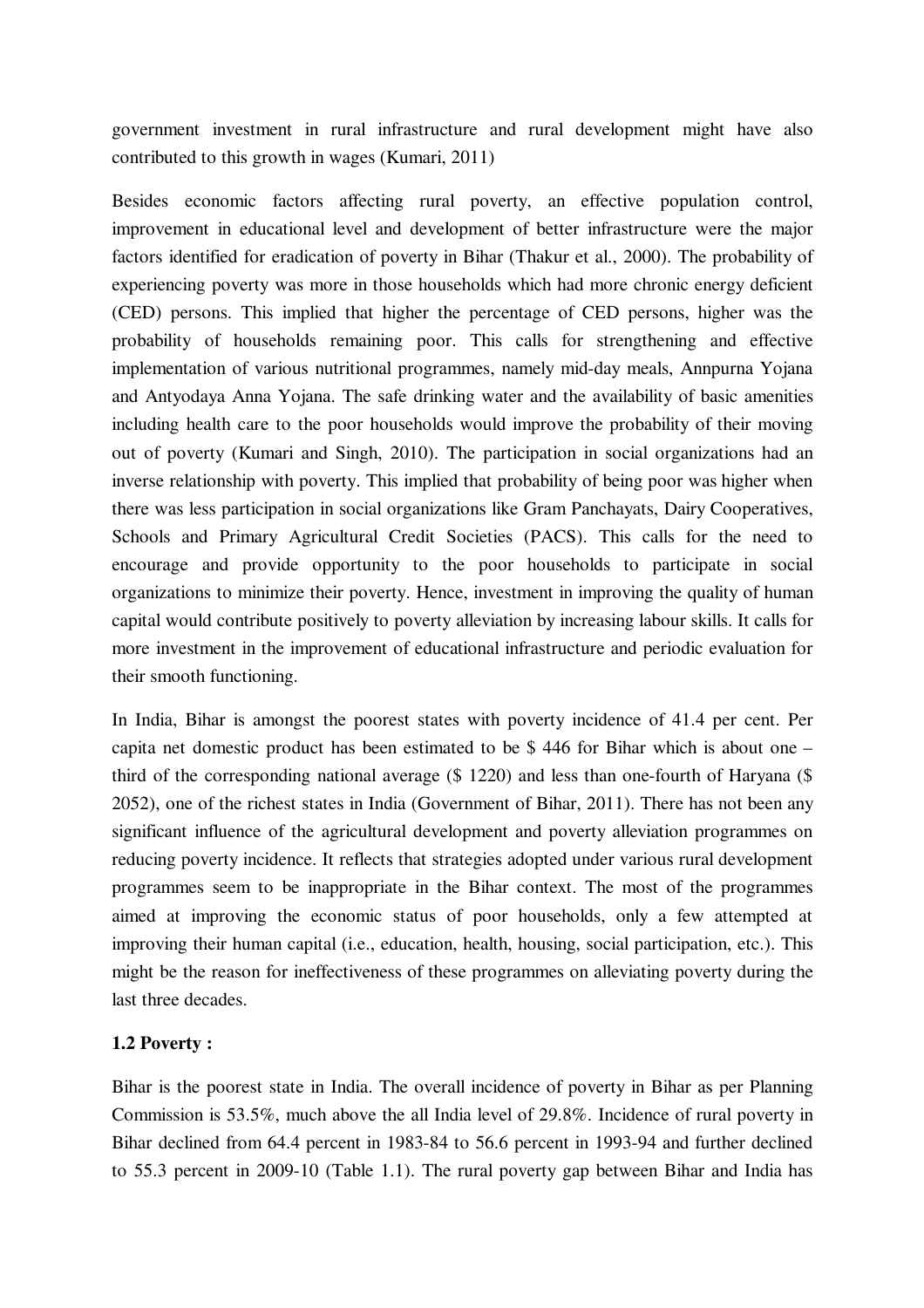increased from 18.8 % in 1983 to 19.3% in 1993-94 but declined to 13.7% in 2004-05, which again increased to 21.5 % in 2009-10. Incidence of poverty has continuously declined in Bihar during last 26 years but number of poor persons increased from 38 million in 1993-94 to 54 million in 2009-10.

| <b>Period</b>                     | <b>Bihar</b> |              |                 | India        |              |                 |
|-----------------------------------|--------------|--------------|-----------------|--------------|--------------|-----------------|
|                                   | <b>Rural</b> | <b>Urban</b> | <b>Combined</b> | <b>Rural</b> | <b>Urban</b> | <b>Combined</b> |
| 1983-84                           | 64.4         | 47.3         | 62.6            | 45.6         | 40.8         | 44.4            |
| 1993-94                           | 56.6         | 40.8         | 55.1            | 37.3         | 32.4         | 36.0            |
| 2004-05                           | 55.7         | 43.7         | 54.4            | 42.0         | 25.5         | 37.2            |
| 2009-10                           | 55.3         | 39.4         | 53.5            | 33.8         | 20.9         | 29.8            |
| Change in rural poverty $(\%)$    |              |              |                 |              |              |                 |
| 1983-1994                         | $-7.8$       | $-6.5$       | $-7.5$          | $-8.3$       | $-8.4$       | $-8.4$          |
| 1994-2005                         | $-0.9$       | 2.9          | $-0.7$          | 4.7          | $-6.9$       | 1.2             |
| 1983-2005                         | $-8.7$       | $-3.6$       | $-8.2$          | $-3.6$       | $-15.3$      | $-7.2$          |
| 2005-2010                         | $-0.4$       | $-4.3$       | $-0.9$          | $-8.2$       | $-4.6$       | $-7.4$          |
| Number of Poor persons in million |              |              |                 |              |              |                 |
| 1993-94                           |              | 38           |                 |              | 318          |                 |
| 2004-05                           |              |              | 49              |              | 407          |                 |
| 2009-10                           |              |              | 54              |              | 355          |                 |

**Table 1.1: Incidence of Poverty during last 30 Years** 

#### **1.3 Study Area**

Bihar is the third largest state in India with respect to population and seventh largest in area. It supports 8.8 per cent of country's population with only 2.8 per cent of land mass. Agriculture is an important sector since it generates 16 per cent of State GDP but provides employment to 70 per cent of rural working force. About 69 per cent of total geographical area is used for cultivation but almost one–third area is under problematic with respect to soil or ecological situation which includes Water logged area (0.40 million ha.), Diara area (0.93 million ha.), Alkaline soil (0.32 million ha), and Tal area (0.10 million ha). Agricultural production showed increasing trend during last five years but agricultural productivity is still lower than corresponding national average. During 1983-94, there was almost no growth in agriculture sector in Bihar. Net State Agriculture Domestic Product stagnated at \$ 0.73 billion during 1983-94 but Net State Domestic Product increased from \$ 1.64 billion to \$ 2.14 billion (at 1980-81 prices). Per capita income increased by less than one US Dollar; from \$ 22.29 to \$ 22.98 during the period but poverty declined by 7.5 percent. Performance of agriculture was also much poor in ninth five year plan (-1.4%) and tenth five year plan (0.96%), as given in Table 1.2.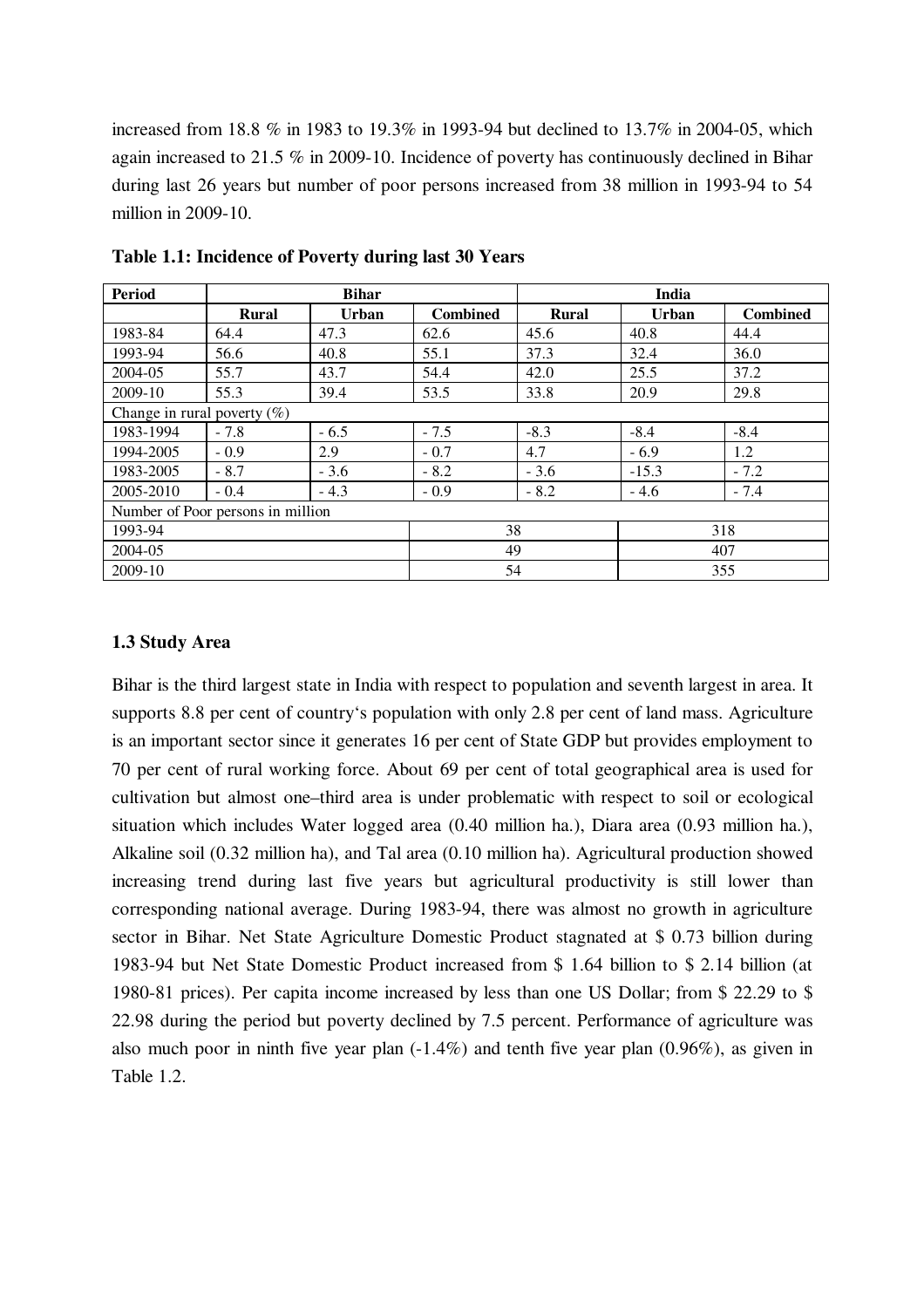**Table 1.2: Growth in SGDP and SAgGDP in Bihar during 9th, 10th and 11th five year plans** 

| <b>Particulars</b> | 9th Five Year Plan | 10th Five Year Plan | 11th Five Year Plan |
|--------------------|--------------------|---------------------|---------------------|
| <b>SGDP</b>        | 2.9                | 4.0                 | 10.93               |
| <b>SAgGDP</b>      | $(-)$ <sup>1</sup> | 0.96                | 2.6                 |

Despite the poor performance of agriculture in eighth and ninth five year plans, incidence of poverty declined by more than 10% during the period. Under adverse situation of two flood years (2007 & 2008) and two drought years (2009 & 2010) during the period of Eleventh Five Year Plan, the state achieved 2.6% growth in agriculture and 10.93% growth in State GDP. Agriculture performed much better in Eleventh Five Year Plan and recorded SAgGDP growth of 31.06% in 2006-07 and 11.32 % in 2008-09. Milk production increased from 3.0 million tonnes in 2004-05 to 6.3 million tonnes in 2010-11. Fish production also increased from 0.27 million tonnes in 2004-05 to 0.30 million tonnes in 2010-11. Despite higher growth in Bihar's economy, incidence of poverty increased from 41.4 % in 2004-05 to 56 % in 2009-10.

Agriculture is still an important sector in Bihar since it contributes about 16 per cent to State Gross Domestic Product and provides employment to about 70 per cent of working force in rural area. The state is characterized by small land holders in the country. More than 90 per cent of farm households belong to marginal farm category (less than 1 ha land) but own about 44 per cent of cultivated land in Bihar (Table 1.3).

| <b>Farm size</b>      | <b>Bihar</b> |       |       | India |       |       |       |       |
|-----------------------|--------------|-------|-------|-------|-------|-------|-------|-------|
|                       | 2003         | 1992  | 1982  | 1971  | 2003  | 1992  | 1982  | 1971  |
| Marginal $\leq 1$ ha. | 89.40        | 80.56 | 76.55 | 71.71 | 42.07 | 28.58 | 23.96 | 18.20 |
| Small $(1-2)$ ha.)    | 07.10        | 11.10 | 12.42 | 15.11 | 25.29 | 23.84 | 22.91 | 23.43 |
| Semi-medium           | 02.70        | 06.00 | 07.79 | 09.15 | 18.53 | 24.45 | 27.02 | 28.07 |
| $(2-4)$ ha.)          |              |       |       |       |       |       |       |       |
| Medium $(4-10$ ha.)   | 00.70        | 02.14 | 02.82 | 03.66 | 09.56 | 18.68 | 20.22 | 23.63 |
| Large $> 10$ ha.      | 00.10        | 00.20 | 00.31 | 00.37 | 04.63 | 04.44 | 23.63 | 06.67 |
| All farms             | 100          | 100   | 100   | 100   | 100   | 100   | 100   | 100   |

**Table1.3 Category wise distribution of landholdings in Bihar and India (%)** 

Agriculture sector experienced a drastic change with respect to public investment, use of inputs, extension activities and crop-milk-fish production. State government assigned priority to the sector through providing fund to this sector by increasing annual average budget allocation from less than Rs. 200 crore during 2001-06 to more than Rs 1,000 crore during 2006-11. In Bihar, the State Agricultural GDP was almost stagnant at Rs 32.5 billion during 1981-94 and its growth was negative in Ninth Five Year Plan (-1.14%) which turned positive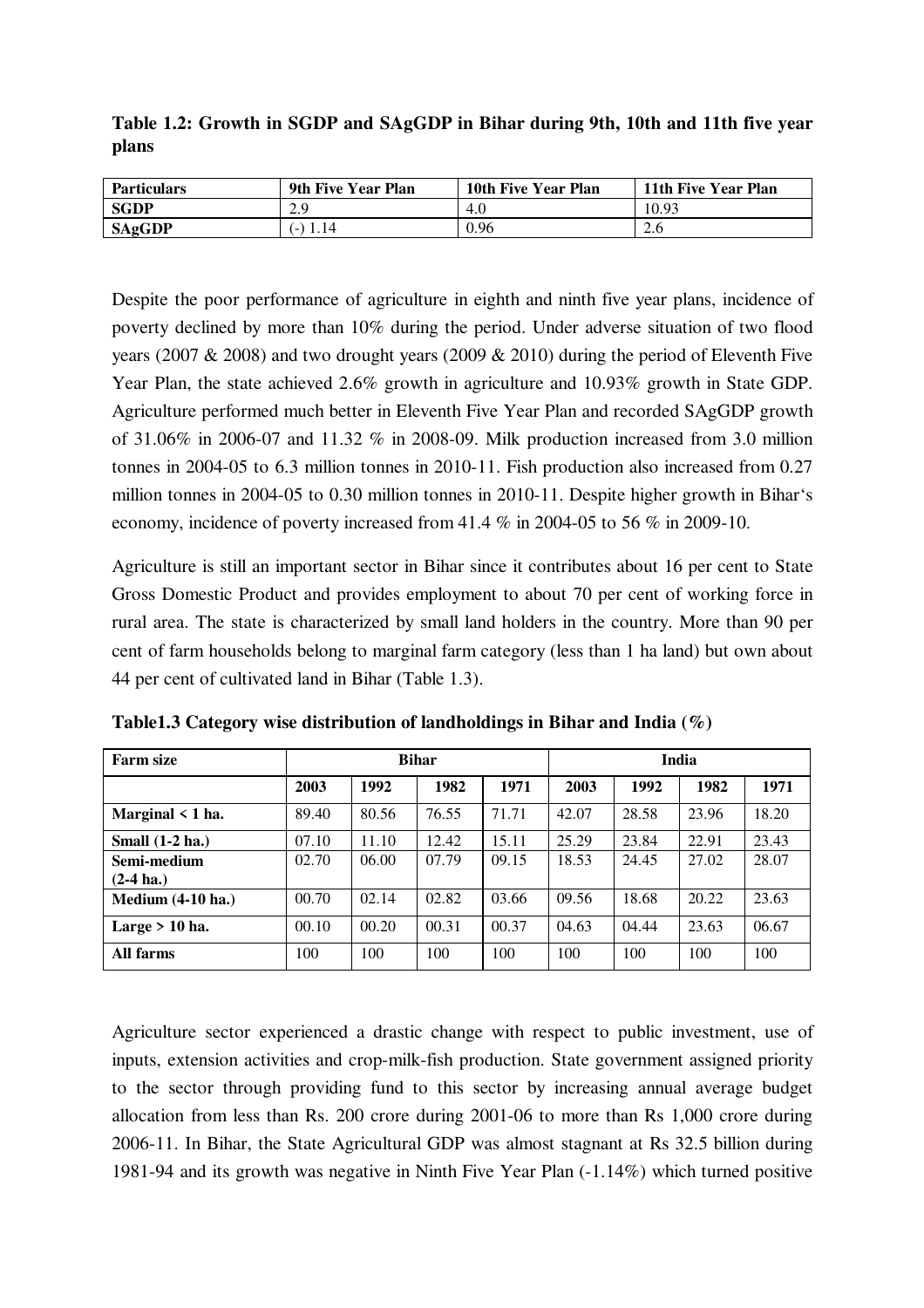in Tenth Five Year Plan (0.96 %). During 2004-11, State AgGDP grew at the annual growth rate of 2.6 per cent. However, State Gross Domestic Product recorded growth of 10.9 per cent during the period which was higher than corresponding growth achieved at national level. State agriculture sector also achieved spectacular growth of 31 per cent in the year 2006-07. But the state failed to maintain higher agriculture growth due to flood in 2007 and 2008, and drought in 2009 and 2010. Despite severe drought in 2010, the state recorded the food grain production of 125 lakh tonnes and milk production of 63 lakh tonnes, indicating sustainability in agricultural production in Bihar.

Per hectare Net State Agricultural Domestic Product (NSAgDP) increased from Rs. 29750 in 2001-06 to Rs. 36,193 in 2006-11, which worked out to be an annual increase of 4.3 per cent during the period, indicating increase in productivity of crops and animal in the state. However, an increase in area under high value crops and increase in high yielding dairy animals have also been observed during the period. Average per capita Net State Agricultural Domestic Product also increased from Rs. 1904 to Rs. 2209 during the period but annual increase was lower than the increase in per hectare NSAgDP, mainly due to increase in population by 25 per cent during the period 2001-11, which was higher than annual agricultural growth in the state. Bihar ranks sixth among major states of India with respect to per hectare State Net Agricultural domestic Product but at the lowest ladder with respect to per capita SNAgGDP. State Government prepared a Road Map for development of agriculture and allied sectors and tried to implement several projects/programmes for faster development of these sectors in the state. It is a coincidence that the Union Government has also launched several Mega projects namely; National Horticulture Mission, Rastriya Krishi Vikas Yojna and National Food Security Mission for agricultural development during last five years

Climate of Bihar is favourable for production of various field crops but agriculture of the state was highly dependent on behaviour of monsoon and distribution of rainfall till 2010. During the last 10 years, food grain production was the highest (122 lakh tonnes) in 2007-08 when state received the normal annual rainfall (1196 mm) in 56 rainy days but produced the lowest food grain (79 lakh tonnes) in 2004-05 when annual rainfall was below normal (1003 mm) with the least number of rainy days (26). The state has achieved almost sustainability in agricultural production because the record food grain (125 lakh tonnes) was produced in 2010-11 with only annual rainfall of 866 mm with only 34 rainy days. Food grain production in drought year was even higher than food grain production of the normal annual rainfall year 2007-08. In Bihar, there was severe drought in 1966 when only 866 mm of monsoon rainfall was received and food grain production was declined by 50 percent of normal production level. An increase in food grain production in the state in drought year 2010-11 was made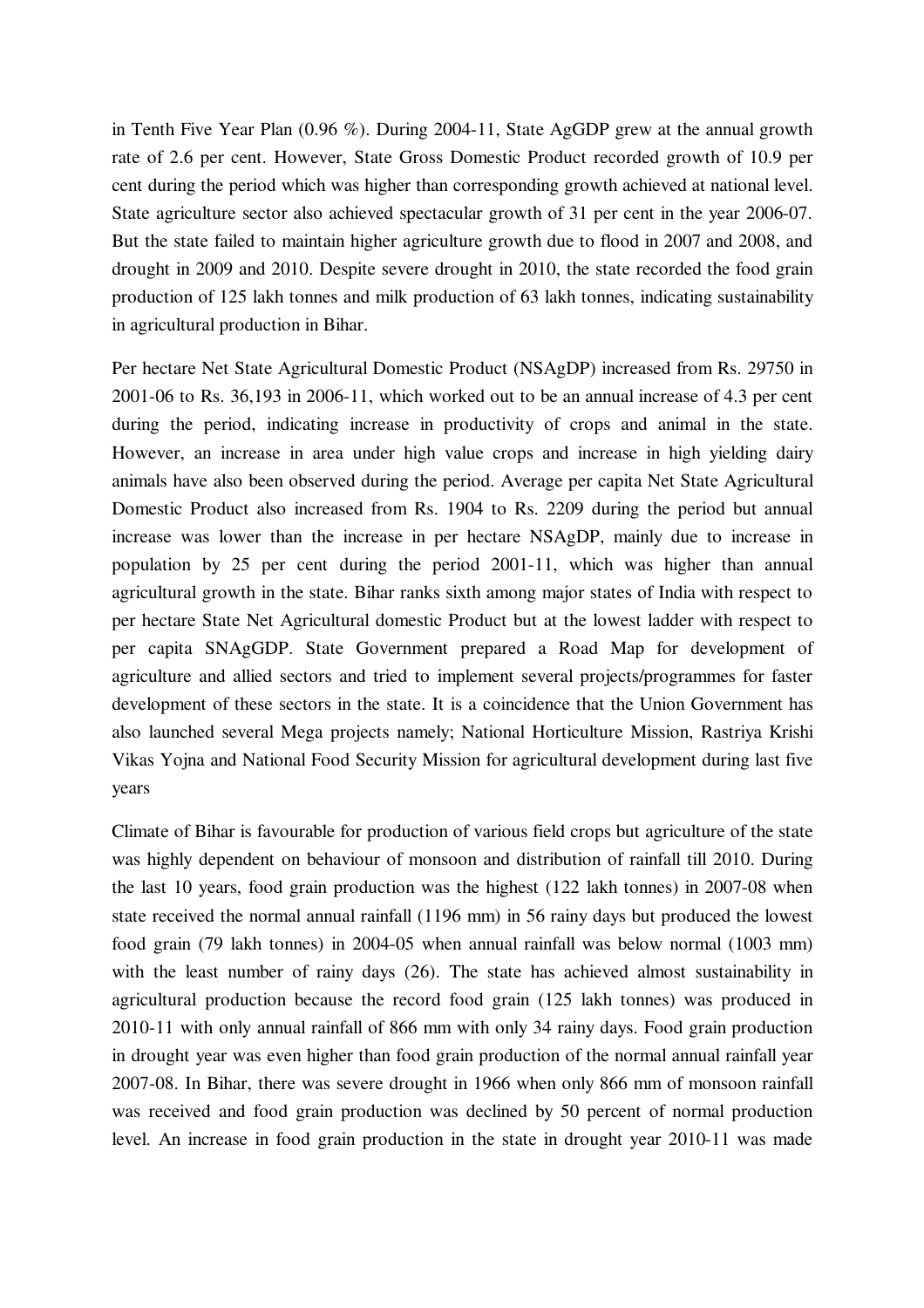possible due to increase in number of private tube wells installed by farmers. However, the State Government also made some cosmetic efforts for maintaining agricultural production.

### **1.4 Agricultural production scenario:**

Analysis of food grain production during last 10 years revealed that average area under food grain declined from about 68 lakh hectares during 2001-06 to 67 lakh hectares during 2006- 11, but their share in gross cropped area remained constant at 88 per cent during the period. Despite decline in area under food grain and unfavourable weather (flood in 2007 & 2008 and drought in 2009 & 2010) food grain production increased by about 18 per cent during last five years over preceding five years (2001-06). There was spectacular increase in food grain productivity from 1176 Kg per hectare during 2001-06 to 1743 Kg per hectare during 2006- 11. But production of rice, the main food grain crop which is grown in about two- third area of net sown area in kharif season, did not show any increase in productivity. Production of rice is still to cross 60 lakh tonnes whereas production of about 55 lakh tonnes of rice was achieved in 2003-04. Hence, it may be said that rice production in Bihar still depends on weather. In Bihar, rice cannot be grown successfully in scanty rainfall due to unreliable and costly irrigation sources. About 60 per cent rice is grown in irrigated situation but the majority of farmers provide survival irrigation to rice crop because diesel operated tube well is the main source of irrigation which is costly, particularly for marginal farmers who purchase water at the rate of Rs 70-90 per hour.

Wheat production was stagnant at 40 lakh tonnes during 1995-2006 but its average annual production increased to 59 lakh tonnes in 2010-11. Average per hectare wheat productivity showed increasing trend from about 20 quintals during 2001-06 to more than 23 quintals during last five years (2006-11). Maize productivity also increased from 23 quintals to 33 quintals per hectare during 2006-11. However, winter maize productivity of 80 quintals per hectare is common in Begusarai and Khagaria districts of Bihar. The high yield of winter maize is mainly due to favourable ecology for production of maize in winter season along with farmers' efforts in production of this crop in Bihar. State government made a little effort to boost winter maize production because farmers depend on non government sector for not only hybrid maize seeds but also for marketing, fertilizer and pesticide. Hence, there is an ample scope for increasing production of winter maize in Bihar. Increase in production and productivity of wheat and maize has been mainly contributed by adoption of modern production technology of these crops by farmers.

While comparing the productivities of principal crops with target set for respective crops at the terminal year of Eleventh Five Year Plan, there has not been any increase in rice productivity in the state but the targets set for wheat and maize productivities are likely to be achieved in the terminal year of the plan..There has been significant increase in per hectare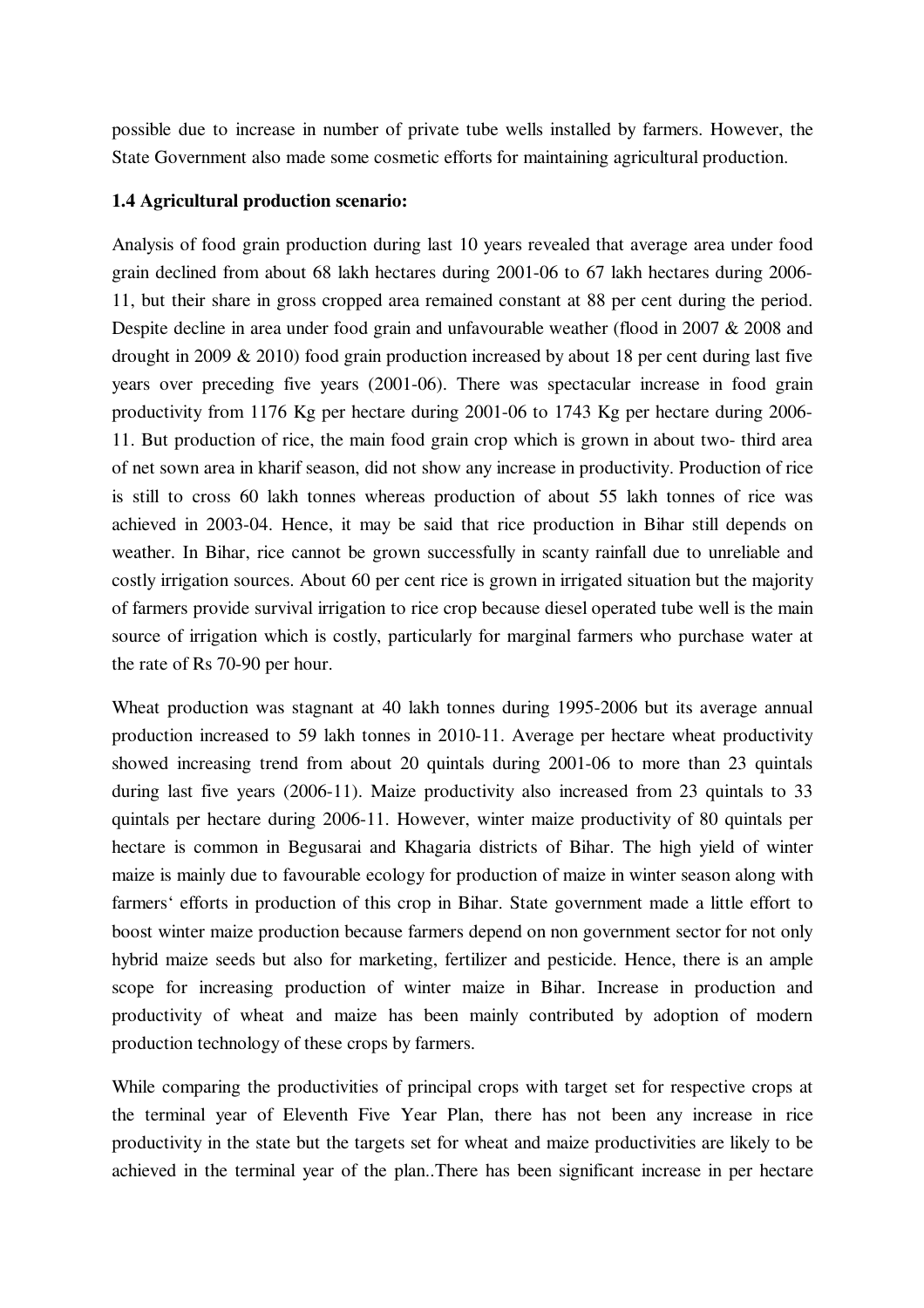productivity of principal crops during last five years but the state is still placed at twelfth position in rice, seventh position in wheat and sixth position in maize productivity in the country.

#### **Irrigation**

Irrigation is one of the critical inputs for increasing agricultural production. In Bihar, about 54 percent area is irrigated which is much higher than the corresponding national average (42%) but among major states our irrigation efficiency is the lowest (134). Average gross irrigated area increased from 47 lakh hectares in 2001-06 to 47.98 lakh hectares in 2006-11 but it is mainly through private tube wells. Tube well irrigated area constitutes 62 percent of total irrigated area, mainly through private tube wells because more than 90 per cent of Govt. Tube wells are abandoned and do not provide irrigation to even 50 thousand hectares of land. State Government has installed few tube wells and handed over their management to individuals (officially to committee) but these tube wells are not functioning well in the interest of farming community. State government provided assistance to install 21,036 pump sets in 2009-10 but it had almost insignificant impact on increasing tube well irrigated area which increased by only four thousand hectares from 27.22 lakh hectares in 2008-09 to 27.26 lakh hectares in 2009-10. Hence, almost identical number of tube wells might have turned non- functional during the year.

Canal irrigation is considered to be a farmer friendly and reliable source of irrigation. But it is also the most unreliable source of irrigation in Bihar. Canal system was an inefficient source of irrigation in Bihar which failed to provide irrigation facility to less than 50 per cent of its command area during the year 2009-10. Canal irrigated area declined from 16.66 lakh hectares in 2008-09 to 12.02 lakh hectares in 2009-10, indicating unreliability of canal irrigation system in Bihar. State Government has been making huge expenditure under plan and non plan heads on development and maintenance of irrigation infrastructure. During last five years annual plan expenditure of about Rs 2500 per hectare of irrigated area was incurred in Bihar but these investment has neither resulted in visible increase in irrigated area nor satisfactory maintenance of irrigation infrastructure in Bihar. However, eleven medium and major irrigation projects for increasing irrigated area were initiated in Eleventh Five Year Plan. About 55 percent of ground water is still to be exploited for irrigation purposes. Hence, there is vast potential for increasing irrigated area in Bihar which will help increasing agricultural production for not only consumption but for raw materials for agro-industry.

### **Fertilizer**

Fertilizer is known as an essential input for increasing crop production. A spectacular increase in fertilizer consumption has been observed during green revolution period in the country in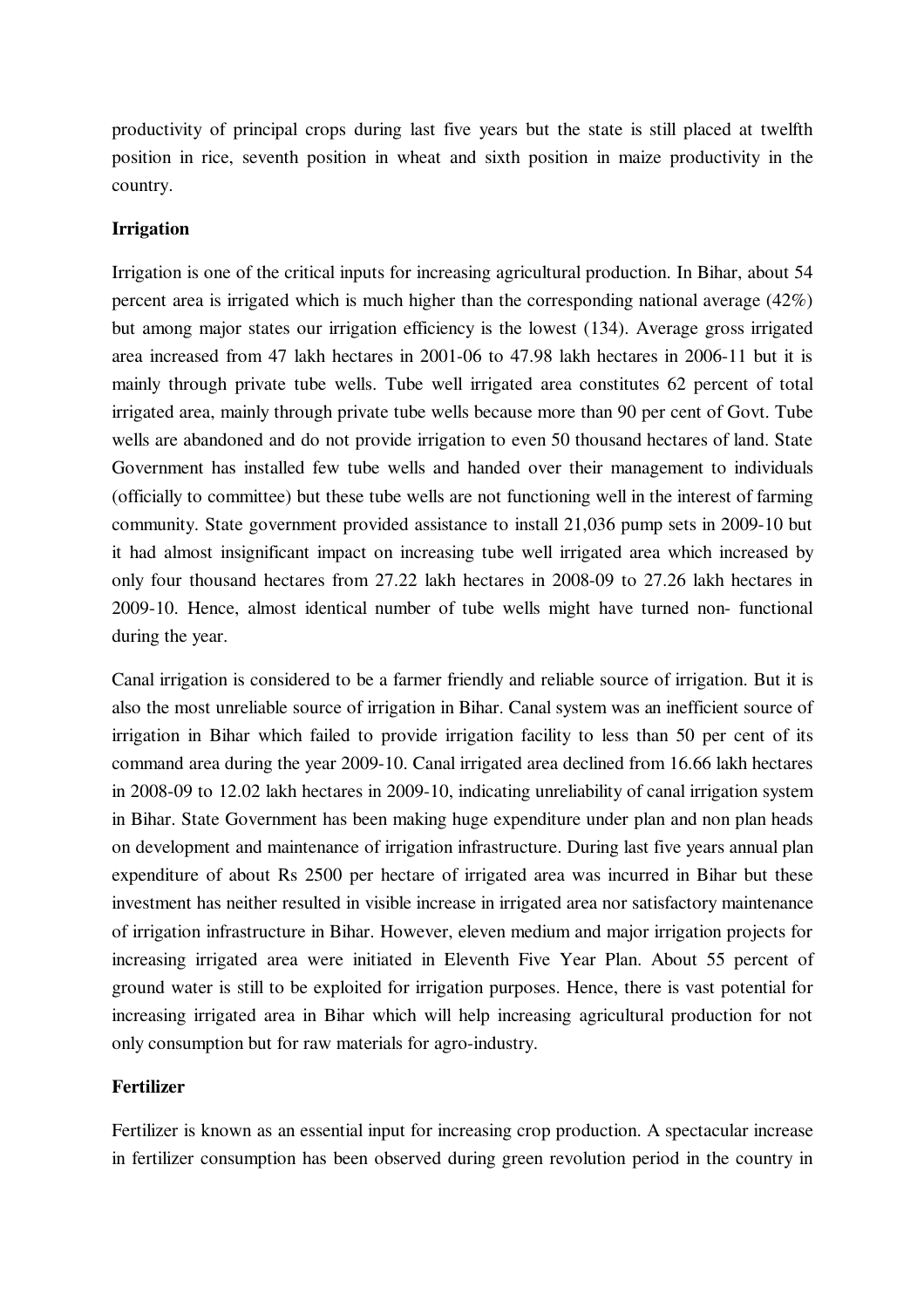general and Bihar in particular. In Bihar, per hectare fertilizer (NPK) consumption was only 4 kilograms in early sixties which increased to 19 kilograms in 1975-76 and further increased to about 200 kilograms in 2010-11. Per hectare fertilizer consumption in crop production increased by more than two fold during last 10 years from about 80 kilograms in 2000-01 to 200 kilograms in 2010-11. The higher and imbalance use of chemical fertilizers threatened the soil health but soil of the state is still reach in organic carbon (0.5-1.0). However, increasing use of chemical fertilizers accompanied with declining use of manure would likely to have adverse effect on soil health. Deficiency of micronutrients (zinc, boron and sulphur) has been reported from different parts of state but there is no facility where farmers could get their soil tested to know the extent of micro-nutrient deficiency. Government of Bihar made unsuccessful efforts to provide soil test (NPK) facility to farmers but a few farmers could get the report of soil test. Recently, Department of Agriculture started a campaign for popularizing organic farming in the state. In this context it is worth pointing out that the rice production in water logged area of north Bihar was totally chemical free up to mid-nineties. The majority of farmers growing fruits and vegetables for their domestic use do not use fertilizers and chemicals. We should educate these farmers, on priority basis, for organic cultivation of these crops before making efforts for organic farming of food grain crops, which may threaten our food security in short period. It is also a difficult task for farmers to arrange organic/bio-fertilizers for huge area under food grains. Organic certification is another difficult and costly activity, particularly for small and marginal farmers, who constitute more than 90 per cent of farm households and own about 50 per cent of cultivated area in Bihar.

#### **Seeds**

Seed is known for increasing agricultural production, good quality seeds alone can increase 30 per cent of agricultural production. In Bihar, high yielding varieties cover 65 per cent area under rice, 95 per cent area under wheat and 88 per cent area under maize but farmers are using poor quality seeds because most of these seeds are home grown. State Government has been making sincere efforts to popularise and make available quality seeds to farmers since 2009. Under Chief Minister Beej Vistar yojana, rice and wheat foundation seeds were provided to farmers for production of quality seeds but only 25 per cent of produced rice and 31 per cent of produced wheat seeds could be utilised as seed in the next season. It may be considered a good effort in right direction but proper monitoring of this scheme could have made this effort more useful. In 2011 also, a large quantum of Daincha seeds for green manure, and hybrid rice seeds have been distributed among farmers but desired result may not be obtained due to poor monitoring of the scheme. Seed replacement rates of rice and wheat increased from less than 10 per cent in 2001-05 to 31% and 29%, respectively in 2010-11. Seed replacement rate of maize was high (45%) in 2001-05 but it also increased to 65 per cent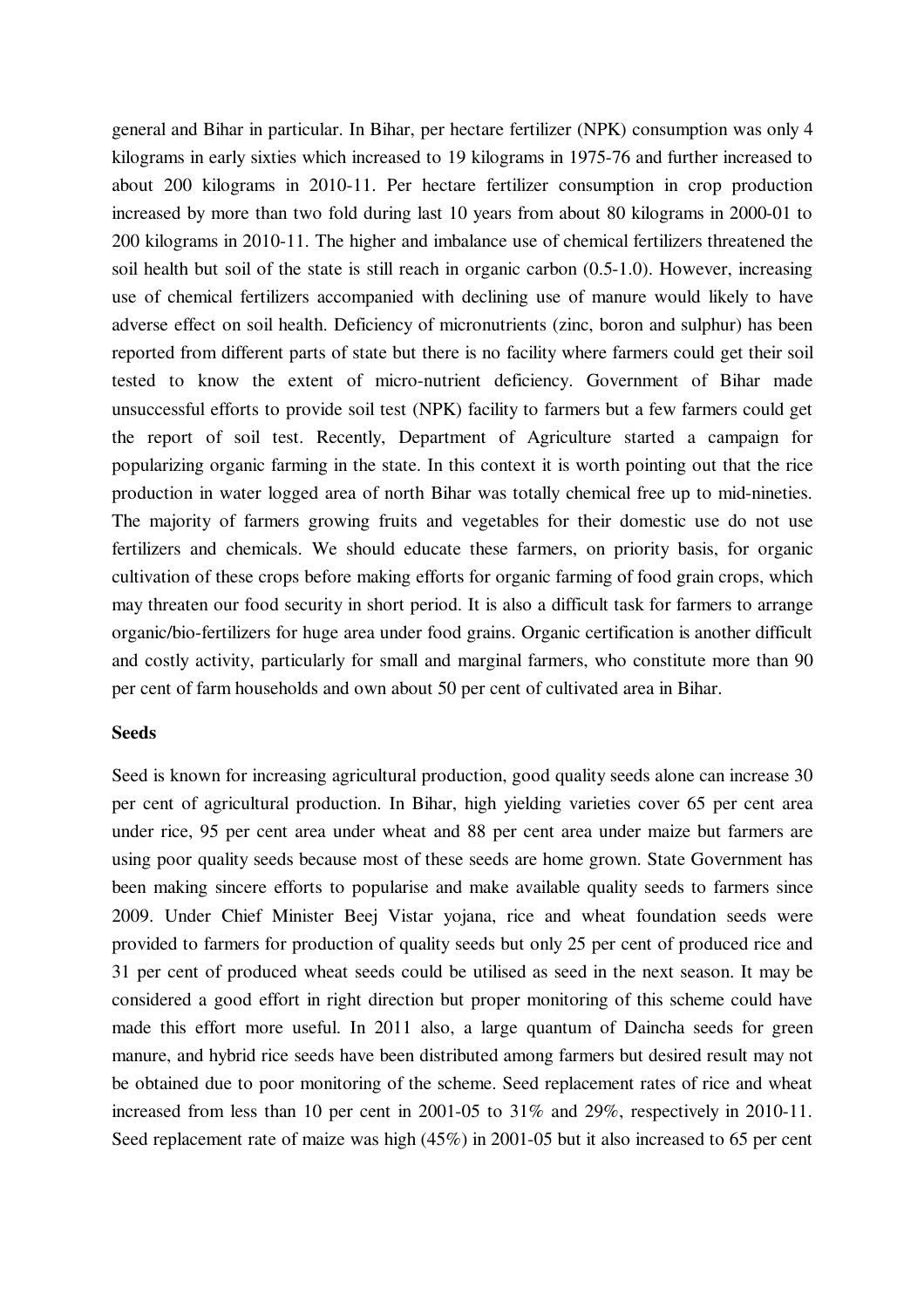in 2010-11. But availability of quality seeds of vegetables is still much lower in Bihar, adversely affecting vegetable production in the state.

#### **1.5 Performance of Allied Sector**

Livestock sector contributes about 40 per cent to the State Gross Agricultural Domestic Product of Bihar and supports the livelihoods and food security of about two-third of rural households. This is one of the fastest growing sub-sectors of the agricultural economy in the state and recorded about 6% growth during the first four years of the Eleventh Five Year Plan. If developed appropriately, livestock sector has the potential to significantly enhance the rural economy. Despite the higher growth and substantial contribution to State GDP, Bihar is still not self-sufficient in milk, meat, eggs and fish production. These sectors have the capacity to provide opportunities for livelihood to people in their present location and situation. Bihar has abundant water resources such as ponds and tanks covering approximately 65000 hectares and major flowing rivers (around 2700 kms in length), which are fertile breeding grounds for pisciculture. North Bihar also has capture fisheries resources like, chaurs and ox-bow lakes. Converting these capture fisheries to culture fisheries could make them important sources of income and employment for fishermen communities, apart from being an excellent source of cheap protein for people. Total fish production in the State is about 2.66 lakh tonnes; however, annual consumption of fish within the State is about 5.0 lakh tonnes. The underutilization of aquaculture resources, unscientific management of water bodies and lack of entrepreneurship are some of the most obvious reasons for the gap between demand and supply of fish in Bihar.

Eleventh Plan envisions promotion of livestock sector to enable Bihar to become self sufficient in related products. As major inputs for agro processing, dairy and fisheries produce can become an important source for value addition within the state itself, which in turn opens up income and employment opportunities. An effort has been made to examine the progress made in various component of livestock sector in the state.

The milk production target in Bihar is likely to be achieved by the end of Eleventh Plan but there has not been any visible sincere efforts made by state government, except Immunization programme which could not reach to remote villages. The programme of establishing Fodder Block Unit is still in planning stage .However, the state faced an embracing situation in supply of fodder to flood affected farmers in last flood. State Govt failed to revive their old Artificial Insemination Centres and a large number of villages are not provided with artificial insemination facilities. COMFED (Co-operative Milk Producers Federation Limited) is doing good work in milk marketing in Bihar but milk processing capacity has not increased for the last four years. COMFED could cover only livestock rich districts and farmers of backward districts are still deprived of benefits of marketing network of COMFED.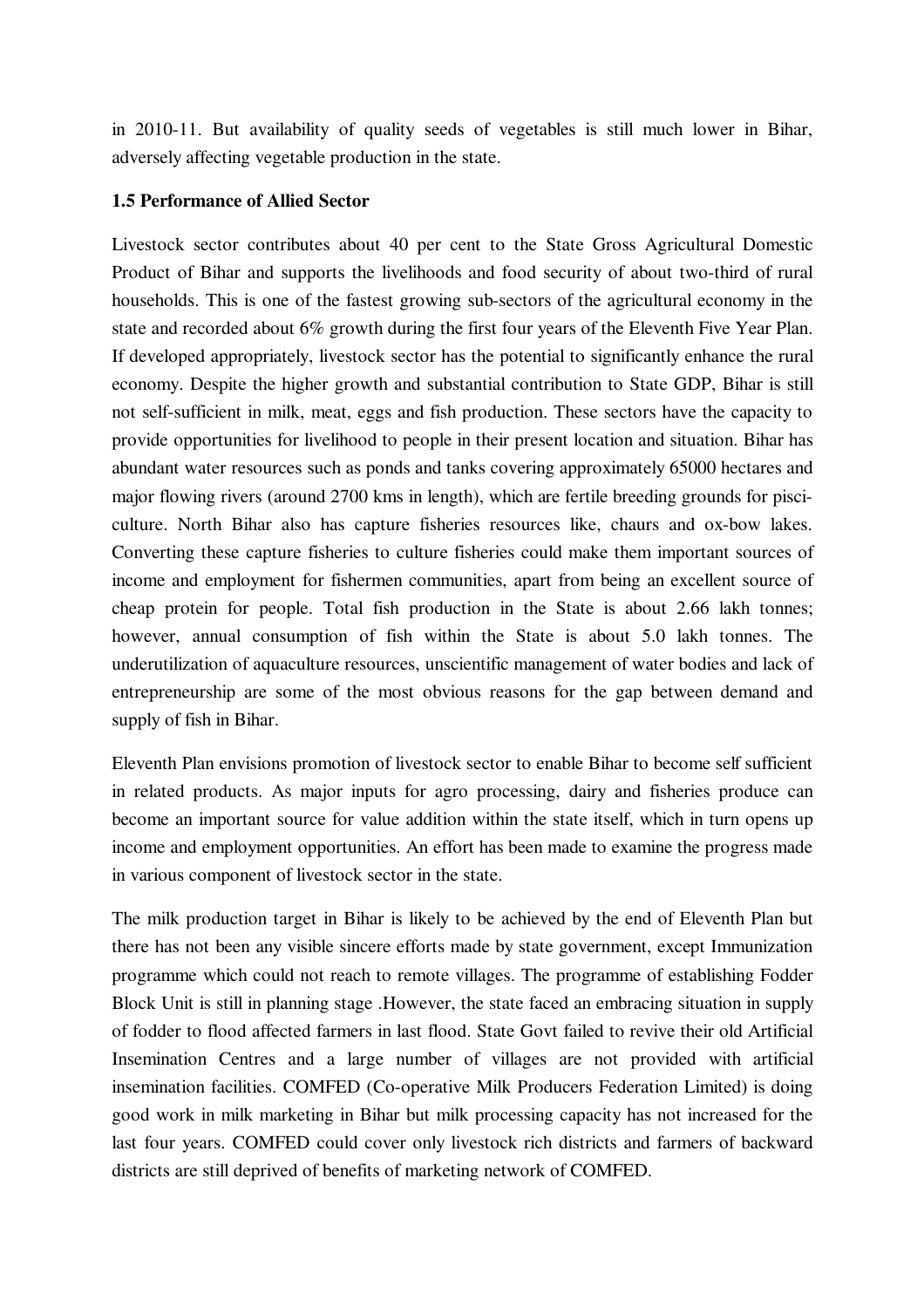Fish production recorded an annual growth of about 6% during first four years of Eleventh Plan but the state govt. programme of establishing govt. sponsored hatchery and supporting farmers for construction of new ponds could not make much headway in the state. In Bihar, the major problem in development of agriculture and allied sector is poor implementation and monitoring of programmes.

In the Eleventh Plan, an Agriculture Road Map with an outlay of Rs. 3757.12 crore has been approved by the state government to boost the agriculture sector. Besides, several new initiatives have been implemented for the development of agriculture and allied sector in the state. Despite renewed emphasis on agriculture the average annual growth Rate of GSDP in Agriculture and Allied Sectors in the four years of the Eleventh Plan was only 1.9 per cent against the target of 7 per cent during the Eleventh Plan, mainly due to the drought and flood during first four years of Eleventh Five Year Plan.

#### **2.0 Sources of data**

The report is based on Information obtained through General Endowment Schedule from Sample households selected under the project entitled <sup>-</sup> Tracking changes in Rural Poverty in Households and village Economies in Eastern India.¡ü In Bihar, The scheme has been launched in July, 2010.

Multi-stage stratified Random sampling technique was adopted for selection of districts, villages and households for detailed investigation. At first, all the districts of Bihar were ranked on the basis of agricultural development and poverty parameters. Agricultural development parameters include irrigated area, fertilizer consumption and area under high yielding varieties of principal crops i.e., rice, wheat and maize whereas proportion of population Below Poverty line was considered as poverty Parameter. Districts were arranged in descending order on the basis of combined rank (Agricultural development and poverty) of the district. Districts were categorized in two groups i.e., more developed and less developed and two districts, one from each of these two groups were selected for selection of sample villages. A sample of one block was selected from each district with the help of Random Number (Table 2.1.)

To ensure equal representation of different groups of households, 10 households were randomly selected from each group, that is; landless, small, medium and large from each of four sample villages, making total sample size of 160 households in Bihar (Table 2.2).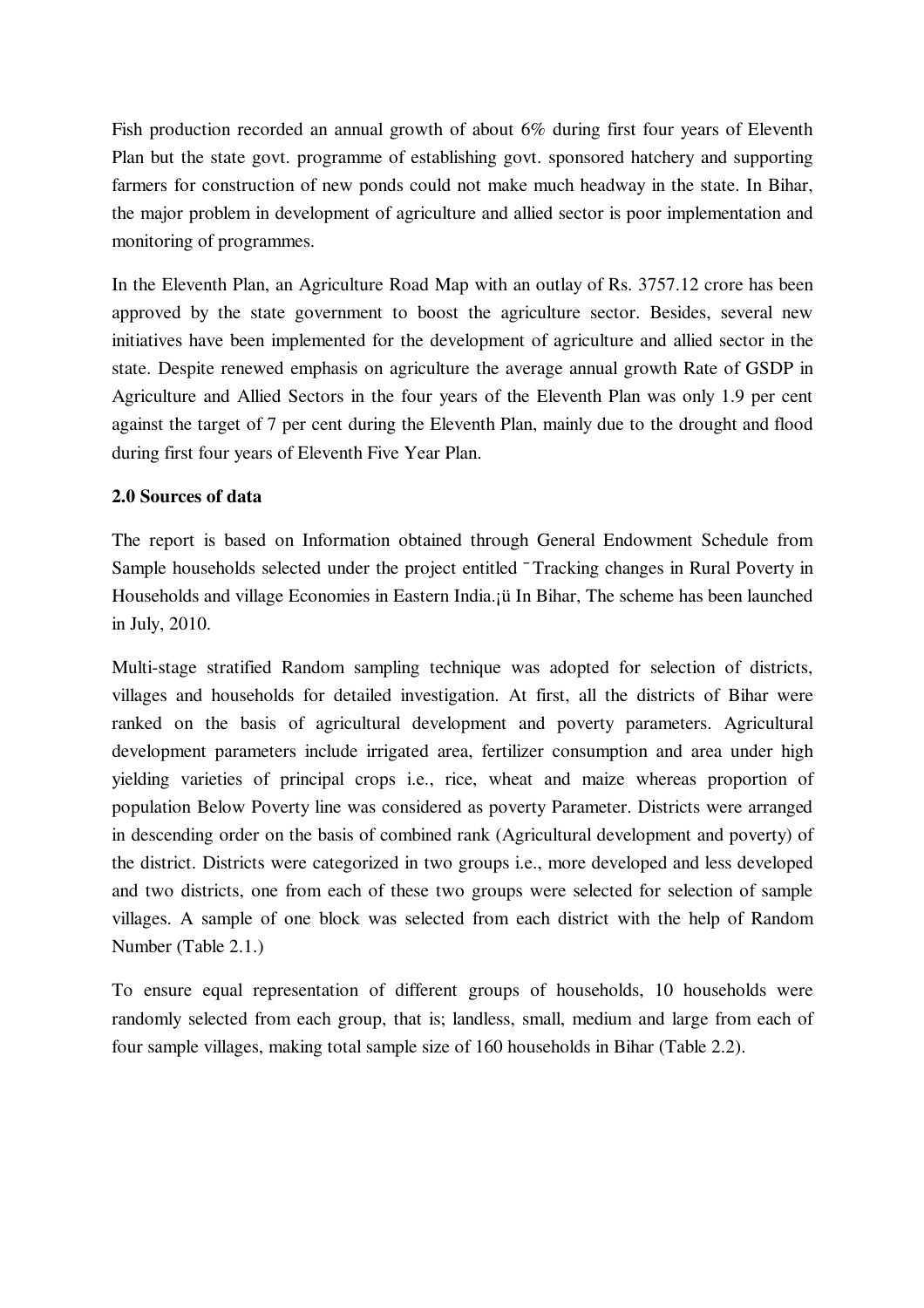#### **Table 2.1Names of districts, blocks and villages are as under:**

| Name of district | Name of the block | Name of villages |
|------------------|-------------------|------------------|
| Patna            | <b>Bikram</b>     | Arap, Baghakole  |
| Darbhanga        | Baheri            | Susari. Inai     |

#### **Table:2.2 District and village wise number of Households and Area Owned by all Households and Sample Households**

| Name of<br>District/ | <b>Household</b><br><b>Categories</b> | <b>No. of Farmers</b> | <b>Area Owned</b><br>(in acre) | <b>No. of Sample</b> | Area owned<br>(in acres) |
|----------------------|---------------------------------------|-----------------------|--------------------------------|----------------------|--------------------------|
| <b>Village</b>       |                                       |                       |                                |                      |                          |
| Patna/Arap           | Landless                              | 479                   | 28.74                          | 10                   | 0.00                     |
|                      | Labour                                |                       |                                |                      |                          |
|                      | Small                                 | 96                    | 87.36                          | 10                   | 10.60                    |
|                      | Medium                                | 87                    | 182.70                         | 10                   | 25.80                    |
|                      | Large                                 | 60                    | 352.80                         | 10                   | 78.70                    |
|                      | Total                                 | 722                   | 651.60                         | 40                   | 115.10                   |
| Patna/               | Landless                              | 373                   | 26.11                          | 10                   | 1.50                     |
| Baghakole            | Labour                                |                       |                                |                      |                          |
|                      | Small                                 | 52                    | 66.56                          | 10                   | 15.80                    |
|                      | Medium                                | 36                    | 158.76                         | 10                   | 35.50                    |
|                      | Large                                 | 42                    | 339.78                         | 10                   | 101.00                   |
|                      | Total                                 | 503                   | 591.21                         | 40                   | 153.80                   |
| Darbhanga/           | Landless                              | 511                   | 71.54                          | 10                   | 1.50                     |
| Susari               | Labour                                |                       |                                |                      |                          |
|                      | Small                                 | 68                    | 58.48                          | 10                   | 8.80                     |
|                      | Medium                                | 35                    | 55.65                          | 10                   | 15.80                    |
|                      | Large                                 | 30                    | 167.40                         | 10                   | 56.90                    |
|                      | Total                                 | 644                   | 353.07                         | 40                   | 83.00                    |
| Darbhanga/Inai       | Landless Labour                       | 428                   | 42.80                          | 10                   | 0.40                     |
|                      | Small                                 | 55                    | 37.95                          | 10                   | 7.70                     |
|                      | Medium                                | 36                    | 43.56                          | 10                   | 11.70                    |
|                      | Large                                 | 71                    | 249.92                         | 10                   | 42.40                    |
|                      | Total                                 | 590                   | 374.23                         | 40                   | 62.20                    |

#### **2.1 Survey Method**

Data collection was started in July, 2010 from 160 households i.e., 40 each from selected four villages of Bihar. Data include socio-economic, agro-biological and institutional variables. Data collection has been much more frequent in the project. Heads of households/respondents are interviewed once in two to four weeks, and investigators live in the village, maintain books on field observations and also records some qualitative insights and happening. Data relate to status of farm households as on 1st July, 2010.

### **2.2. Patna District:**

Patna district is situated in the south Bihar alluvial plains (Zone III B) of four agro-climatic zones of divided Bihar. The district is bounded in north by river Ganga, in south by Jehanabad and Nalanda districts, in the east by Lakhisarai district and in the west by Bhojpur district. The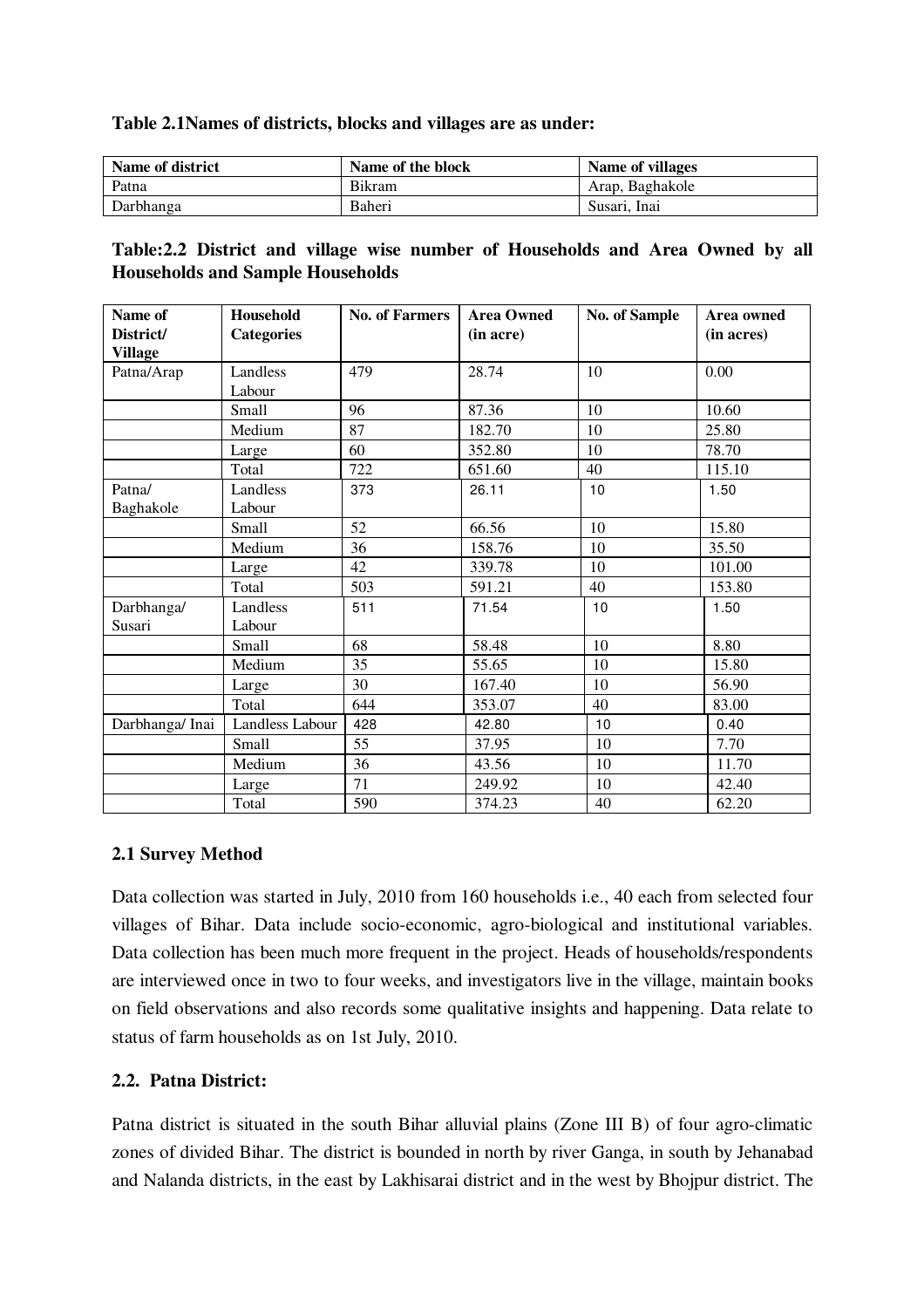district is situated between 25º 13'North and 25º 45'North latitude and 84º43' East and 25 º 44' East longitude with a height of 67 meters from M.S.L. The geographical area of the district is 3.172 lakh ha with 4.13 % land not suitable for cultivation. Patna, besides being the state capital, is also the biggest urban centre of the state. As per 2011 census, population of the district is 57.73 lakh with population density of 1803 and fifteenth populous district in the country. It has highest literacy rate (73.%) as well as awareness level among the districts of Bihar. Patna district is most urbanized district of Bihar since urban population constitute 44 per cent of total population of the district. It has a ready market for almost all products of farm and non-farm sectors and is well connected by rail with almost all the district headquarters of the state and by air to the major cities of the country.

Administratively the district is divided into six subdivisions, twenty-three blocks, 344 Panchayats and 1433 villages (1294 inhabited). Three tiers Panchayat system is working in Patna since 2001. Patna district is surrounded by two river systems namely Ganga in the north and Sone in the west, which falls into Ganga at its north-western boundary. The river Punpun traverses to a significant stretch from south-west to north-east. .

Agro-ecologically South Bihar Alluvial Plains Zone III B is spread south of river Ganga. Physiographically, it is almost plain alluvium, but south of the natural levee of Ganga, there is a parallel stretch of Diara land receiving flash floods. Ganga River stagnates in low lands during Kharif season causing floods between September-December every year. Tal lands extend from Fatuha to Mokama blocks in the district. Here most natural drainage systems i.e. rivers from south simply vanish.

The district has mainly four types of soils ranging from moderately well drained to poorly drained, acidic to slightly alkaline and medium to heavy textured. The climate is of moderate type characterised by quite hot in summers to mild cold in winters. Rainfall is moderate and erratic during Kharif season. The net area sown in the district is 65.16 per cent of the total geographical area. The remaining area (34.85 percent) in the district is divided between nonagricultural uses (21.45%), current fallow land (8.55%), barren and uncultivable land (0.11%), permanent pastures and other grazing land (0.04%), plantations (0.15%). Gross cropped area is 2.57 lakh ha and net area sown is 2.01 lakh ha indicating cropping intensity of 127.64 in the district, which is a bit low as both Tal and Diara areas are mostly mono cropped.

Total irrigated area in the district is 60,545 ha, out of which canal irrigation accounts for the highest being as high as  $60\%$  but a large area does not receive sufficient canal water for crop production, particularly at the tail end. Sone canal system does not provide irrigation in half of area for the last 10 years. Ground water sources of irrigation depend on ground water recharging and alluvial deposit are best reservoir of ground water. In the district alluvial thickness ranges to a maximum of 700 m. Shallow tube-wells tap shallow aquifers whereas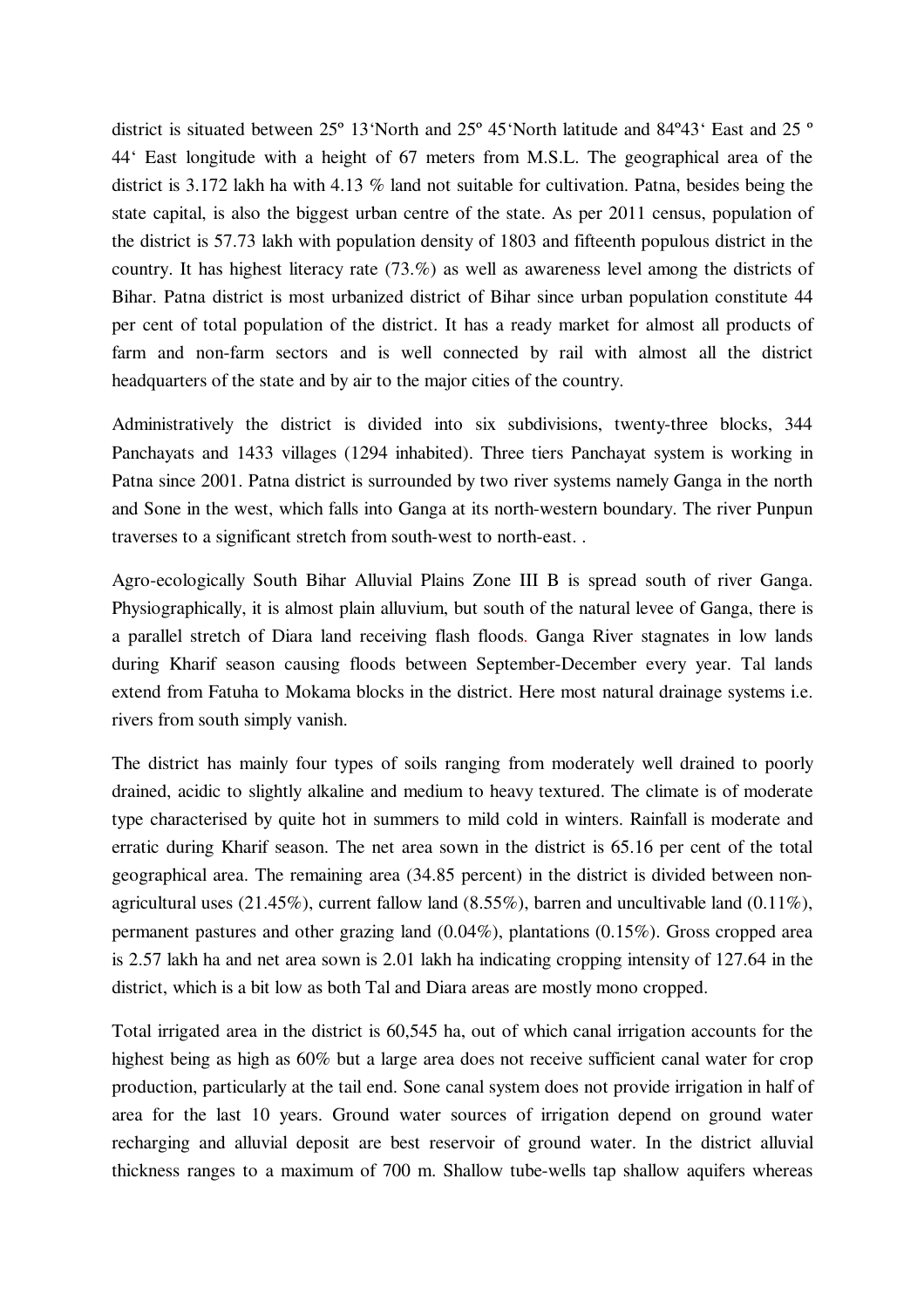deep tube wells the deep aquifers .As per recommendation of the "Over Exploitation Committee", the ground water potential has been worked out through hydrographs which is 81.15 (in'000 ha m) for net ground water recharge and 29.70 (in'000 ha m) for ground water draft for the district The farming situations in the district are mainly dependent on soil, topography and irrigation systems prevalent in the area. Climate-wise, the district by and large is homogenous; the rainfall and temperature variations are not large.

### **2.3 Darbhanga district**

Darbhanga district is spread over a total geographical area of 2279 sq. km. and its population is about 39.22 lakh, out of which 91 percent live in rural areas. Scheduled caste population constitute 13 percent of total, however, less than one thousand population belongs to schedules tribes. The overall literacy in the district is 58.26 percent, with male literacy at 68.56 percent and female literacy at 46.88 percent. The population density is as high as 1721 persons per sq km and the sex ratio is 910. About 2.90 lakh households fall below poverty line, which is 66.28 percent of the total population of the district.

The district Darbhanga can be divided into four natural divisions. The eastern portion consisting of Ghanshyampur, Biraul and Kusheshwarsthan blocks contain fresh silt deposits from Kosi River. This region was under the influence of Kosi floods till the construction of Kosi embankment during the 2nd FYP. It contains large tracts of sandy land covered with wild marsh. The second division comprises of the anchals lying south of river Burhi Gandak and is the most fertile area in the district. It is also on higher level than the other parts of the district and contains very few marshes. It is well suited for rabi cultivation. The third natural region is the *doabs* between the Burhi Gandak and Baghmati rivers and consists of the low-lying areas over the chaur and marshes. It gets inundated every year due to floods. The fourth division covers the Sadar subdivision of the district. The tract is flooded by numerous streams and contains some upland.

The district has a vast alluvial plain devoid of any hills, has gentle slopes from north to south, with a depression in the centre. Numerous rivers originating from Himalayas flood this district time and again. Among the rivers flowing through the district, Kamla, Baghmati, Kosi are the most important ones.

The district has moist but healthy climate. There are three well marked seasons, i.e., rainy, winter and summer seasons. The cold weather begins in November and continues up to February, though March is also mild cold. Westerly winds begin from second half of March and temperature rises considerably thereafter. May is the hottest month when temperature goes up to 42 Degree Celsius. Rains set in towards the middle of June and continue till the mid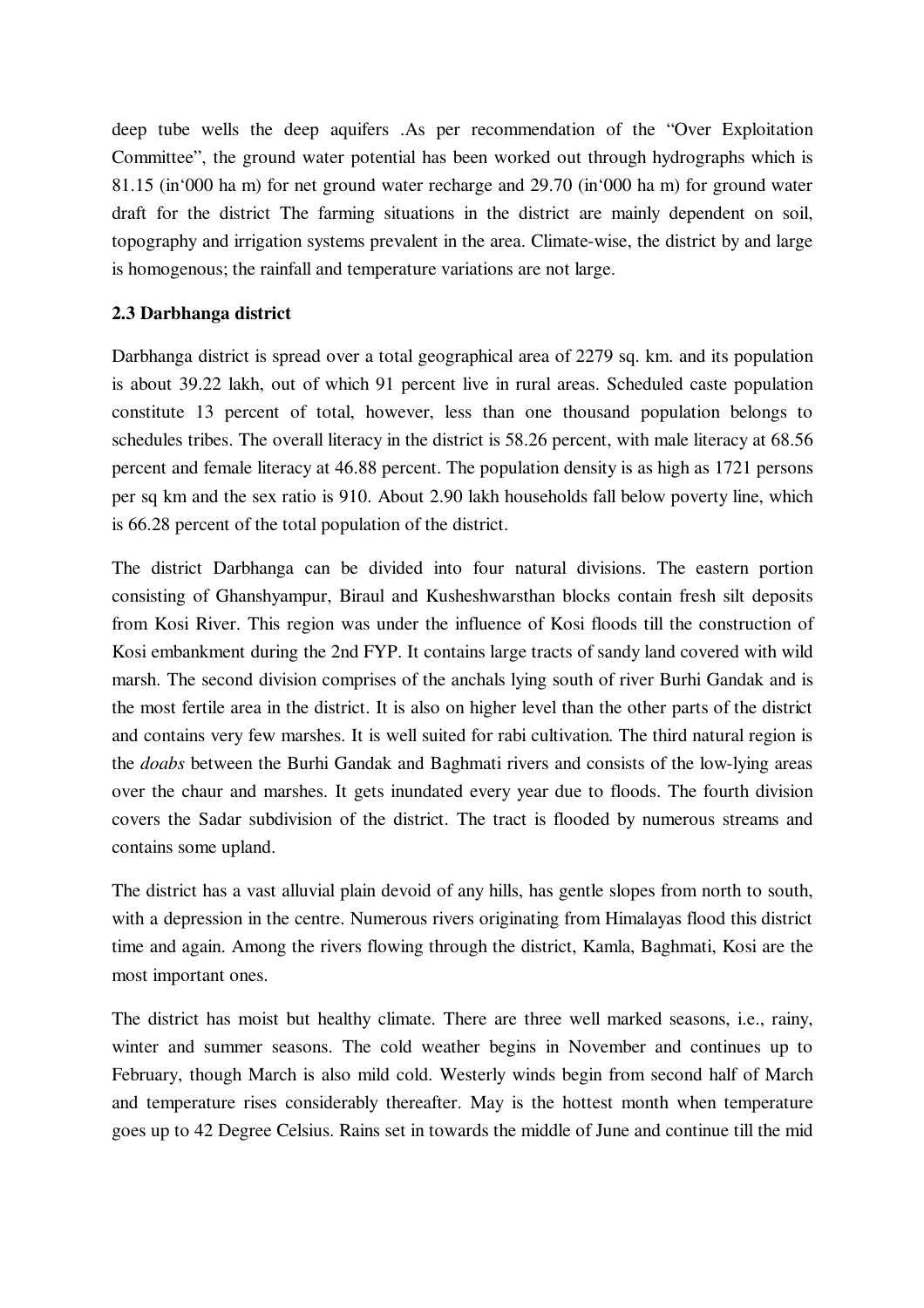October. Average rainfall in the district is 1142 mm; however 92 percent rainfall is received during the monsoon season. Normally, there are 51 rainy days in a year.

There are 10 blocks, 329 panchayats and 1269 villages in the district. It is one of the under banked districts in Bihar, as per branch population is worked out to be 26 thousand.

### **2.4 Project villages**

### **2.4.1 Socio-economic Status of Arap Village**

The Arap village is located in the Bikram block of Patna district in Bihar. It is about 30 km from Patna. Literacy level is 70.73 per cent which is much higher than corresponding

literacy for Bihar state. The village area is about 1020 acres, constituting 30 acres orchard, 90 acres put to non- agricultural use. There is about 50 acres of land under *pynes, ahar* and *bunds*. There is neither forest nor waste land in the village. The village has multi-caste population, dominated by Other Backward Castes (OBCs), followed by Forward caste and Scheduled caste. Non-farm sector is the major economic activity of the village while about 33 per cent of households are engaged mainly in agricultural enterprises.

Arap village has all basic amenities like roads, provisions for potable drinking water, a health centre, schools, power, and a heritage of culturally rich harmonious society. The village administration, which follows the principles of Panchayati Raj system, is in place. Agriculture, private and government jobs, and other non-farm occupations are providing a sustainable livelihood support to a number of villagers. Modern means of communication and transportation have a deep reach in the village and people are taking full advantages of these facilities. Insufficient sanitation measures, dowry system, and indiscriminate exploitation of water are the major constraints that need to be addressed by creating awareness and providing essential infrastructure support.

Finger millet was the traditional crop of Arap in *kharif* season, but finger millet area has been shifted to paddy cultivation during the past 25 years. During post–green revolution period, wheat has been introduced in *rabi* season. About 98 per cent area is irrigated and tube-well is the main source of irrigation. However, canal was the main source of irrigation up to 2000 AD. Farmers provide survival irrigation only to crops due to high cost of tube-well irrigation. About 26 per cent of operated area is under tenant cultivation, but the tenancy is more prevalent among landless households. Work participation is comparatively low in the village, but the majority of large households are engaged in agriculture and non-farm activities.

The village is rich in livestock, but buffalo is more common among large households. However, investment on cattle is higher on all the categories of households, indicating possession of improved breed of cattle in the village. Goats are kept by the landless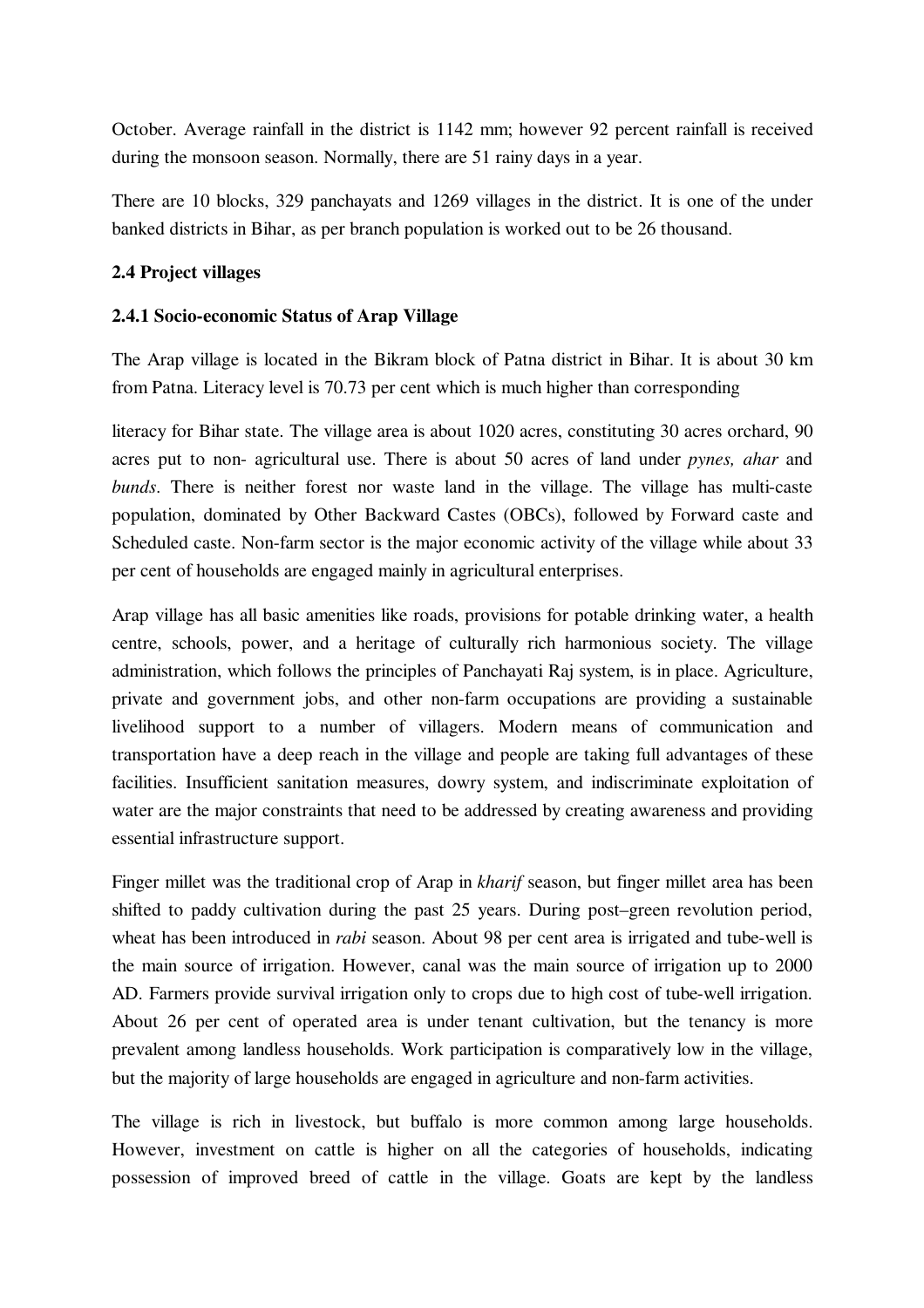households. However the villagers confirmed the increasing problem of lack of fodder for livestock. There is milk co-operative society, Sudha for milk marketing in the village. Bullock ploughing is still prevalent; however bullocks are being replaced by tractor but the pace of replacement is very slow.

There is a hospital named *Rajkiya Aushdhalaya,* which supplements healthcare in the village but it lacks good doctors and infrastructure facilities. For healthcare of livestock, there is a veterinary hospital in the village. There is lack of woman participation in the decision making but they are aware of their situation and keen to improve it. There is no community hall and facility for recreation in the village. *Caste discrimination* is still prevalent in the village. Outmigration is common in the village. The majority of out-migrants are engaged in salaried jobs in cities within and outside the state. Migration for a salaried job is high due to good level of education in the village.

The village has poor access to organized marketing system. There is visible sign of improvement in agricultural and other infrastructure with respect to education, transport, communication and health. The village has access to state agriculture department and ICAR Research Complex for Eastern Region, Patna that provides extension support to farmers through a variety of channels. But it needs more institutional interventions for a faster development of the village.

Among centrally sponsored schemes, Mahatama Gandhi National Rural Employment Guarantee Act (MNAREGA), that guarantees a 100 days employment in the rural area, is worth noting. It is being implemented in the village since 2005-06. Besides, the village panchayat facilitates other development activities, like brick-soling of the village roads/ streets, construction and maintenance of rural drainage systems, etc*.* However, some of the villagers also reported discrepancies with reference to registration and provision of job cards to the workers under MNAREGA.

### **2.4.2 Socio-economic Status of Baghakole Village**

The village Baghakole was founded in the early thirteenth century when Bakhtiyar Khilji was the ruler of Bihar. It is located in the Bikram block of Patna district at a distance of about 55 km from Patna city. This village had poor connectivity but now has fairly good road connectivity with the construction of a pucca Bihta-Patna-Mahabalipur road. The area of village is about 800 acres, constituting 75 per cent cultivated area, 15 per cent put under nonagricultural use, 8 per cent under trees and groves and 2 per cent waste land. Total population of Baghakole is around 3000, comprising around 500 households. This village is rich in educational infrastructure with one high school, one middle school, two primary schools and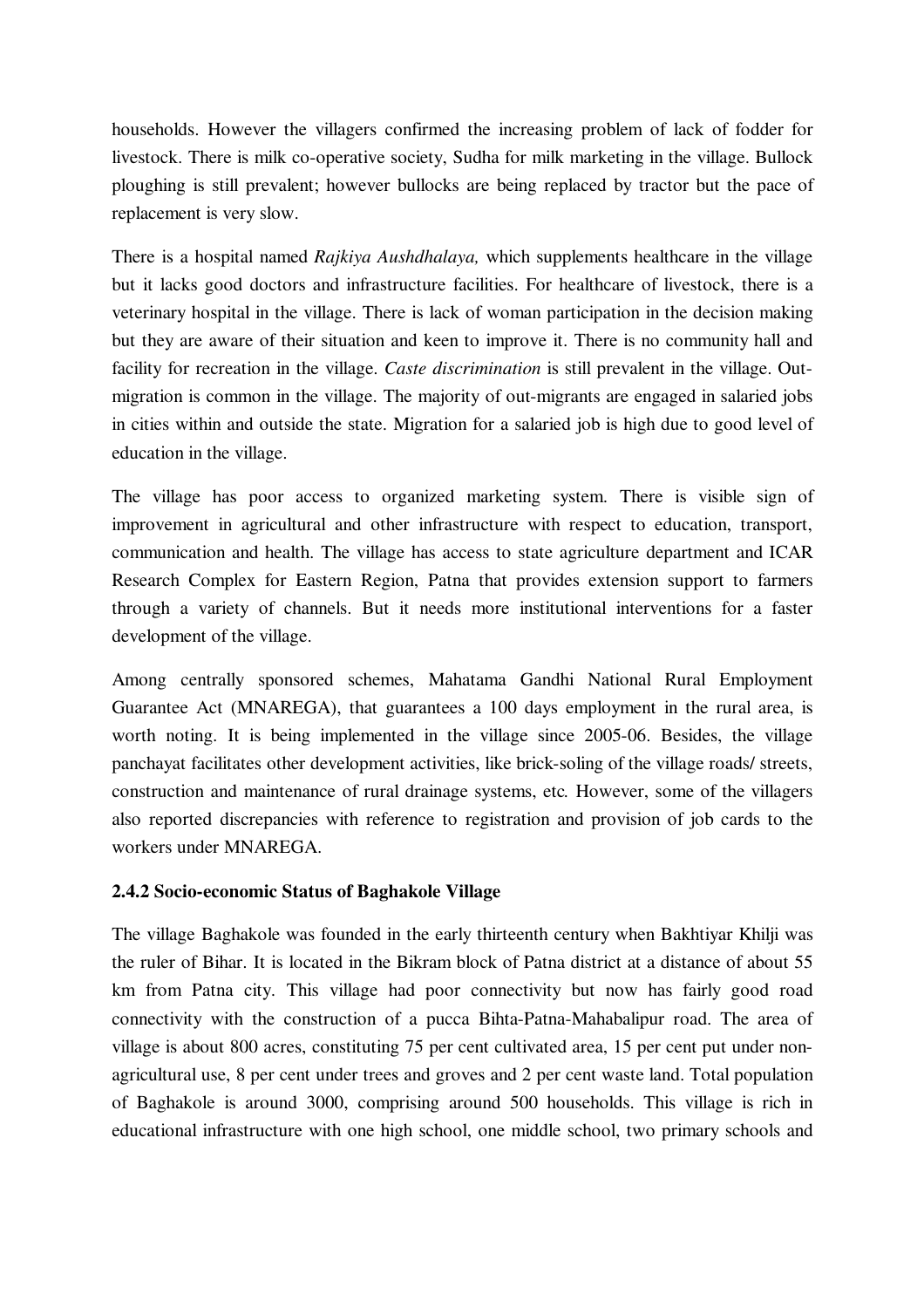one Urdu school. About 25 girls of this village are pursuing higher education in a college at Bikram. The literacy level (64%) of this village is higher than the state literacy level.

In Baghakole, a majority of households (94%) belong to the Hindu community with only six per cent Muslim households. But, there is complete communal harmony in this village, so much so that a temple and a mosque are located side-by-side in the village. Across social groups, Other Backward Castes (OBCs) constitute around 50 per cent of households with 30 per cent households of Scheduled Castes and 20 per cent of Forward Castes. The majority of Forward Caste households belong to *Bhumihars*, whereas *Kahars* dominate among the OBC category and *Chamars* and *Dusadhs* are in majority in the Scheduled Caste Category. The dowry system and village feast system (shradh) are prevalent in the village, though these adversely affect the economic situation of most of the households. An interesting feature about out-migration from Baghakole is that it is high for salaried jobs and education, showing a higher level of general awareness for education.

The average size of landholding of 1.18 acres in Baghakole is higher than most of the villages and average land holding of Bihar. Soil of the village is sandy loam. In the southern part of the village, abundant sand is available and it provided substantial income and employment to the village labourers but sand mining has been discontinued due to some unavoidable reason. Most of the land is irrigated and private tube-well is the main source of irrigation for the last five years .However, canal was the main source of irrigation till 2005.

Agriculture in Baghakole up to 1970s was highly diversified with the cultivation of several varieties of rice, millets, maize, sugarcane, pigeon pea and other pulses. But subsequently, rice became the main crop in *kharif* and wheat became the major crop in *rabi*. Recently, lemon grass, mentha and some off-season vegetables including green pea have been introduced. Another significant development is the change in package of practices for crop cultivation. The farmers of this village have started producing and using vermi-compost for production of their crops. All these reveal higher level of awareness about improved package of crop cultivation practices among farming community of the village.

In Baghakole, livestock-rearing is second important economic activity after crop production and it is not limited to cattle and buffaloes only; goat and poultry farming are also practised. But despite a large number of animals in this village, the livestock healthcare facilities are limited. One artificial insemination unit was established in this village only in the year 2000 prior to which villagers had to go to Bikram or opt for natural insemination. The Dairy Cooperative, organized in 1985 in the village, is in shambles and needs improvement in management for benefit to farmers of this village.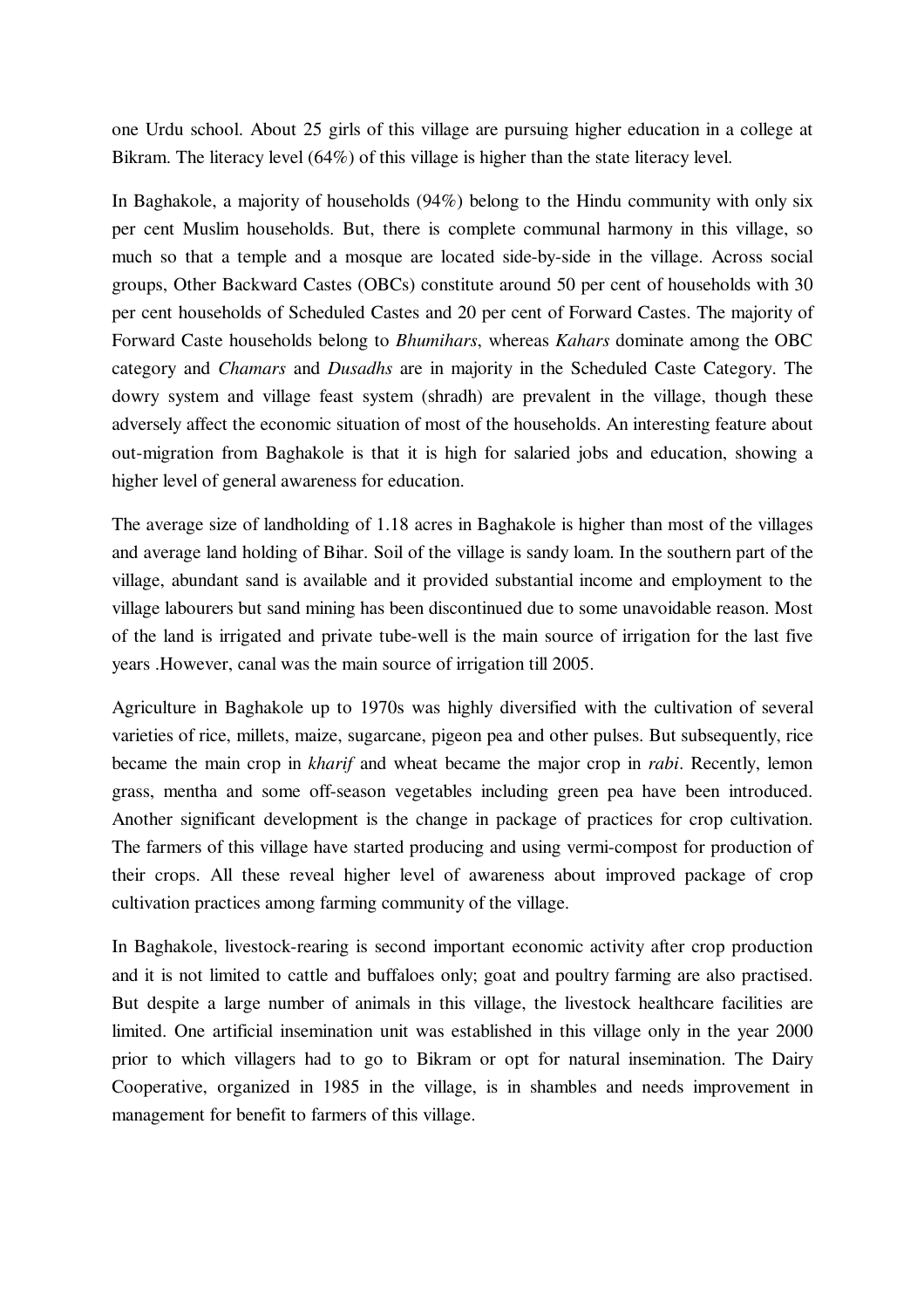Agriculture in the village is moving from manual to mechanised cultivation in Baghakole. Tractors, diesel engines and threshers are seen in good numbers. Bore-well is another common farm infrastructure owned by about one-fifth of the households. All the houses are pucca or at least semi-pucca in the village. All this indicates that economic status of people in Baghakole is comparatively high. Non-farm employment has emerged as an important source of household income in Baghakole. It has surpassed even the agricultural sector. Due to higher level of awareness and education, income from salaried jobs is also quite significant. Thus, occupational pattern in Baghakole reflects a considerable diversification in sources of income.

The healthcare facilities are practically non-existent in the Baghakole village. To avail a medical facility, the villagers have to go to either Bikram or Bihta, where also these services have become functional only from 2005 with the intervention of state government. Polio vaccination is being done in the village but facilities for other vaccinations are lacking. The emergence of diseases like gastritis, stomach cancer, high blood pressure, asthma, etc. due to changing life-styles, diversifying food baskets, increasing use of agricultural chemicals, etc. have made the life still difficult in this village.

Residents of Baghakole village do not have easy access to any organized agricultural market or procurement centre. There is no input dealer in this village and people have to go to Bikram, Bihta or even Patna to get a better quality and wider choice of products. The mobile phone revolution in the country has provided communication power to the residents of otherwise poorly-connected Baghakole village also. The electric supply continues to be erratic, affecting both living and working conditions in the village. In Baghakole, several welfare schemes/programmes of both central and state governments are in operation and effect of some of these programmes has become visible also but a wider impact has yet to emerge.

Thus, the village Baghakole is still not much developed, although it has better educational facilities as compared to several villages of Bihar. The economic status of the most residents of this village is low, but is showing improvement with diversification in occupational pattern. The village has some strong points also like better awareness, higher productivity of wheat and rice than the state average, diversification in cultivation towards medicinal plants and summer vegetables, etc. These strong points need institutional intervention for a faster development of the village. It has opportunities in milk marketing for which support of an effective and functional dairy cooperative is needed. Setting up of a food processing unit and a procurement centre in/around the village will go a long way in generating income and employment facilities in this village.

#### **2.4.3 Socio-economic Status of Inai Village:**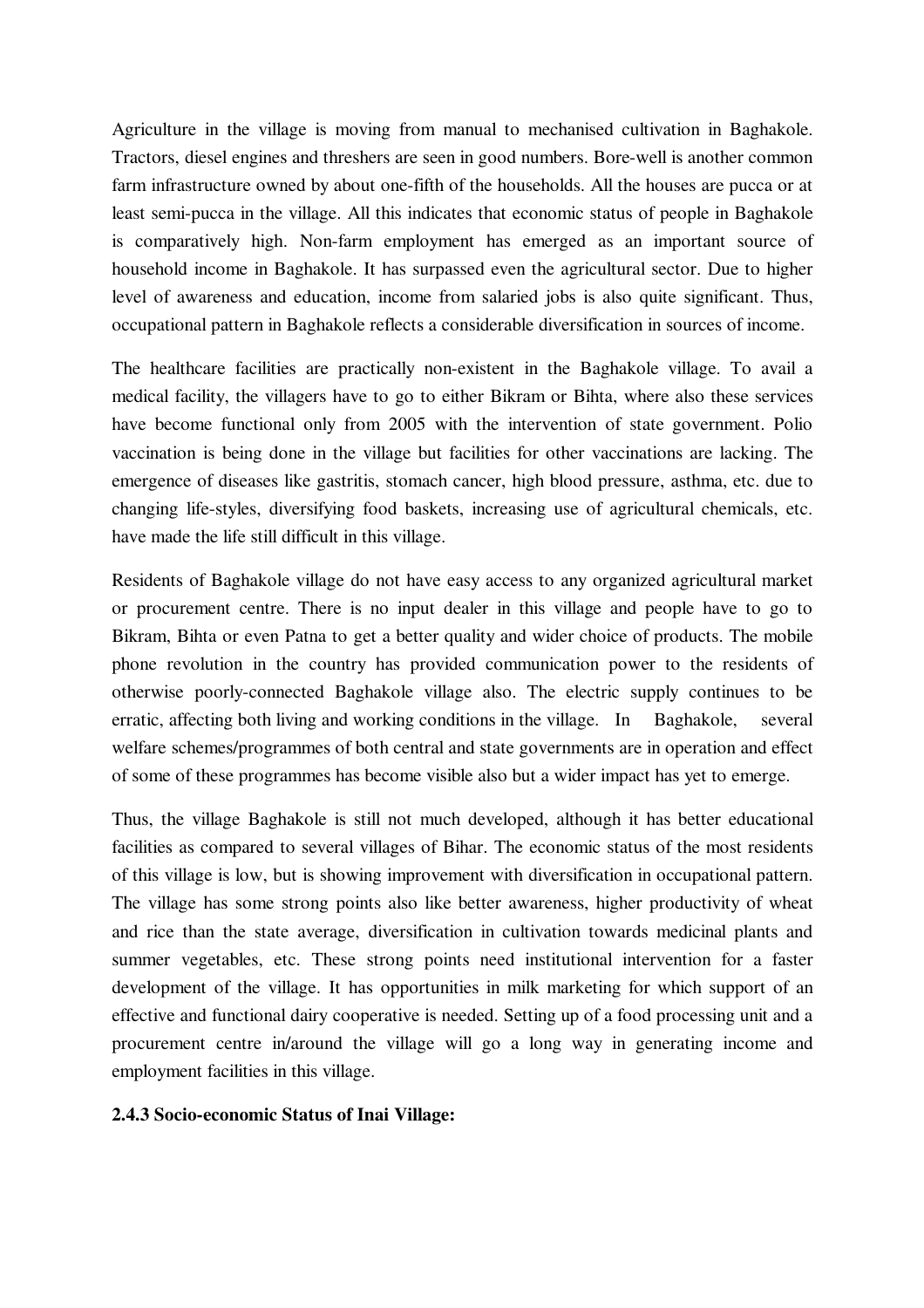Inai is one of the oldest villages of Darbhanga district of Bihar. It is located in the Baheri block at a distance of about 30 kilometres from Darbhanga. Area of the village is about 320 acres, 80 per cent under cultivation, constituting 8 per cent area put to non- agricultural use,11 per cent under ponds and orchard,and 1 per cent waste land. This village has all weather road connectivity now with the construction of a pucca road to the block headquarters (Baheri) however village streets are still very dirty and unhygienic. Total population of Inai is about 3600, comprising around 600 households. The educational level is awfully low in the village with average schooling of 3 years only and literacy rate is 55.61 per cent but literacy rate is 82 per cent on large households and 48 per cent on landless labour households. The educational infrastructure is poor. Primary school was established in 1936, continues to be a primary school even today. The traditional joint-family system has almost vanished in this village and nuclear-family system has become largely prevalent however family size is still more than six, higher than corresponding state average. The *purdah* system is still observed in this village and the social structure is male-dominated. It is a multi-caste village, dominated by the *kurmi* households. A majority of the households in Inai belong to the Hindu community but Muslim households constitute about 17 per cent of total households. Across social caste groups, there are only two social groups, viz. Scheduled Castes (SCs) and Other Backward Castes (OBCs). The influence of *Maithili* culture can be clearly seen in the village. The dowry system and village feast system (*Shradh and religious)* are still social norms in the village.

The average landholding is very small(0.64 acre) in Inai village 88 per cent households own less thn 1.2 acre of land. Because of uneconomic size of operational holdings, leasing-in and leasing-out of land are common in the village. The soil is largely clayey with some sandy loam and coarse sandy soils near the river Kamla which flows through this village. The main source of irrigation is the bore-well. Over the years, the use of fertilizers has increased due to increase in awareness about modern crop production technology among farmers in the area, in general and this village, in particular. However, subsistence farmers cannot afford to buy enough quantity of balanced fertilizers for their crop production.

In Inai village, paddy, finger millets, horse bean, maize and sorghum were the main crops in the *kharif* season and urd, lathyrus, potato and vegetables were the main crops in the *rabi*  season up to mid-1970s. Wheat which was not an important crop is presently grown on more than 40 per cent area in *rabi* season. Area under horse gram, jowar, *kharif-*maize and lathyrus has declined, whereas area under wheat, lentil, peas and green vegetables has increased.

In Inai village, livestock-rearing is an important activity and it is not limited to cattle and buffaloes only; goatry and poultry farming are also practised .The cattle is common livestock in the village since number of cattle is much higher (281) than population of buffalo(89). But, despite a large number of animals, livestock healthcare facilities do not exist in the village.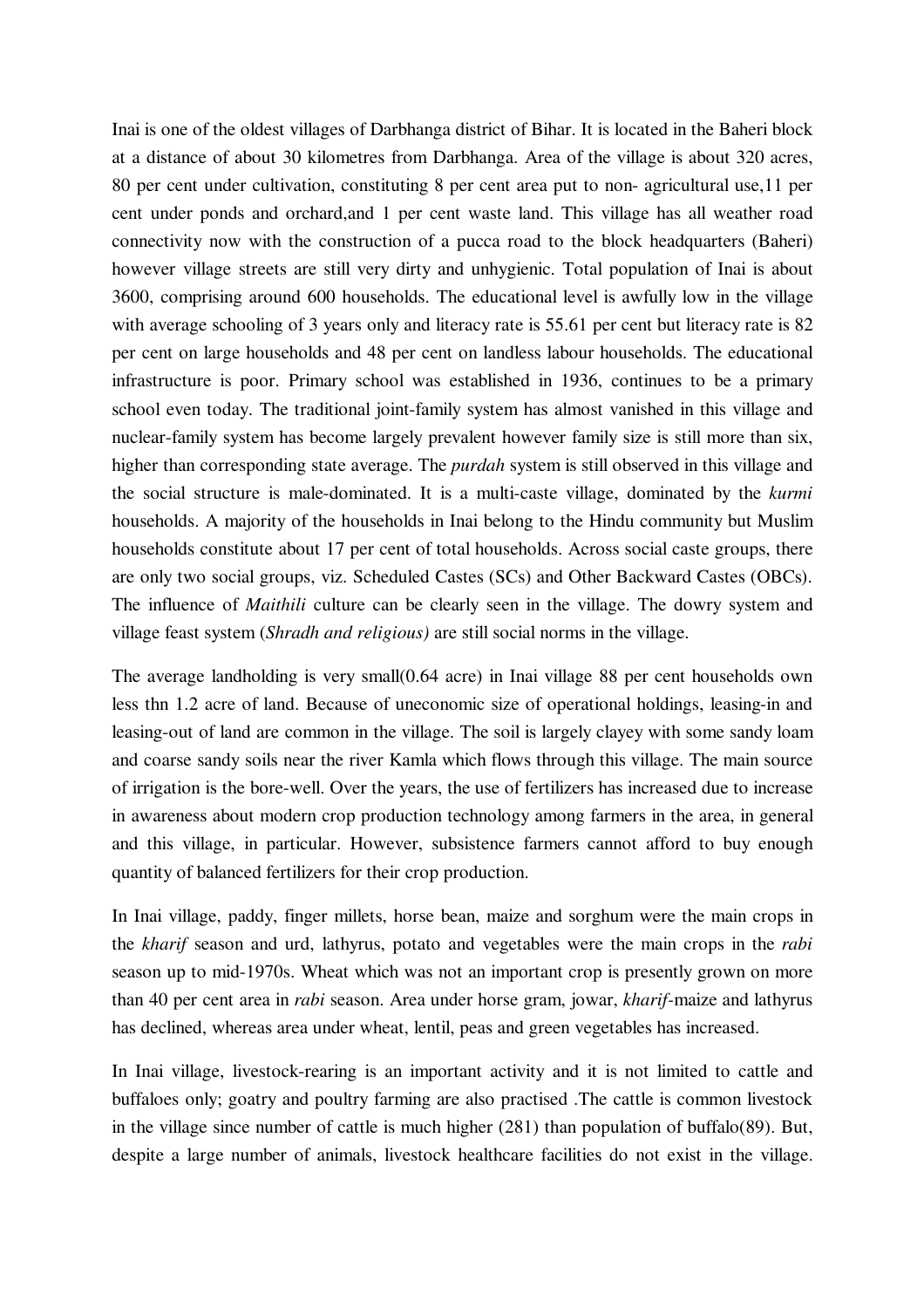Farmers do not have easy access to Artificial Insemination Centre and other veterinary services. Also, there is no institutional arrangement for milk marketing in the village.

The village agriculture is moving from manual to mechanised operations, but bullock ploughing is still prevalent in Inai. Due to weak economic base of majority of farmers, farm machinery is largely possessed by large farmers. The use of sprinkler and drip irrigation system has not been introduced in the village. Out-migration is common in Inai village and, on an average, one person has migrated from each family in this village. The majority of outmigrants (75%) are employed as daily wage earners at destination place and it is prevalent among all categories of households. The migration for higher education or salaried job is low due to low level of education in the village. Non-farm employment has emerged as an important source of livelihood in Inai. It has even out-paced the agricultural income. Due to low economic base and low educational level, not much diversification is visible in the occupational pattern in this village.

The healthcare facilities do not exist in the village Inai. The Primary Health Centre, established recently, has yet to become operational is true sense. The residents of this village have to go to Baheri or Darbhanga for availing a medicinal facility. Due to increasing intervention of chemicals in agriculture, changing lifestyles and diversifying food habits, several new diseases like gastritis, stomach cancer, mouth cancer, cardiological problems, etc. have emerged. These have made the life still difficult in this village.

The residents of Inai village do not have easy access to any organized agricultural market or any procurement centre for their agricultural commodities. There is no input dealer in the village and farmers go to Baheri or Darbhanga for purchasing fertilizers and other inputs.

It shows clearly that the village Inai is not much developed in terms of agriculture and educational infrastructure. The economic status of the most villagers is also low. However, there are signs of improvement which need institutional intervention for a faster development of this village. There are opportunities in cultivation of off-season vegetables and medicinal plants, setting-up of small-scale food processing units and milk marketing.

#### **2.4.4 Socio-economic Status of Susari Village**

The Susari village is located in the Baheri block of Darbhanga district in Bihar. It is about 45 km from Darbhanga. Area of the village is about 690 acres, constituting 51 per cent cultivated area,30 per cent put to non- agricultural use, 14 per cent under trees and groves and 6 per cent waste land including water logged area. Literacy level is low (51.07%) and there is a complete dearth of higher education in the village. The village has multi-caste population, dominated by Other Backward Castes (OBCs). Agriculture is the main economic activity of the village but about 50 per cent workforce get employment in the non-farm sector. Despite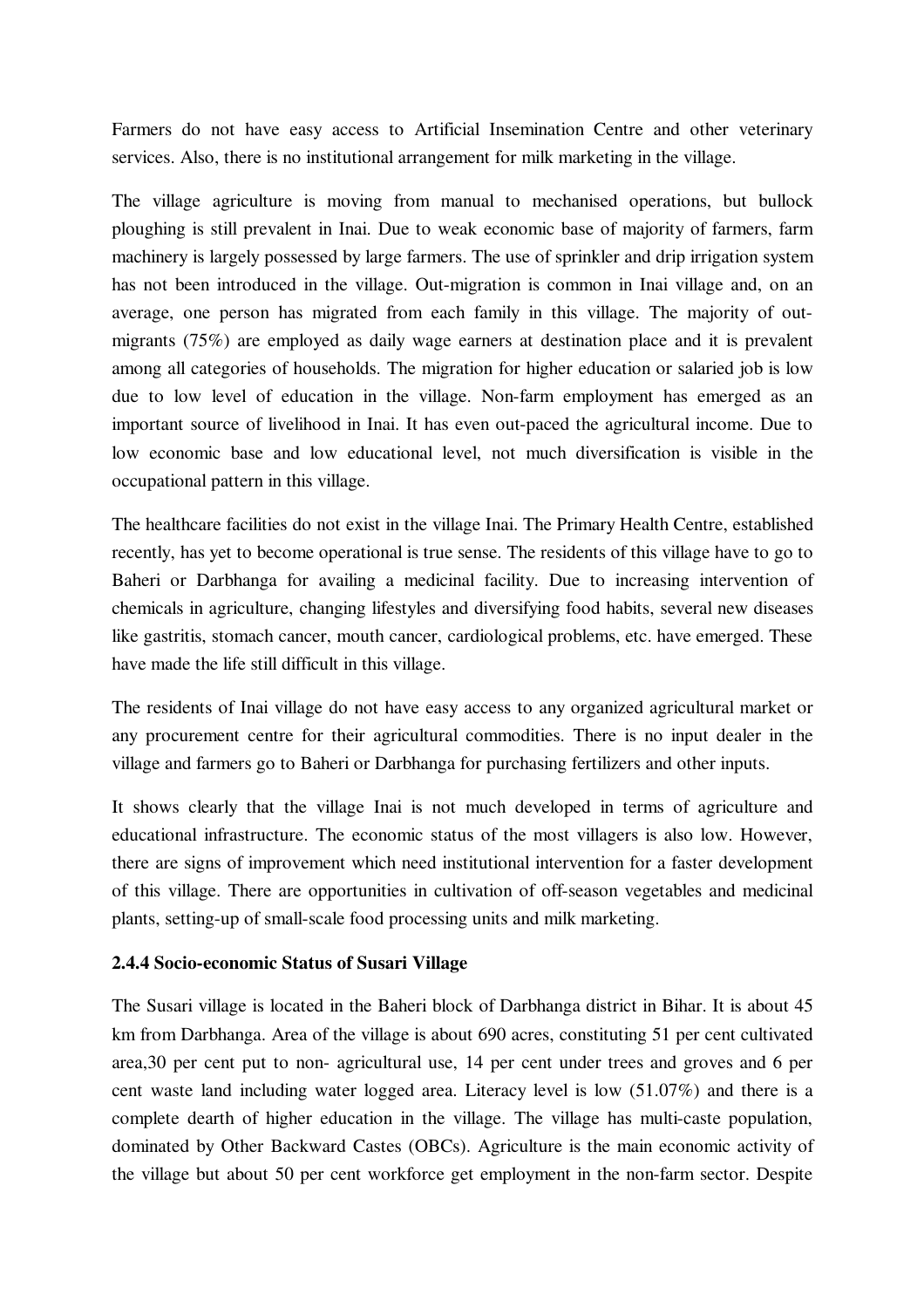fertile soil, agriculture of the village is still under-developed, mainly due to small size of landholdings, frequent floods and poor infrastructural facilities, including collapsed agricultural extension system. The farmers are not aware about the modern technologies and their skills also need up-gradation. Poor access to improved quality seed varieties worsens the situation still more.

Paddy and finger millet have been the traditional major crops of Susari in *kharif* season, but finger millet area has been shifted to paddy cultivation during the past 20 years. During post– green revolution period, wheat has been introduced as *rabi-*season crop. About 85 per cent area is irrigated and tube-well is the main source of irrigation. Farmers provide survival irrigation only to crops due to high cost of tube-well irrigation. About 12 per cent of operated area is under tenant cultivation, but the tenancy is more prevalent among landless households. Work participation is comparatively low (28.36%) in the village, but the majority of large households (66.23%) are engaged in agriculture and landless households (53.47%) in non farm activities.

The village is rich in livestock, but buffalo is more common livestock in the village, particularly among large households. However, investment on livestock is higher on large category of households, indicating possession of improved breed of livestock on these households in the village. Farmers do not have access to organized system of milk marketing in the village. Bullock ploughing is still prevalent; however bullocks are being replaced by tractor but the pace of replacement is very slow. There is lack of healthcare facilities in the village, for both humans and livestock. The only Primary Health Centre of the village is nonfunctional and facilities for even artificial insemination (AI) of cattle do not exist.

On the social front, there is high addiction to alcohol and smoking, particularly among elderly men folk, lack of women participation in decision making, and discrimination between boys and girls in sending to schools. There is no facility for recreation in the village. *Purdah* system is prevalent even today and young women particularly brides, are not allowed to move alone in the village.

Out-migration is common in the village. The majority of out-migrants are engaged as daily wage earners in cities within and outside the state. Migration for a salaried job is low due to low level of education in the village. The village does not have easy access to any organized marketing system. Primary Agricultural Co-Operative Credit Society (PACS) is almost nonfunctional and there is no arrangement of providing quality agricultural inputs to the farmers in the village.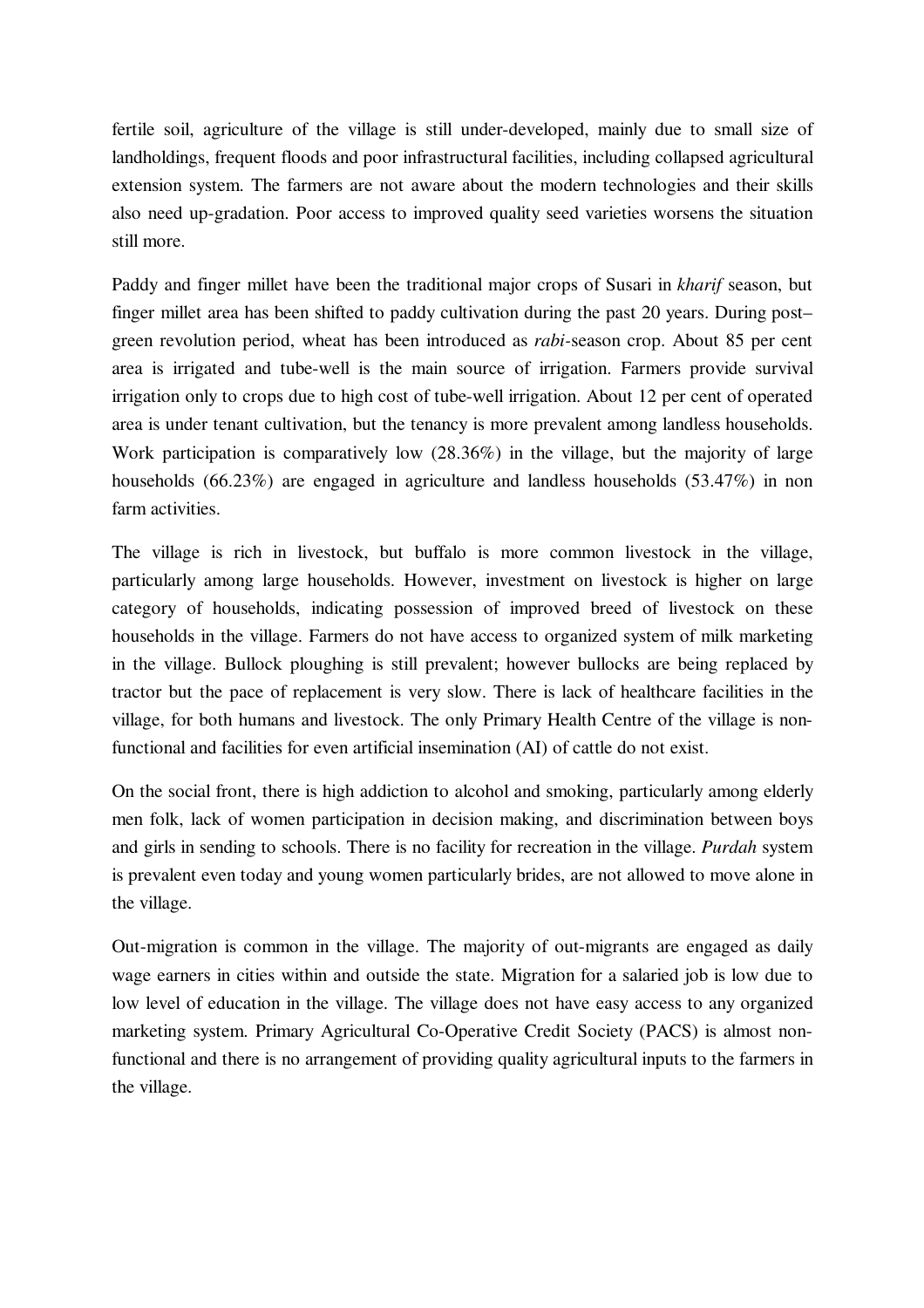The village is still underdeveloped with respect to agriculture, education and economic status. However, there are signs of improvement which need institutional intervention for a faster development of the village.

#### **3.0 Demographic features**

The report is based on data collected from households of four villages in Bihar under the research project entitled, "Tracking changes in Rural Poverty in Household and Villages Economies in South Asia", Households under study are classified in three major social groups i.e; General, Other Backward Castes (OBC0 and SC/ST. Other Backward Castes are the largest social group, constituting 51.3 per cent of total households followed by General caste (35.6 %) and ST/ST(13.1%) (Table 3.1)

| <b>Particulars</b> | General  | <b>OBC</b> | <b>SC/ST</b> |
|--------------------|----------|------------|--------------|
| Labour             | 4(10)    | 16(40)     | 20(50)       |
| Arap               | 0(0)     | 4(40)      | 6(60)        |
| Baghakole          | 0(0)     | 4(40)      | 6(60)        |
| Inai               | 0(0)     | 3(30)      | 7(70)        |
| Susari             | 4(40)    | 5(50)      | 1(10)        |
| <b>Small</b>       | 15(37.5) | 24(60)     | 1(2.5)       |
| Arap               | 4(40)    | 6(60)      | 0(0)         |
| Baghakole          | 7(70)    | 3(30)      | 0(0)         |
| Inai               | 0(0)     | 10(100)    | 0(0)         |
| Susari             | 4(40)    | 5(50)      | 1(10)        |
| <b>Medium</b>      | 15(37.5) | 25(62.5)   | 0(0)         |
| Arap               | 8(80)    | 2(20)      | 0(0)         |
| Baghakole          | 0(0)     | 10(100)    | 0(0)         |
| Inai               | 0(0)     | 10(100)    | 0(0)         |
| Susari             | 7(70)    | 3(30)      | 0(0)         |
| Large              | 23(57.5) | 17(42.5)   | 0(0)         |
| Arap               | 9(90)    | 1(10)      | 0(0)         |
| Baghakole          | 10(100)  | 0(0)       | 0(0)         |
| Inai               | 0(0)     | 10(100)    | 0(0)         |
| Susari             | 4(40)    | 6(60)      | 0(0)         |
| Total              | 57(35.6) | 82(51.3)   | 21(13.1)     |

**Table: 3.1 Category-Wise Social Groups of the Households in Study Villages , Bihar** 

Figures in parentheses indicate percentage to respective total no. of households.

Inai village is dominated by OBC households who constitute 73 per cent of sample households and remaining 27 per cent households belong to SC category. Almost all SC households (20 out of 21 ) belong to labour household where as only 4 households of General category belong to labour household all of them are resident of Susari village. All the large households of Baghakole village and nine households of Arap village belong to General caste category..It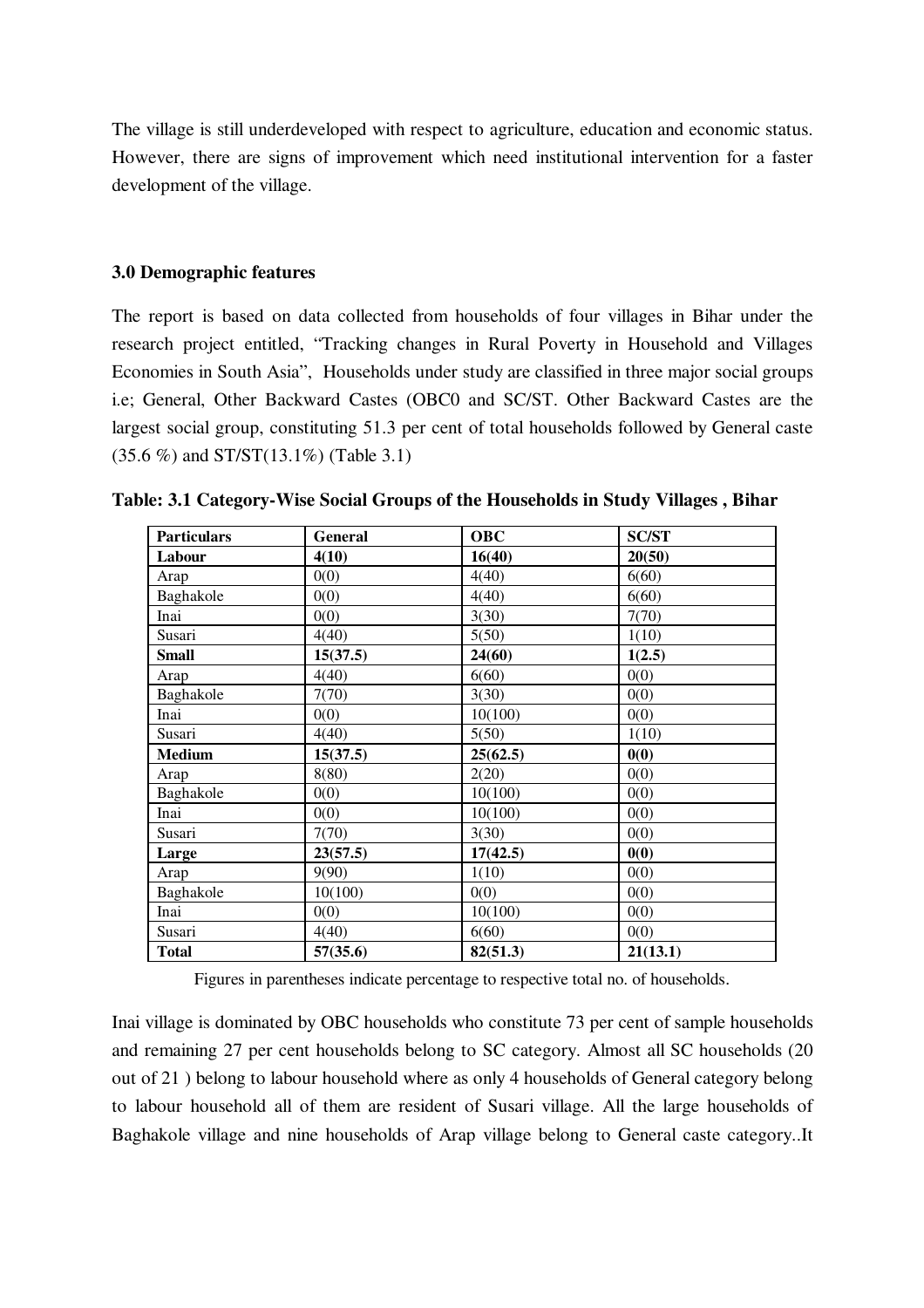may be inferred that Arap and Baghakole village are dominate by forward castes and Inai village by OBC whereas Susari village has mixed caste population.

Population of 160 households under study was 989 in 2010 whereas population of large households was larger (31.04%) than other categories of households under study (table-3). The village under study are multi-castes. All the castes are categorized in three broad categories i.e. Forward caste, Other Backward Caste (OBC) and Scheduled Caste/Scheduled Tribes (SC/ST). The majority of households belong to OBC caste (51%) followed by Forward Caste (36%) and SC/ST (13%). Inai village is dominated by OBC category of caste but remaining three villages have mixed caste population. Size of family of large households was also large (8), which declined with the decline of land base of households. Among all the four villages, family size on landless and small households was lower than average family size of sample households (6). The prevalence of larger family size on the large and medium households is mainly due to higher acreage of land owned by these households, which is the main asset in rural areas. On the other hand, landless labour and small households own small acreage of land and small size of family. Agriculture is not their main source of livelihood. Family members of these categories of households maintain their livelihood through wage earning and non-farm activities. In this situation they prefer to have small family unit and maintain their livelihood through wage employment in agriculture and non-farm activities.

Among large households, larger family size was observed in Baghakole village (9) where per household land was also higher (10 acres) as compared to large households of other villages under study. Household-wise data of owned land and number of family were put to Rank Correlation test to ascertain the relationship between land and family size, and significant relationship was observed between land and family size. Hence, it may be concluded that land and family size are positively correlated, i.e. higher the size of land, higher will be the family size and vice-versa.

### **3.1 Education in sample villages**

Education is one of the key components of human capital and a critical asset determining household ability to access higher return activities and escape poverty. In the study villages, literacy level was worked out at 78 percent which increases with an increase in ownership of land. Literacy level was 87 percent on large households, whereas it was lower on landless households (59%). Analysis of gender-wise literacy level revealed the wide-gap in male and female literacy. While, literacy level among males was 90 percent, it was only 64 percent in study villages (Table-3.2)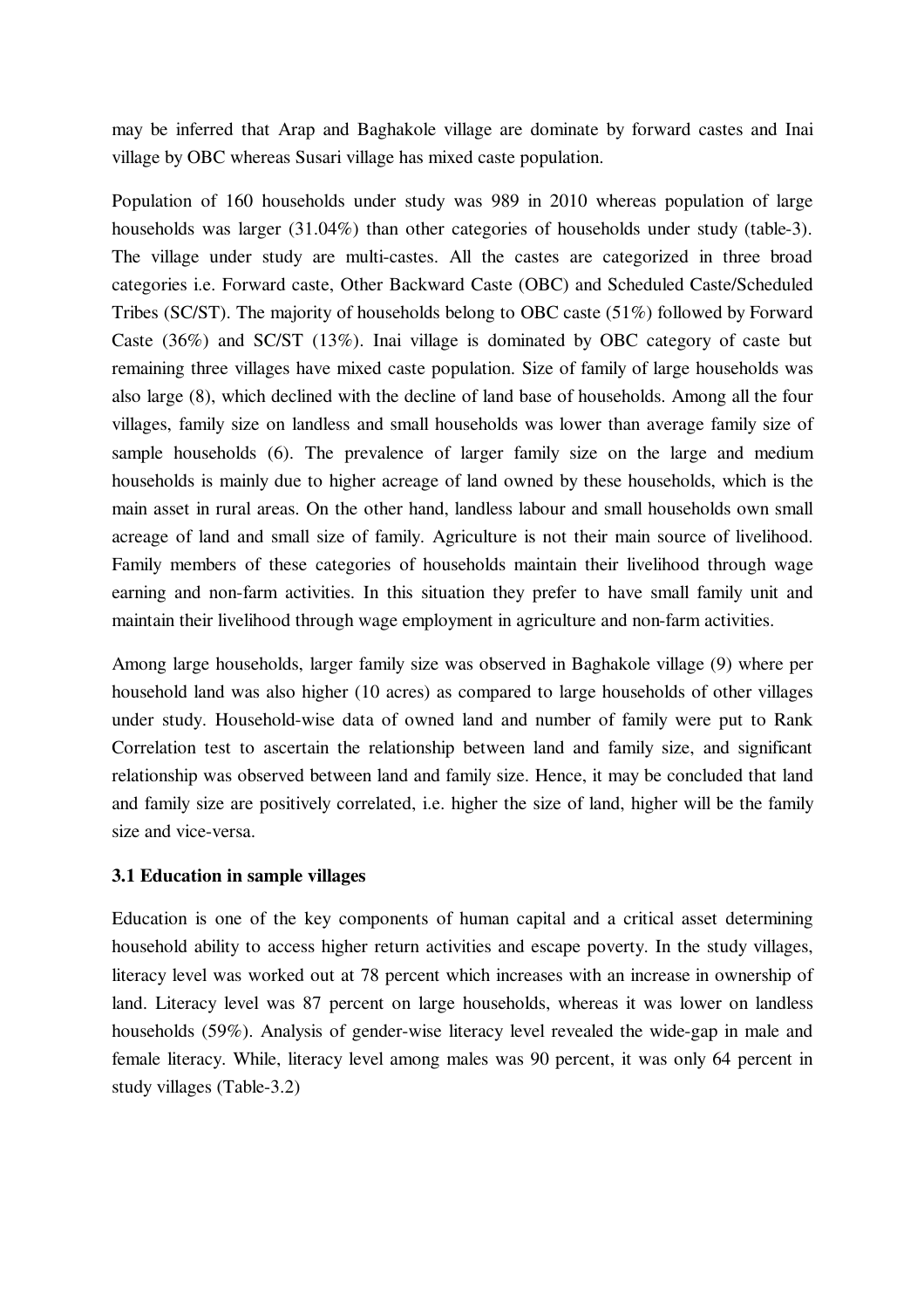| Particular    | <b>Illiterate</b> | <b>Education Level</b> |           |                   |            |  |
|---------------|-------------------|------------------------|-----------|-------------------|------------|--|
|               |                   | <b>Up to Matric</b>    | Up to     | <b>Up to Post</b> | Population |  |
|               |                   |                        | Graduate  | Graduate          |            |  |
| Labour        | 86(40.6)          | 121(57.1)              | 5(2.4)    | 0(0)              | 212(100)   |  |
| Arap          | 24(50)            | 23(47.9)               | 1(2.1)    | 0(0)              | 48(100)    |  |
| Baghakole     | 17(33.3)          | 33(64.7)               | 1(2)      | 0(0)              | 51(100)    |  |
| Inai          | 21(41.2)          | 29(56.9)               | 1(2)      | 0(0)              | 51(100)    |  |
| Susari        | 24(38.7)          | 36(58.1)               | 2(3.2)    | 0(0)              | 62(100)    |  |
| <b>Small</b>  | 54(24.4)          | 133(60.2)              | 29(13.1)  | 5(2.3)            | 221(100)   |  |
| Arap          | 5(10.4)           | 31(64.6)               | 7(14.6)   | 5(10.4)           | 48(100)    |  |
| Baghakole     | 13(21.7)          | 36(60)                 | 11(18.3)  | 0(0)              | 60(100)    |  |
| Inai          | 19(39.6)          | 19(39.6)               | 10(20.8)  | 0(0)              | 48(100)    |  |
| Susari        | 17(26.2)          | 47(72.3)               | 1(1.5)    | 0(0)              | 65(100)    |  |
| <b>Medium</b> | 43(17.3)          | 166(66.7)              | 38(15.3)  | 2(0.8)            | 249(100)   |  |
| Arap          | 6(9)              | 47(70.1)               | 13(19.4)  | 1(1.5)            | 67(100)    |  |
| Baghakole     | 4(8)              | 36(72)                 | 9(18)     | 1(2)              | 50(100)    |  |
| Inai          | 13(23.6)          | 33(60)                 | 9(16.4)   | 0(0)              | 55(100)    |  |
| Susari        | 20(26)            | 50(64.9)               | 7(9.1)    | 0(0)              | 77(100)    |  |
| Large         | 39(12.7)          | 164(53.4)              | 88(28.7)  | 16(5.2)           | 307(100)   |  |
| Arap          | 7(10.8)           | 27(41.5)               | 27(41.5)  | 4(6.2)            | 65(100)    |  |
| Baghakole     | 2(2.1)            | 52(55.3)               | 31(33)    | 9(9.6)            | 94(100)    |  |
| Inai          | 14(17.9)          | 44(56.4)               | 19(24.4)  | 1(1.3)            | 78(100)    |  |
| Susari        | 16(22.9)          | 41(58.6)               | 11(15.7)  | 2(2.9)            | 70(100)    |  |
| <b>Total</b>  | 222(22.4)         | 584(59)                | 160(16.2) | 23(2.3)           | 989(100)   |  |

**Table: 3.2 Literacy Levels of Different Categories of Households in Villages Under Study in Bihar** 

Figures in parentheses indicate percentage to respective total population.

Male-female literacy gap was much higher on landless households, which declined with increase in size of land holdings. Analysis of data relating to education shows substantial levels of inequality in access to education by caste, class and gender (Appendix-I)

Level of education was also examined by categorizing educated persons in four groups, i.e. up to matriculation, Intermediate, Graduate and Post Graduate. Among literate persons,76 percent of them were educated up to secondary level, 21 percent up to graduate level and only 3 percent up to Post graduate level. The pattern of higher education was similar to literacy level of different categories of households, i.e., more higher on large sized households and least on landless households. About one-third of family adult members were Graduate on large households whereas only 4 percent family members of labor households could pursue education up to graduate level. None of the family members of landless households had post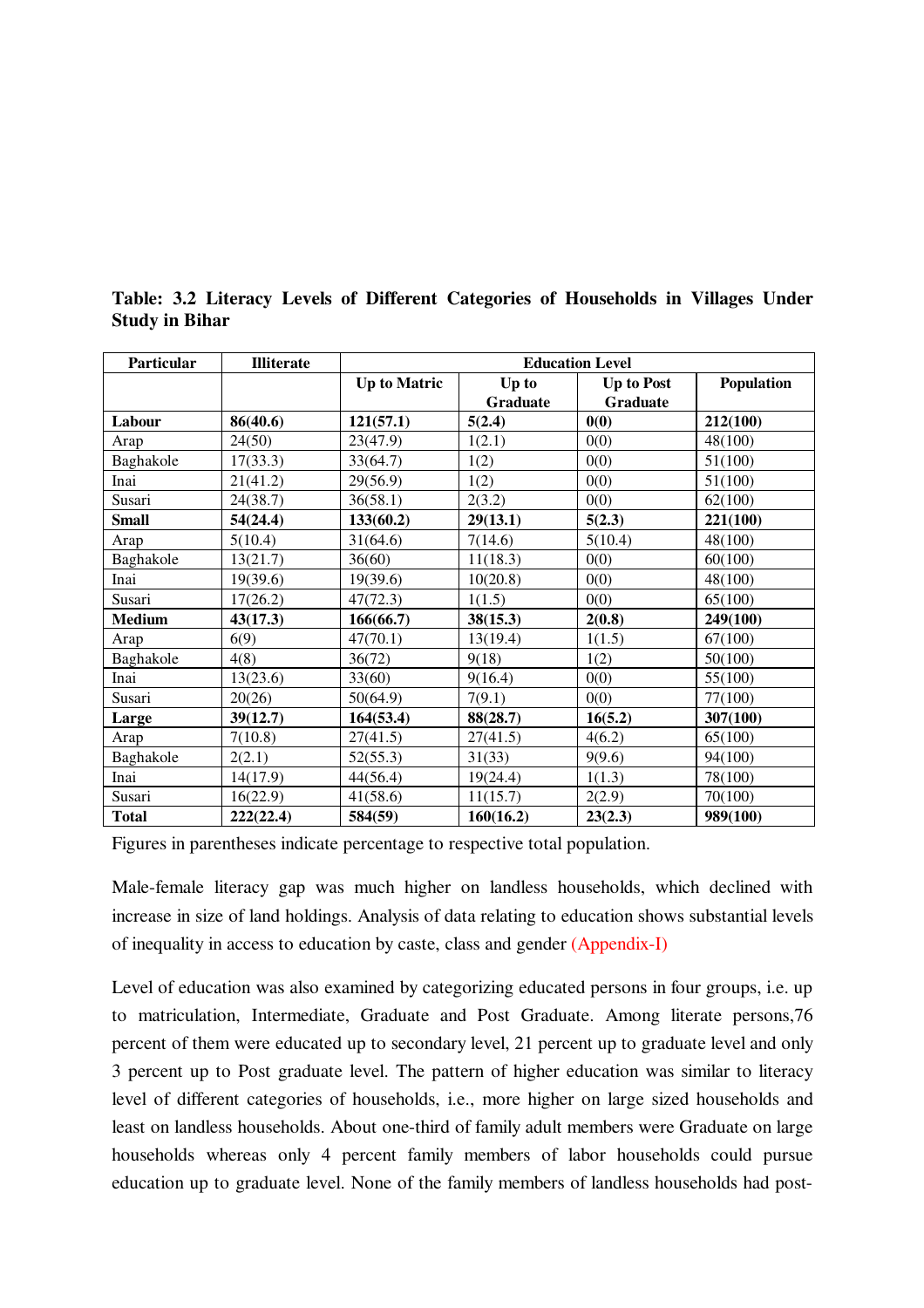graduate qualification in the study villages, whereas 6 percent family members of large households had post-graduate degree.

Village-wise analysis revealed high level of literacy in Arap village as compared to other villages under study. Almost all the male members of our sample, small, medium and large households were literate while 61 percent family members of landless households were literate. The literacy level on large households was much higher (92-100%) in villages under study.

Secondary level of education was more common in rural areas, in general and villages under study in particular. It was found that about three-fourth of literate persons of sample households were educated up to secondary level, whereas one-fifth of educated persons could become Graduates. However, graduate level education was higher on large households (32.87%) which declined with decline in land base of the households. Majority landless and small households whose family members obtained graduate degree had other than agriculture as main occupation. None of the family members of landless and small households of three villages (Baghakole, Susari and Inai) could obtain post-graduate degree. In Arap village, 5 persons of two small households obtained post-graduate degree, but all the five belonged families belonged to non-agricultural families but categorized as small farmers in the present study. Family members of medium households of Susari and Inai villages could not reach up to post-graduate level. Out of 23 post-graduate family members, 16 belonged to large households. It may hence said, that high level of education is the domain of resource rich households in rural areas. In all the villages, female education was at lower level than boys and family members of larger households and forward castes were also higher.

### **BMI and Health Status**

Body Mass Index (BMI) indicates health status of a person. BMI is calculated by dividing the weight in kilograms by height in meters squared. For adults BMI values are age and gender independent. In the present section, BMI was calculated for four groups of members of our sample households of four villages of Bihar which are: male and females (more than 13 years) and boys and girl children(less than 13 years). Village wise and household category wise persons are categorized on the basis BMI status that is; Under weight (<18.5), Normal (18.5- 25), Overweight (25-30) and Obese (30 and above) .

Village wise analysis revealed that Baghakole village has larger proportion of normal males (70.69%) whereas less than 50 per cent of males are normal in Inai village. There is no Obese male in Baghakole village and number of Obese males is very low in other three villages under study. Proportion of under weight males is also higher in Inai village (Table-3.3)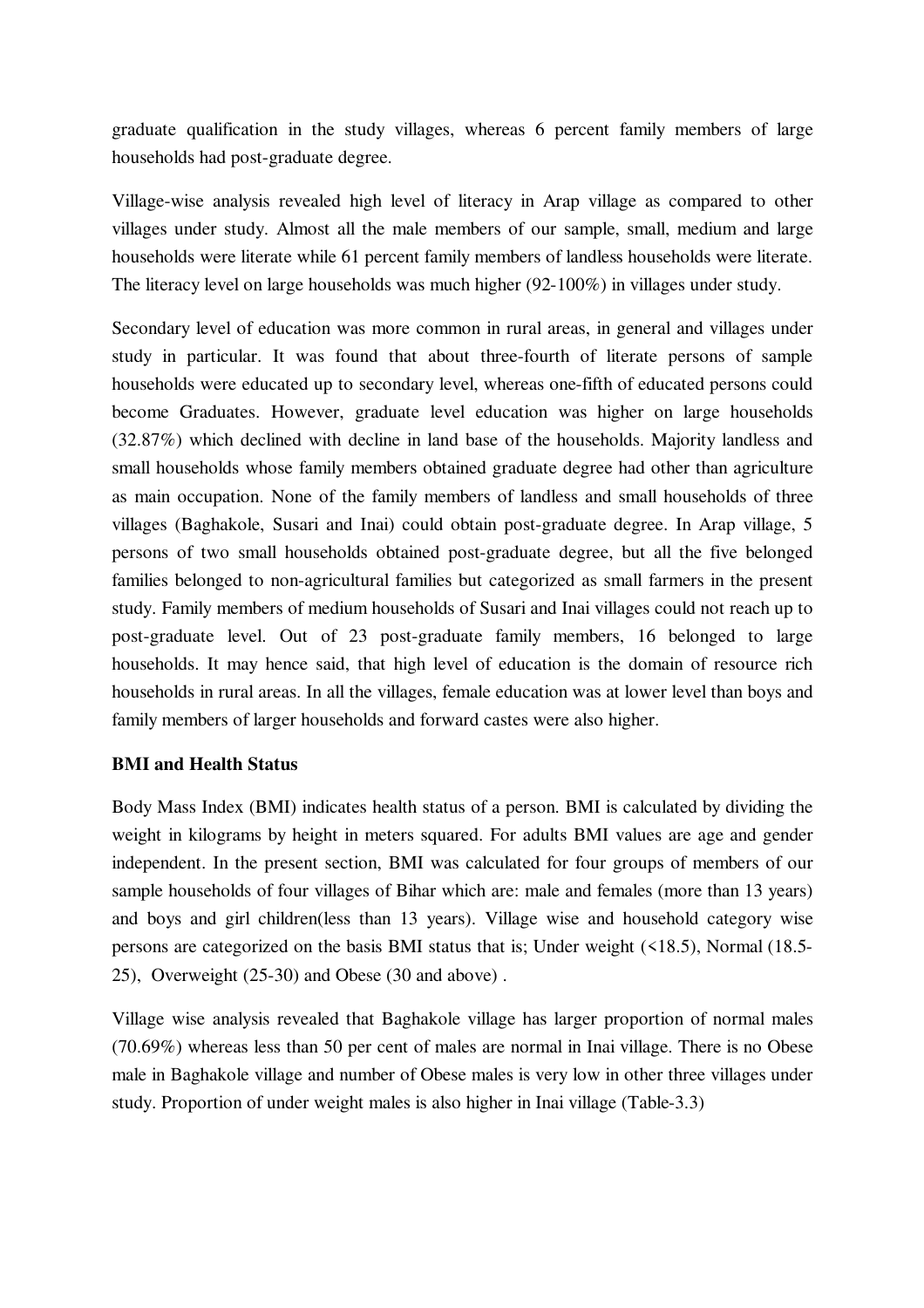| Particulars        | Normal | Obese | Overweight | Underweight | <b>Grand Total</b> |
|--------------------|--------|-------|------------|-------------|--------------------|
| <b>Arap</b>        | 62.69  | 1.49  | 16.42      | 19.40       | 100.00             |
| Labour             | 71.43  | 0.00  | 0.00       | 28.57       | 100.00             |
| Small              | 61.54  | 0.00  | 7.69       | 30.77       | 100.00             |
| Medium             | 50.00  | 6.25  | 25.00      | 18.75       | 100.00             |
| Large              | 66.67  | 0.00  | 25.00      | 8.33        | 100.00             |
| <b>Baghakole</b>   | 70.69  | 0.00  | 10.34      | 18.97       | 100.00             |
| Labour             | 50.00  | 0.00  | 0.00       | 50.00       | 100.00             |
| Small              | 100.00 | 0.00  | 0.00       | 0.00        | 100.00             |
| Medium             | 69.23  | 0.00  | 0.00       | 30.77       | 100.00             |
| Large              | 61.54  | 0.00  | 23.08      | 15.38       | 100.00             |
| Inai               | 47.37  | 1.75  | 5.26       | 45.61       | 100.00             |
| Labour             | 18.75  | 6.25  | 0.00       | 75.00       | 100.00             |
| Small              | 66.67  | 0.00  | 0.00       | 33.33       | 100.00             |
| Medium             | 63.64  | 0.00  | 9.09       | 27.27       | 100.00             |
| Large              | 46.67  | 0.00  | 13.33      | 40.00       | 100.00             |
| Susari             | 62.30  | 1.64  | 9.84       | 26.23       | 100.00             |
| Labour             | 70.00  | 0.00  | 0.00       | 30.00       | 100.00             |
| Small              | 73.33  | 0.00  | 0.00       | 26.67       | 100.00             |
| Medium             | 50.00  | 0.00  | 30.00      | 20.00       | 100.00             |
| Large              | 57.69  | 3.85  | 11.54      | 26.92       | 100.00             |
| <b>Grand Total</b> | 60.91  | 1.23  | 10.70      | 27.16       | 100.00             |

**Table 3.3 BMI of Males in Different Categories of Households, Bihar (in % )** 

In case of boys and girls,95 per cent of boys and 93 percent girls are under weight in study villages. The incidence of malnutrition(underweight population) has been almost identical across the villages and categories of households(Table 3.4)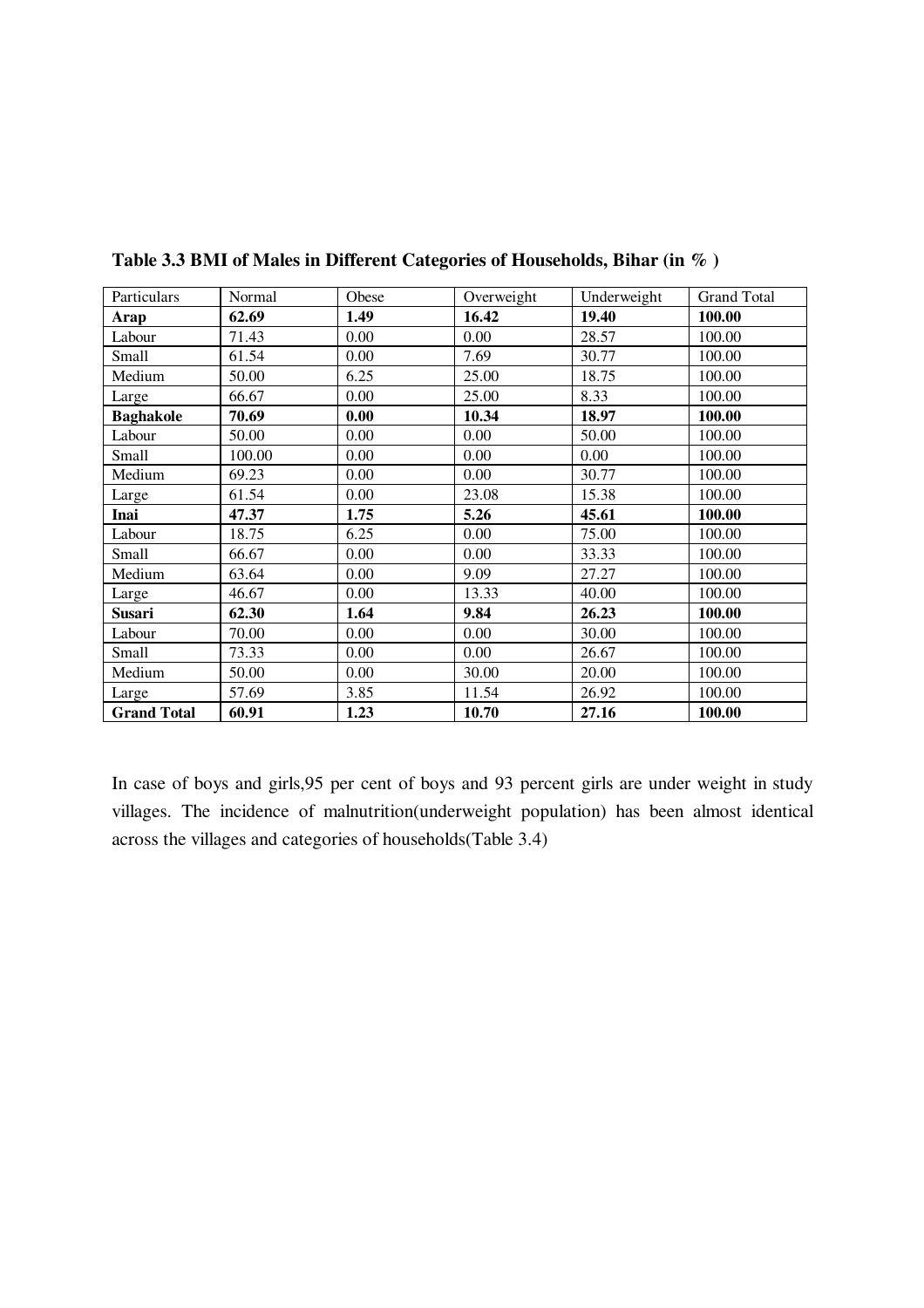| <b>Particulars</b> | <b>Normal</b> | <b>Obese</b> | Underweight | <b>Grand Total</b> |
|--------------------|---------------|--------------|-------------|--------------------|
| Arap               | 3.33          | 3.33         | 93.33       | 100.00             |
| Labour             | 0.00          | 0.00         | 100.00      | 100.00             |
| Small              | 0.00          | 0.00         | 100.00      | 100.00             |
| Medium             | 0.00          | 14.29        | 85.71       | 100.00             |
| Large              | 14.29         | 0.00         | 85.71       | 100.00             |
| <b>Baghakole</b>   | 8.00          | 0.00         | 92.00       | 100.00             |
| Landless           | 0.00          | 0.00         | 100.00      | 100.00             |
| Small              | 12.50         | 0.00         | 87.50       | 100.00             |
| Medium             | 11.11         | 0.00         | 88.89       | 100.00             |
| Large              | 0.00          | 0.00         | 100.00      | 100.00             |
| Inai               | 0.00          | 2.50         | 97.50       | 100.00             |
| Landless           | 0.00          | 8.33         | 91.67       | 100.00             |
| Small              | 0.00          | 0.00         | 100.00      | 100.00             |
| Medium             | 0.00          | 0.00         | 100.00      | 100.00             |
| Large              | 0.00          | 0.00         | 100.00      | 100.00             |
| <b>Susari</b>      | 4.88          | 0.00         | 95.12       | 100.00             |
| Landless           | 12.50         | 0.00         | 87.50       | 100.00             |
| Small              | 0.00          | 0.00         | 100.00      | 100.00             |
| Medium             | 0.00          | 0.00         | 100.00      | 100.00             |
| Large              | 9.09          | 0.00         | 90.91       | 100.00             |
| <b>Grand Total</b> | 3.68          | 1.47         | 94.85       | 100.00             |

**Table 3.4 BMI for Boy in Bihar (in % )** 

#### **Land and tenure**

Access to assets is of critical importance to the economic viability of rural households. Understanding the extent of this access and how it links to the ability of rural households to employ different pathways out of poverty is, thus, vital for designing rural development policies. Land is the most important asset in rural area.Land is the asset that has historically been most closely linked to rural development. Policies for promoting rural development have often centred on providing access through a variety of types of land reform, under the assumption that land access is critical for agricultural production and thus food security and income generation for rural households. However, landlessness may not the only indicator for poverty but lack of land is highly correlated with possession of other productive and domestic assets in rural areas. This implies that landless households are the poorest group in population. Majority of agricultural labour households are landless and about 42 percent of them were below poverty line in India whereas only 19 percent of farming households were below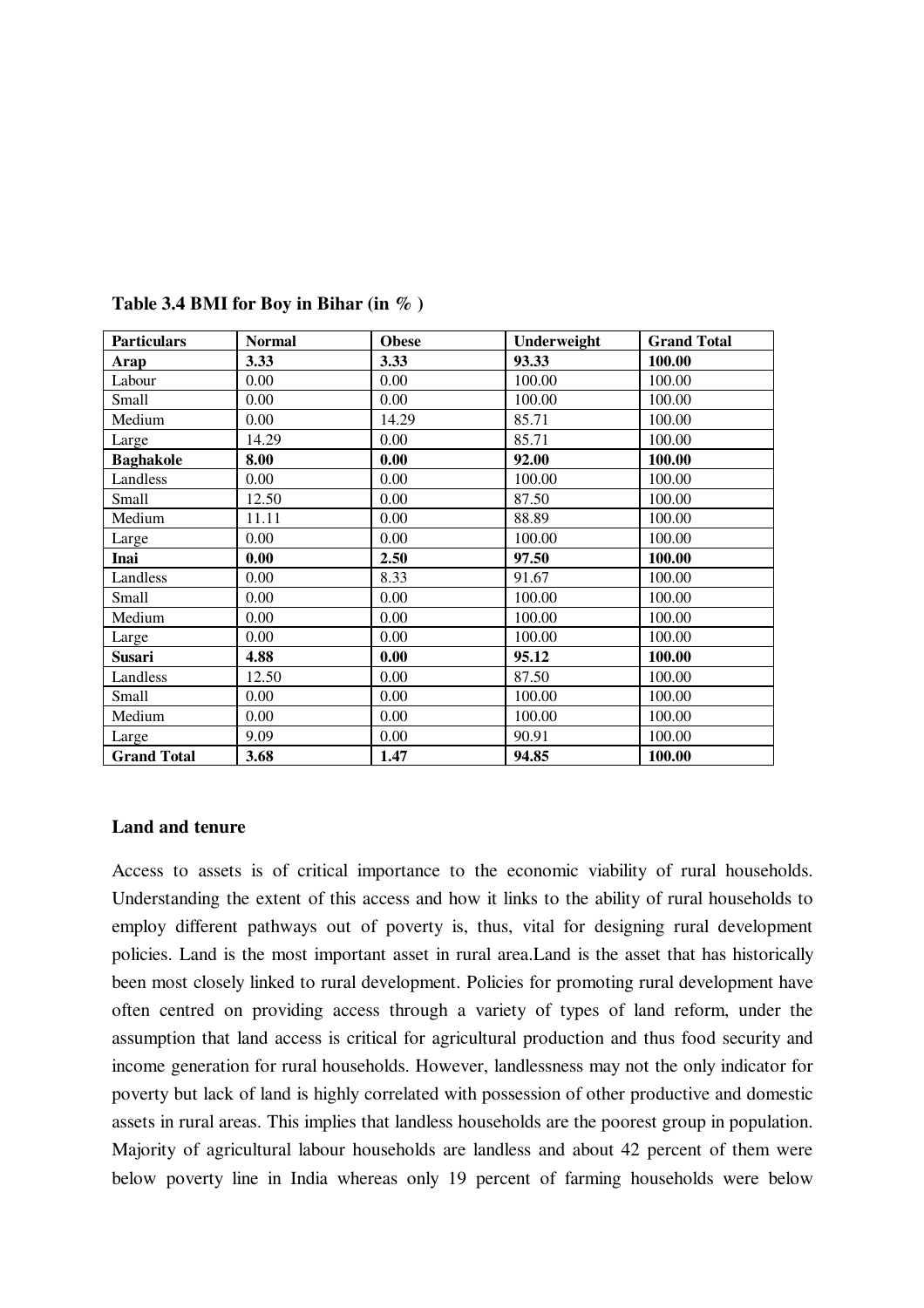poverty line (BPL) in India in 2004-05 (Kumar et.al.2004). In sample households of project entitled, "Tracking changes in rural poverty in household and villages economies in South Asia¡¨ about 93 percent of labour households belong to poor category in Bihar. Hence, land ownership is an important determinant of poverty in Bihar. The average size of land holding is very low (0.37 ha) in the state, and about 84 percent of farm households owning less than 0.40 hectare of land, On the sample households, the average size of landholding of was 2.58 acres which was lowest on labour households (0.09 acre) and highest on large households (6.97 acres) (Table-3.5).

**Table:3.5 Size of Landholding of Different Categories of Households in Study Villages, Bihar** 

| <b>Particular</b> | % of Land of total | Per Household | Per Capita (acre) | Total land (acre) |
|-------------------|--------------------|---------------|-------------------|-------------------|
|                   | area               | (acre)        |                   |                   |
| Labour            | 0.82               | 0.09          | 0.02              | 3.4               |
| Small             | 10.38              | 1.07          | 0.19              | 42.92             |
| Medium            | 21.35              | 2.21          | 0.35              | 88.31             |
| Large             | 67.45              | 6.97          | 0.91              | 278.94            |
| Total             | 100                | 2.58          | 0.42              | 413.57            |

The ownership of land is more skewed among sample households. Large farm households constitute only 25 percent of total households under study, but they owned 67.45 percent of total land. In Bihar, per capita cultivable land is worked out at 0.15 acre (6534 sq.fts.) but it is higher on sample households (0.42), mainly due to selection of fixed sample households (10 from each of four farm categories in villages under study). Village-wise analysis of land ownership revealed that there was large size of land holding in Baghakole village (3.83 acres), followed by Arap (2.88 acres), Susari (2.0 acres) and Inai (1.55 acres). In all the villages, large farmers constitute 25 percent of sample household but own more than 65 percent of rural land possessed by households (table 3.6).

| <b>Particular</b> | % of Land of total | Per Household | Per Capita (acre) | Total land (acre) |
|-------------------|--------------------|---------------|-------------------|-------------------|
|                   | area               | (acre)        |                   |                   |
| Arap              | 115.1(100)         | 2.88          | 0.5               | 115.1             |
| Labour            | $\theta$           | $\Omega$      | $\mathbf{0}$      | $\Omega$          |
| Small             | 10.64(9.24)        | 1.06          | 0.22              | 10.64             |
| Medium            | 25.78(22.4)        | 2.58          | 0.38              | 25.78             |
| Large             | 78.68(68.36)       | 7.87          | 1.21              | 78.68             |
| <b>Baghakole</b>  | 153.38(100)        | 3.83          | 0.6               | 153.38            |
| Labour            | 1.5(0.98)          | 0.15          | 0.03              | 1.5               |
| Small             | 15.83(10.32)       | 1.58          | 0.26              | 15.83             |
| Medium            | 35.04(22.85)       | 3.5           | 0.7               | 35.04             |
| Large             | 101.01(65.86)      | 10.1          | 1.07              | 101.01            |
| Inai              | 62.19(100)         | 1.55          | 0.27              | 62.19             |
| Labour            | 0.4(0.64)          | 0.04          | 0.01              | 0.4               |
| Small             | 7.65(12.3)         | 0.77          | 0.16              | 7.65              |
| Medium            | 11.74(18.88)       | 1.17          | 0.21              | 11.74             |

**Table:3.6 Size of landholding among different categories of household, Bihar**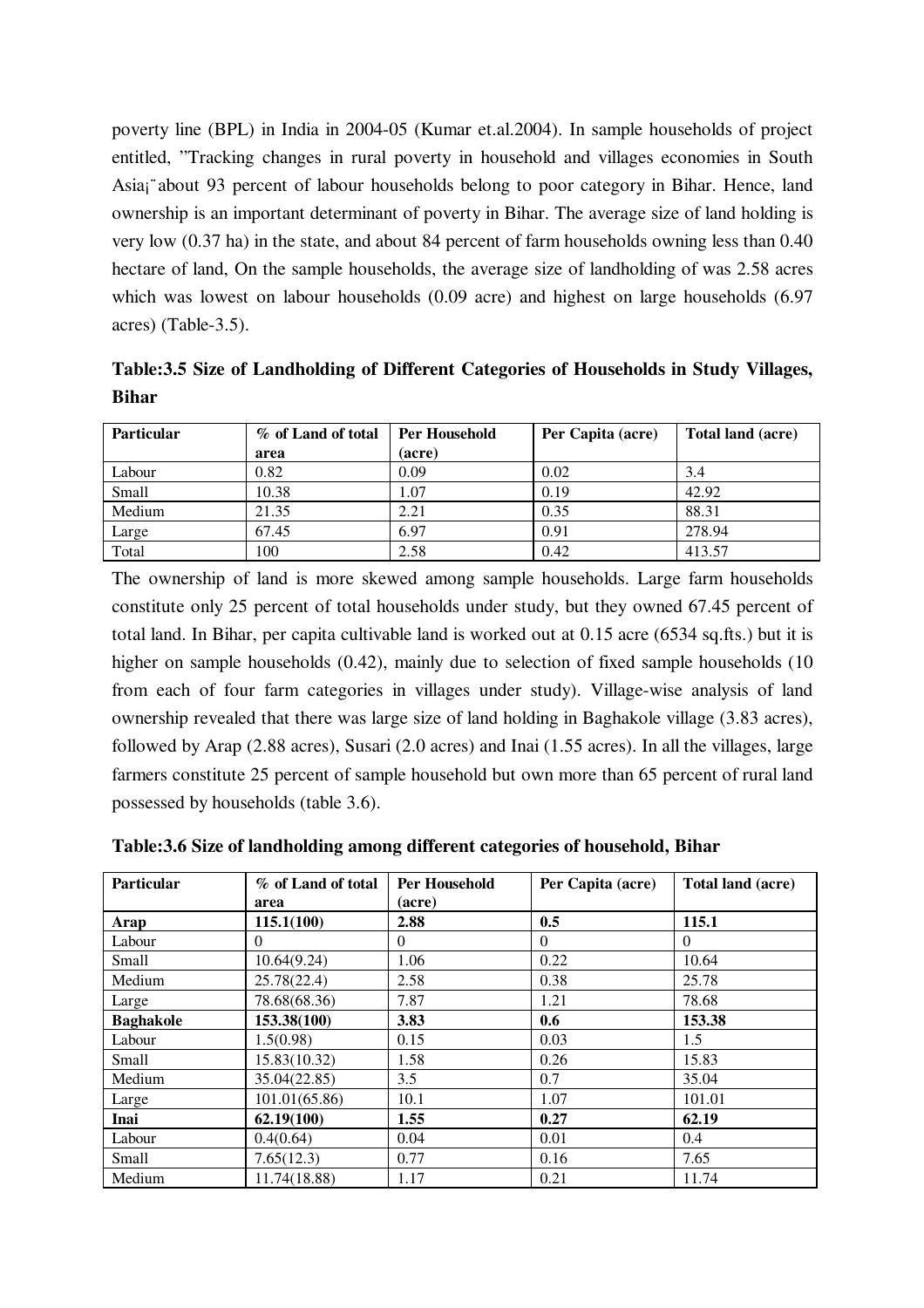| Large         | 42.4(68.18)  | 4.24 | 0.54 | 42.4  |
|---------------|--------------|------|------|-------|
| <b>Susari</b> | 82.9(100)    | 2.07 | 0.3  | 82.9  |
| Labour        | 1.5(1.81)    | 0.15 | 0.02 |       |
| Small         | 1.5(1.81)    | 0.88 | 0.14 | 8.8   |
| Medium        | 15.75(19)    | 1.58 | 0.2  | 15.75 |
| Large         | 56.85(68.58) | 5.69 | 0.81 | 56.85 |

It is evident that the size of households is not only small but its distribution is also skewed in sample villages. Only one fourth of sample households own 30 percent of land, while analyzing the distribution of land among sample households it was observed more skewed distribution in Susari village (Gini Coefficient- 0.44) where as average size of land holding was 2.07 hectare. The distribution of land holding is less skewed in villages where average size of land holding is comparatively large (Table 3.7).

| $\overline{\mathbf{S}}$ .<br>No. | No.<br>of | <b>Proportion of</b><br>$HH$ (Pi) | Land<br>holding | <b>Proportion of</b><br>LH | Cumm. Prop.<br>LH(Li) | $[L(i) +$<br>$L(i-1)$ ] | C X G       | Ginni<br>Coeff. |
|----------------------------------|-----------|-----------------------------------|-----------------|----------------------------|-----------------------|-------------------------|-------------|-----------------|
|                                  | H H       |                                   |                 |                            |                       |                         |             |                 |
| Arap                             |           |                                   |                 |                            |                       |                         |             |                 |
| $\mathbf{1}$                     | 10        | 0.25                              | $\overline{0}$  | $\Omega$                   | $\Omega$              | $\Omega$                | $\Omega$    |                 |
| $\sqrt{2}$                       | 10        | 0.25                              | 10.64           | 0.092441355                | 0.092441355           | 0.092441355             | 0.023110339 |                 |
| $\overline{\mathbf{3}}$          | 10        | 0.25                              | 25.78           | 0.223979149                | 0.316420504           | 0.408861859             | 0.102215465 | 0.545569        |
| $\overline{4}$                   | 10        | 0.25                              | 78.68           | 0.683579496                | $\mathbf{1}$          | 1.316420504             | 0.329105126 |                 |
| Total                            | 40        |                                   | 115.1           | $\mathbf{1}$               |                       |                         | 0.45443093  |                 |
| <b>Baghakol</b>                  |           |                                   |                 |                            |                       |                         |             |                 |
| $\mathbf{1}$                     | 10        | 0.25                              | 1.5             | 0.009779632                | 0.009779632           | 0.009779632             | 0.002444908 |                 |
| $\sqrt{2}$                       | 10        | 0.25                              | 15.83           | 0.103207719                | 0.112987352           | 0.122766984             | 0.030691746 |                 |
| $\overline{\mathbf{3}}$          | 10        | 0.25                              | 35.04           | 0.22845221                 | 0.341439562           | 0.454426914             | 0.113606728 | 0.517897        |
| $\overline{4}$                   | 10        | 0.25                              | 101.01          | 0.658560438                | $\mathbf{1}$          | 1.341439562             | 0.33535989  |                 |
| Total                            | 40        |                                   | 153.38          | $\mathbf{1}$               |                       |                         | 0.482103273 |                 |
| Inai                             |           |                                   |                 |                            |                       |                         |             |                 |
| $\mathbf{1}$                     | 10        | 0.25                              | 0.4             | 0.006431902                | 0.006431902           | 0.006431902             | 0.001607976 |                 |
| $\overline{c}$                   | 10        | 0.25                              | 7.65            | 0.12301013                 | 0.129442032           | 0.135873935             | 0.033968484 |                 |
| 3                                | 10        | 0.25                              | 11.74           | 0.188776331                | 0.318218363           | 0.447660396             | 0.111915099 | 0.522954        |
| $\overline{4}$                   | 10        | 0.25                              | 42.4            | 0.681781637                | $\mathbf{1}$          | 1.318218363             | 0.329554591 |                 |
| Total                            | 40        |                                   | 62.19           | $\mathbf{1}$               |                       |                         | 0.477046149 |                 |
| Susari                           |           |                                   |                 |                            |                       |                         |             |                 |
| $\mathbf{1}$                     | 10        | 0.25                              | 2.15            | 0.025934861                | 0.025934861           | 0.025934861             | 0.006483715 |                 |
| $\overline{c}$                   | 10        | 0.25                              | 9.25            | 0.111580217                | 0.137515078           | 0.16344994              | 0.040862485 |                 |
| 3                                | 10        | 0.25                              | 26.4            | 0.318455971                | 0.455971049           | 0.593486128             | 0.148371532 | 0.44029         |
| $\overline{4}$                   | 10        | 0.25                              | 45.1            | 0.544028951                | $\mathbf{1}$          | 1.455971049             | 0.363992762 |                 |
| Total                            | 40        |                                   | 82.9            | $\mathbf{1}$               |                       |                         | 0.559710495 |                 |

**Table:3.7 Ginni coefficients of different villages of Bihar Bihar**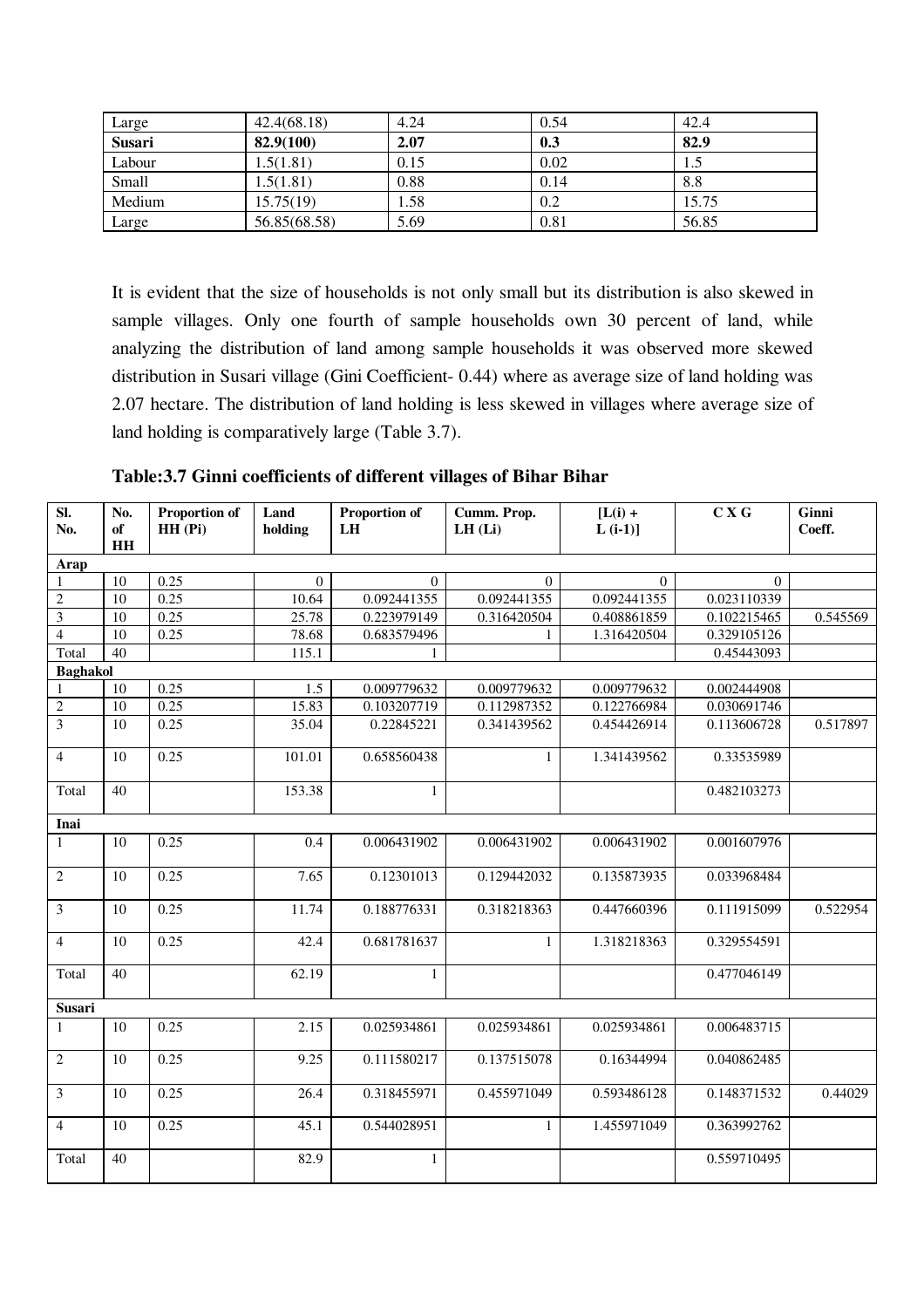In the sample villages, per capita land is worked out at 0.60 acres in Baghakole, followed by Arap (0.5 acre), Susari (0.30 acre) and Inai (0.27 acre). Per capita land on large farms was also higher in Baghakole village (10.1acre) followed by Arap (7.87 acre), Susari (5.69 acre) and Inai (5.69 acres). About 75 percent of sample households of Inai and Susari villages had less than one hectare of land. Hence, it may be said that land is the main constraint in agricultural development and livelihood security in these villages. The access of rural households to a range of assets, particularly land is in general low, though highly heterogeneous across villages, and by categories of households within village. Large shares of agricultural households do not have adequate basic productive assets, and in general, it is the landless and the small land holders who suffer significantly more from this lack of access.

Any level of development on small area of land owned by the majority of households may not have any significant impact on their livelihood and poverty alleviation in Bihar. There is an urgent need to create employment opportunities in non-farm sector to improve livelihoods in rural Bihar. In addition to ownership, rural households access to productive land through various forms of tenancy. This mechanism may include land in exchange for payment of cash or kind or share cropping. In study villages, land lords contribute 50 per cent to required inputs (fertilizer, pesticide, irrigation) in crop production and share 50 per cent in output. While analyzing land tenure system on sample households, about 14.4 percent of sample households were either leasing-out or leasing-in land for cultivation purposes. Number of households leasing-out land (11.3 %) was higher than households leasing-in land (3.1%) in study villages . A larger proportion of medium farmers (20%) than large farm households (17.5%) leased-out their land in villages under study. Medium farm households of sample households are small land holders who own less than 3 acres of land (Appendix—II).

Hence, the practice of leasing-out land is not only due to large size of land holdings in Bihar, but the majority of small land holders migrant holders also leased-out their land for earning livelihood within and outside the state. This may be due to their small land holdings do not generate sufficient income for maintenance of their livelihood. As many as 21.7 percent BPL families also leased-out land in villages of Patna district under study (Singh et.al. 2011). As far as land area under tenural system is concerned, about 10 percent area owned by sample households was leased-out in study villages. Medium households leased-out about 15 percent of their cultivable area to fellow farmers for cultivation (table -3.8).

**Table:3.8 Category-Wise Tenancy Status of Different Households in Study Villages, Bihar** 

| Particular | <b>No.of farmers Leased in</b> | No. of farmers Leased out |
|------------|--------------------------------|---------------------------|
| Labour     | J                              | (0)                       |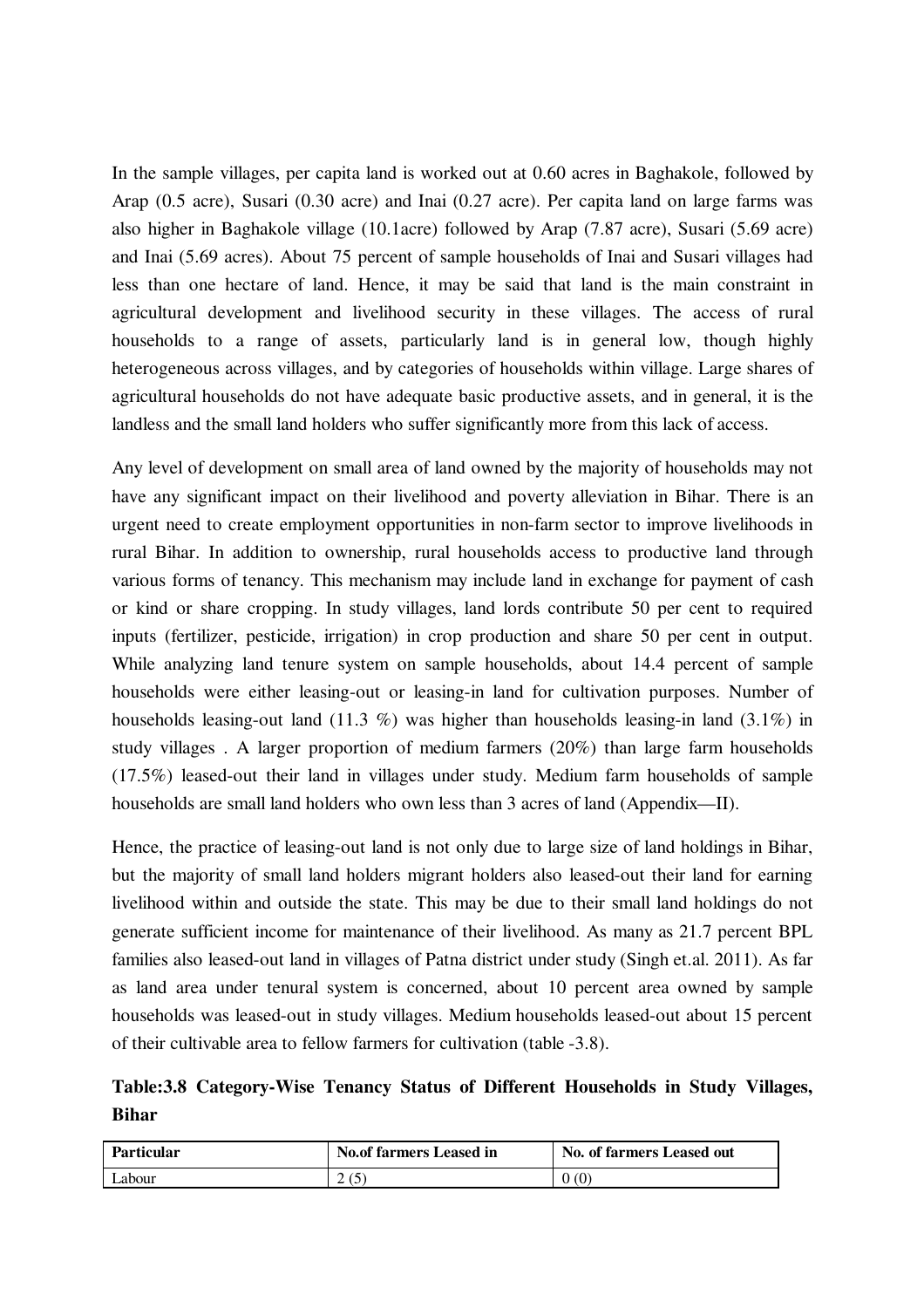| Small  | 2(5)                     | (7 <sup>5</sup> )<br>ر. ر<br>◡ |
|--------|--------------------------|--------------------------------|
| Medium | (25)<br>ن کے             | 8(20)                          |
| Large  | 0(0)                     | $\overline{ }$<br>(17.5)       |
| Total  | $\sqrt{2}$<br>(3.1)<br>◡ | 18 (11.3)                      |

Figures in parentheses indicate percentage to respective total no. of households

On the other hand, more than one third of operated area of labour households was leased-in for cultivation purpose. In none of the villages, landless labour households leased-out their land because average size of land holding is very small (0.09 acre). In Arap village, all the landless labour engaged in cultivation were tenant farmers because they do not own land they cultivate, whereas in Susari and Inai villages, none of landless labour households leased-in land for cultivation because they preferred to work either as wage earners or migrated out side the village for their livelihood. Medium household of Baghakole village leased-out their 22.5 percent of land to fellow farmers for cultivation purpose as compared to 16.29 percent land in Arap village and only 8.35 percent land in Inai. In Arap village, small farm households leasedout about 16.35 percent of land to other farmers as compared to only 3.27 percent in Inai village, but none of the small households leased-out their land in Baghakole and Susari villages. (Appendix III). However, there is no specific trend in tenancy system but it has been observed that small land holders are also leasing-out their land in Bihar.

In Bihar size of land holding is not only small but these are fragmented and spread over a large area in different locations. The fragmentation of land holdings is one of the factors responsible for low level of investment in agricultural assets. The proper management of crop production and even adoption of modern agricultural technologies are adversely affected by fragmented land holdings. In the study villages, average size of land holding of large households is small (6.97 acres) but 53 percent of this category of households had more than 10 plots and 10 percent of them had more than 15 plots located at different places. Average size of landholdings small households is 2.21 acres but 60 percent of them had 5-10 plots. Similar landholding pattern was observed on medium category of households, too.(table-3.9)

**Table:3.9 Category-Wise Number of Plots Own by Different Households in Study Villages, Bihar** 

| Particular | Less than 5 | 5 to 10 Plots | 10 to 15 Plots | above 15 Plots | Total     |
|------------|-------------|---------------|----------------|----------------|-----------|
|            | Plots       |               |                |                |           |
| Labour     | 8(100)      | 0(0)          | 0(0)           | 0(0)           | 8(100)    |
| Small      | 15(38)      | 24(60)        | (3)            | 0(0)           | 40(100)   |
| Medium     | 12 (30)     | 21 (53)       | (18)           | 0(0)           | 40(100)   |
| Large      | 5(13)       | 14 (35)       | 17(43)         | 4(10)          | 40(100)   |
| Total      | 40(31)      | 59 (46)       | 25(20)         | 4(3)           | 128 (100) |

Figures in parentheses indicate percentage to respective total population of total no. of plots.

Village-wise analysis revealed that the land fragmentation was more pronounced in Arap village where 40 percent of large households had more than 15 plots (Appendix-IV). In Inai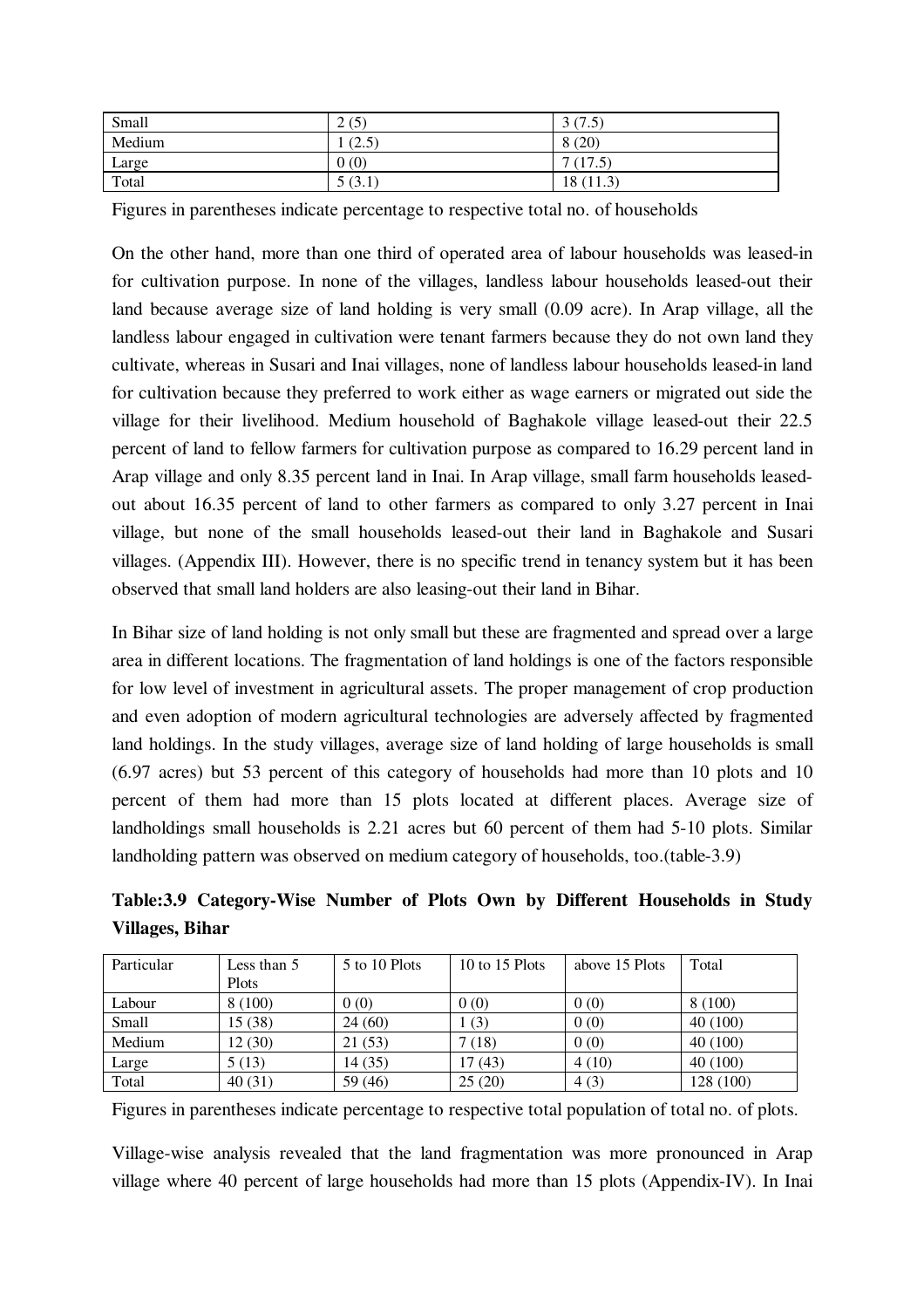also, average size of land holding small farmers is only 0.77 acres but 90 percent of them had 5 to 10 plots. It is also evident that use of tractors for ploughing such small plots is not possible as was observed in Inai village. Hence, there is an urgent need to find ways and means to consolidate land, to improve agricultural production and productivity in Bihar.

### **Livestock**

Livestock production is an important economic activity which affects crop production activities in rural Bihar. It is more important on landless and small farm households, because it may be practiced without having any land. Livestock constitutes an asset that is widely owned by rural households in Bihar and performs a crucial role as a saving and risk management instrument, while at the same time contributing to the generation of income and food security .Despite its importance, issues of access to livestock have not been quite as extensively researched as issues related to land and human capital but there is a tendency to consider them important solely for weaker section of rural area, while focusing most of the analysis of agricultural livelihoods on crop activities

An analysis of livestock domestication has been undertaken and it was observed that local cow is still dominant livestock in study villages, because 39.4 percent households keep local cows in these villages. However, the incidence of cow was higher on large households (55%) followed by medium households (45%), small households (42.5%) and landless labour households (15%). Cross-bred cow is also getting popularity among sample households, and it was found that 18.8 percent households had cross-bred cows. However, it was more common livestock breed on large households (35%) and medium households (27.5%). Labour households (7.5%) also kept cross-bred cows but majority of households domesticate crossbred cows either in share domestication arrangement or obtained cross-bred cows as gift.

Bullocks are not preferred cattle in rural Bihar any more, due to large scale adoption of tractor as primary equipment for ploughing (tractorization), steep rise in cost of acquiring bullock and uneconomic and unviable small land holdings. Buffalo, however, is emerging more preferred livestock in sample villages. Among landless labour households, incidence of buffalo was more than the incidence of other category of livestock, whereas the comparatively higher incidence of buffalo domestication was observed on small households (35%) than other categories of households under study (Table 3.10).

**Table:3.10 Category-Wise Different Livestock Owned By Households in Study Villages , Bihar** 

| <b>Particular</b> |                       | <b>Buffalo</b>    | Goat           | <b>Others</b> |        |               |
|-------------------|-----------------------|-------------------|----------------|---------------|--------|---------------|
|                   | ∠ow                   |                   | <b>Bullock</b> |               |        |               |
|                   | <b>Local/Improved</b> | <b>Cross-Bred</b> |                |               |        |               |
| Labour            | 6(15)                 | 3(7.5)            | 0(0)           | 7(17.5)       | 10(25) | (2.5)<br>ل کی |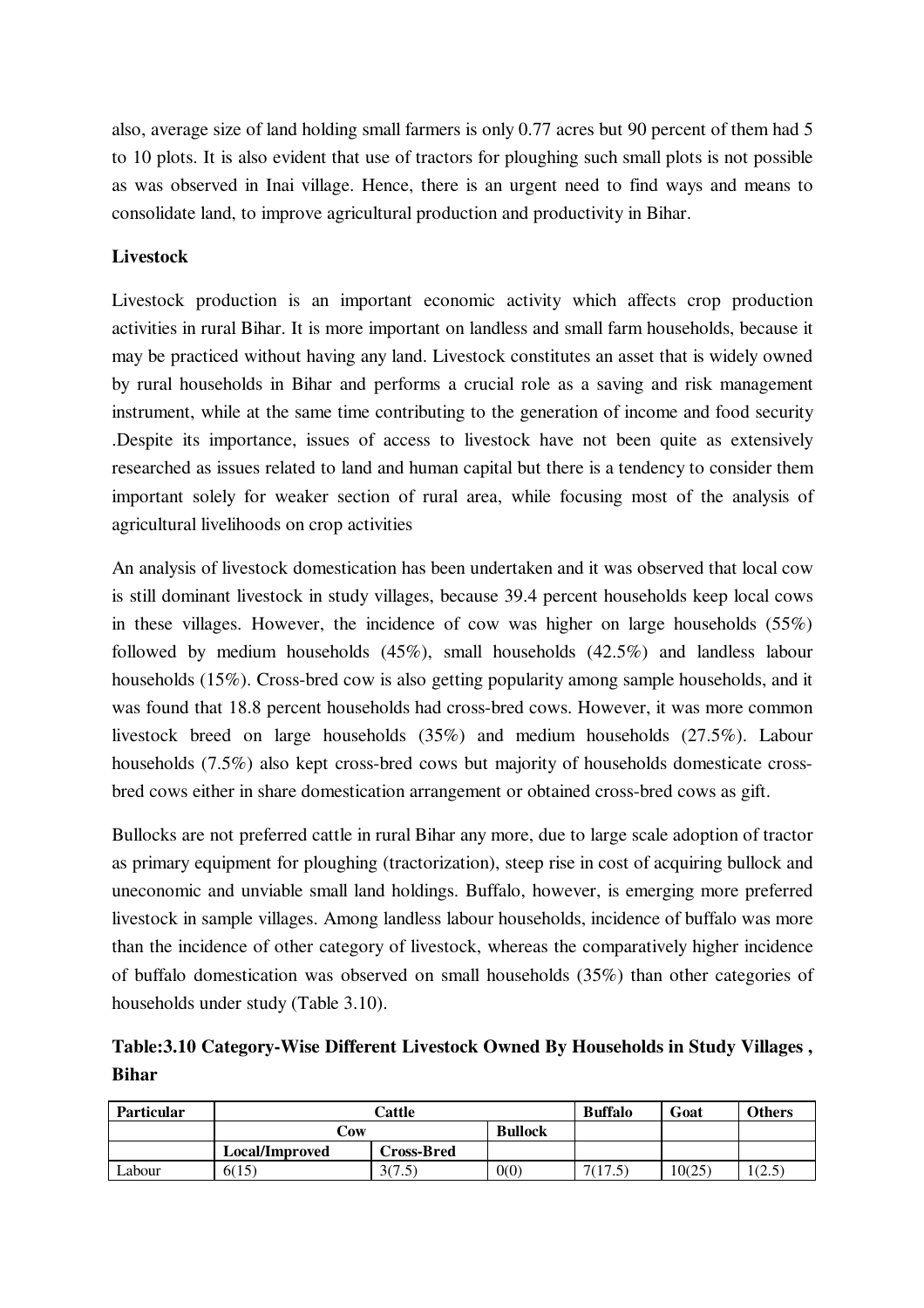| Small  | 17(42.5) | 2(5)     | 5(12.5)  | 14(35)   | 0(0)        | 0(0)   |
|--------|----------|----------|----------|----------|-------------|--------|
| Medium | (8(45)   | 1(27)    | 5(12.5)  | 6(15)    | 0(0)        | 0(0)   |
| Large  | 22(55)   | .4(35)   | 7(17.5)  | 13(32.5) | (2.5)<br>ر… | 0(0)   |
| Total  | 63(39.4) | 30(18.8) | 17(10.6) | 40(25)   | 11(6.9)     | 1(0.6) |

Figures in parentheses indicate percentage to respective total no. of households

Economically weaker categories of households prefer domestication of buffalo because it thrives well on even grazing and poor quality of roughages. Goat domestication is the least important livestock activity but 25 percent of landless labour households were found domesticating goat in the sample villages. Analysis of herd size on different category of households revealed that the herd size of all livestock category was larger on large holdings but it declined with the land base of households, particularly in case of cattle

Incidence of livestock and their herd size seem to have association with size of landholding. The larger the size of landholding, higher level of incidence of livestock and herd size. To ascertain the association between land size and herd size, the related data were put to rank correlation test and it was found that these two attributes of households had significant association ( $r = 0.76$ ). However, the distribution of livestock among sample households was more equitable than the distribution of land. Data of livestock (cattle + buffalo) were put to Gini ratio test to have precise information about distribution of livestock among sample households of different villages in Bihar (Table – 3.7).

While analyzing village-wise incidence of livestock high level of local/improved cows was observed on large, medium and small households in Arap and Baghakole villages (South Bihar) than Inai and Susari villages (North Bihar). None of the land less, small and medium households of north Bihar villages kept cross-bred cows (Appendix V).

On the other hand, incidence of bullock is low in all the villages under study. Almost all categories of households of Arap and Baghakole villages did not have bullock, mainly due to high level of tractorization in these villages. There was no specific trend in case of incidence of buffalo but domestication of buffalo is higher in north Bihar villages than that of south Bihar. As far as herd size of all the livestock is concerned, herd size of local/ improved and crossbred cows was higher in Arap and Baghakole villages, whereas buffalo herd size was higher in north Bihar villages (Inai and Susari) particularly on medium and large households (Appendix VI).

#### **Migration**

In Bihar, migration for gainful employment is one of the important strategies for maintaining livelihood. Earlier, rural to rural migration for short term period was more common which turned to rural-urban migration for long period (Singh, Paris and Juice, 2005). An attempt has been made to analyze extent and incidence of migration, destination of migration and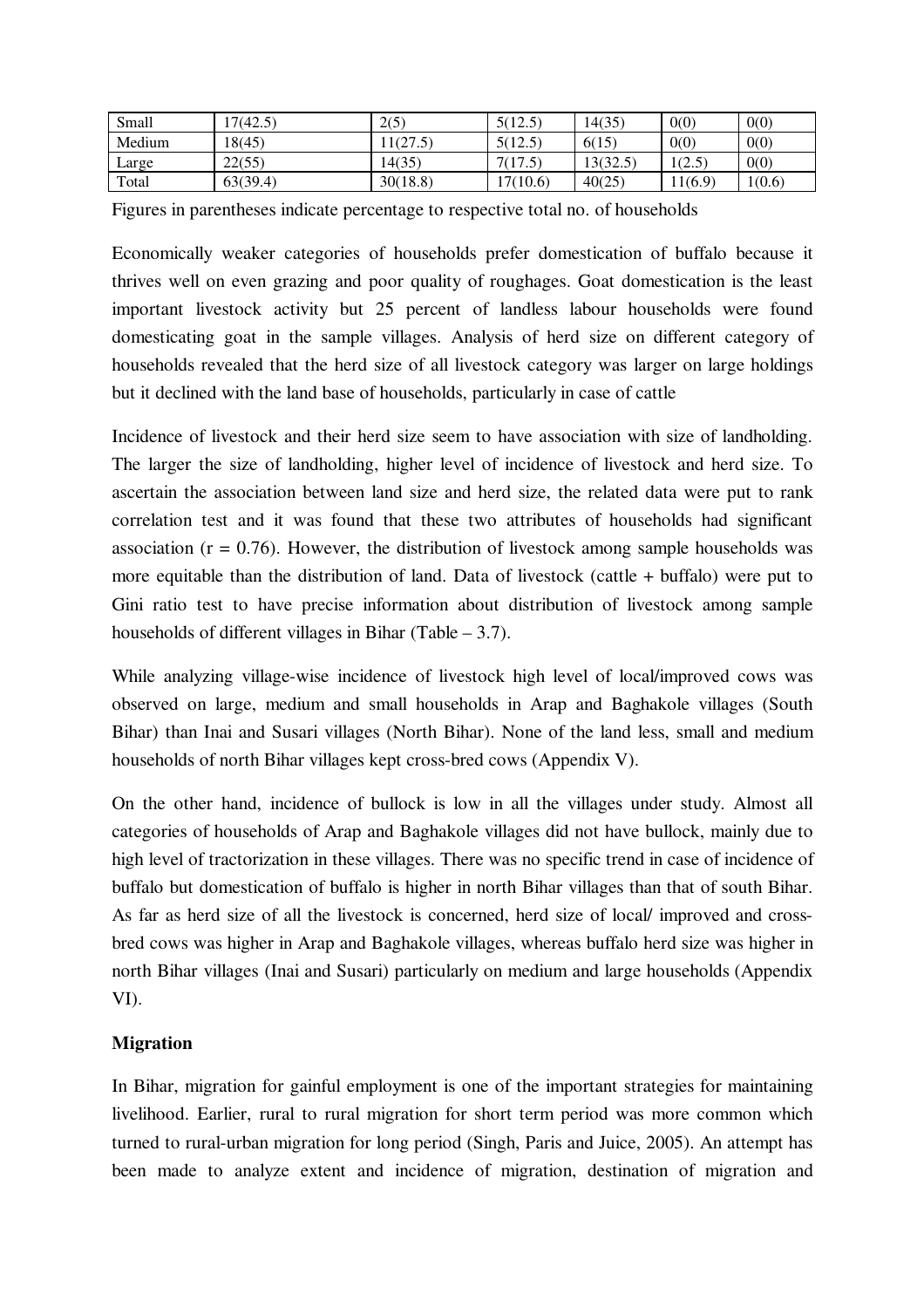occupation of migrants at destination places. Extent of migration is worked out at 55 percent in villages under study in Bihar. Among different categories of households, extent of migration was comparatively high on medium category of households (60%), large households (52.5%), and landless households (45%). Village wise analysis revealed that the extent of migration was higher in Susari village followed by Arap (52.5%), Inai (50%0 and Baghakole (45%).

There was high level of migration from small and medium category of households in all the villages under study, accept in Susari village, where the extent of migration was much higher in landless households (90%) . Contrary to popular belief of high level of migration from landless households, the extent of migration was comparatively high on large households of respective villages, namely Arap, Baghakole and Inai villages (Table 3.11)

**Table 3.11 Extent of Migration of Households in Villages Under Study , Bihar** 

| <b>Particulars</b> | Arap     | <b>Baghakole</b> | Inai   | <b>Susari</b> | <b>Total</b> |
|--------------------|----------|------------------|--------|---------------|--------------|
| Labour             | 2(20)    | 3(30)            | 4(40)  | 9(90)         | 18(45)       |
| Small              | 7(70)    | 6(60)            | 5(50)  | 6(60)         | 24(60)       |
| Medium             | 7(70)    | 3(30)            | 7(70)  | 8(80)         | 25(62.5)     |
| Large              | 5(50)    | 6(60)            | 4(40)  | 6(60)         | 21(52.5)     |
| Total              | 21(52.5) | 18(45)           | 20(50) | 29(72.5)      | 88(55)       |

Hence, it may be inferred that one or more family members migrated from nearly fifty percent of households in studied villages. Incidence of migration is also high in villages under study (Table 3.12).

**Table 3.12 Incidence of Migration of Male Members of Households in Villages Under Study , Bihar** 

| <b>Particulars</b> | Arap      | <b>Baghakole</b> | Inai      | Susari    | <b>Total</b> |
|--------------------|-----------|------------------|-----------|-----------|--------------|
| Labour             | 4(17.39)  | 4(16.67)         | 4(12.5)   | 17(53.13) | 29(26.13)    |
| Small              | 11(42.31) | 12(38.71)        | 5(20)     | 12(37.5)  | 40(35.09)    |
| Medium             | 12(37.5)  | 5(19.23)         | 11(36.67) | 24(66.67) | 52(41.94)    |
| Large              | 10(27.78) | 25(47.17)        | 13(30.95) | 11(29.73) | 59(35.12)    |
| Total              | 37(31.62) | 46(34.33)        | 33(25.58) | 64(46.72) | 180(34.82)   |

More than one third of adult family members migrated for earning their livelihood. However, incidence of migration was comparatively higher on medium category of households than other categories in Inai and Susari villages. Village-wise analysis of incidence of migration did not reveal any specific trend but incidence of migration was higher n large households than landless households in respective villages ( Appendix VII).

Hence it may be inferred that the migration is not limited to landless households and weaker sections of the society only. Caste-wise analysis of extent and incidence of migration has been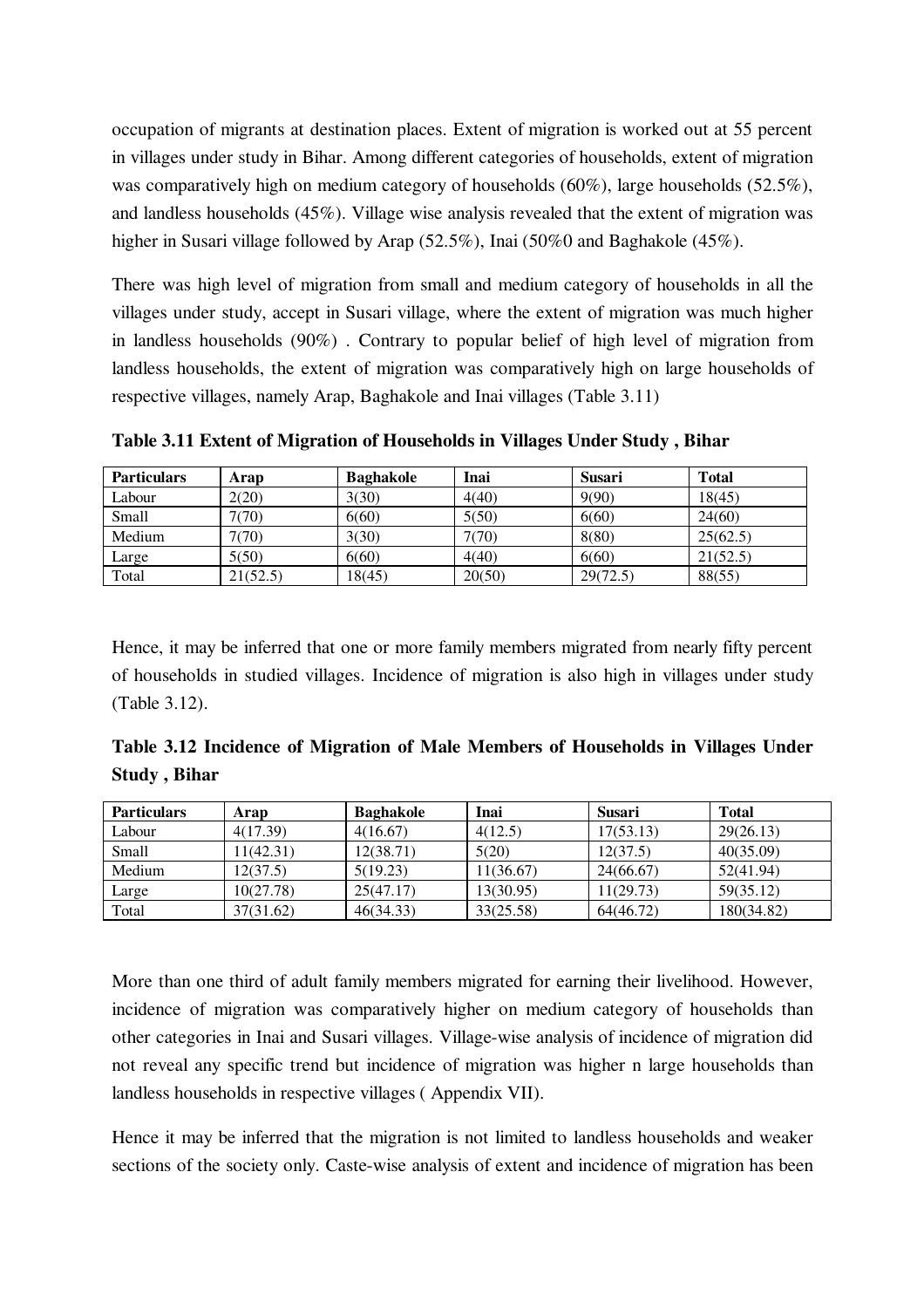undertaken and it was found that level of migration was higher among forward caste in all villages under study (Appendix VIII).

The phenomenon of migration among forward castes is more pronounced in landless and large households. It is mainly due to high level of education among this group and they feel uncomfortable in working as wage earners within the village due to social reasons and prefer to migrate. However, education was also an important reason for high level of migration among forward castes. Hence it may be said that the migration has crossed the class and caste barrier in Bihar.

While analyzing the occupation of migrants at destination places, pursuing higher education emerged as an important purpose for migrating, particularly from medium and large households in studies villages. But only 2 out of 33 migrants from labour households were migrating for education in study villages (Table3.13).

| <b>Particular</b> | <b>Migrant</b> | <b>Purpose of Migration</b> |              |                  |              |  |  |
|-------------------|----------------|-----------------------------|--------------|------------------|--------------|--|--|
|                   |                | Wage                        | Salaried job | <b>Education</b> | <b>Other</b> |  |  |
|                   |                | <b>Employment</b>           |              |                  |              |  |  |
| Labour            | 33(100)        | 19(57.6)                    | 8(24.2)      | 2(6.1)           | 4(12.1)      |  |  |
| Small             | 50(100)        | 10(20)                      | 18(36)       | 13(26)           | 17(34)       |  |  |
| Medium            | 87(100)        | 15(17.2)                    | 15(17.2)     | 29(33.3)         | 28(32.2)     |  |  |
| Large             | 69(100)        | 7(10.1)                     | 10(14.5)     | 31(44.9)         | 21(30.4)     |  |  |
| Total             | 239(100)       | 51(21.3)                    | 51(21.3)     | 75(31.4)         | 70(29.3)     |  |  |

**Table:3.13 Category-Wise Occupation of Migrant on Destination , Bihar** 

Figures in parentheses indicate percentage to respective total no. of migrants.

Wage employment and salaried jobs were equally important occupations of migrants of these villages. However,, wage employment was more important occupation for migrants of landless households (57.6%) and salaried jobs for small households (36%). Only 10 percent of migrants of large households migrated for wage employment. Other category of occupations included, for business, hair cutting, dairy production, driving, rickshaws pulling which was the occupation of about one-third of the migrants from study villages. Hence, it may be said that the self employment is also emerging as main occupation of migrants at destination places.

### **Occupation**

Occupation in Indian villages reflects the base of the socio-economic culture prevalent in rural areas of country. The main occupation includes agriculture, handicrafts, petty business and other non-farm activities. But now villages present a different scenario with villagers taking up non-traditional occupations as well. They are now involved in academics as teachers, truck drivers, and clerks or getting engaged with various activities like masons, construction workers and vendors.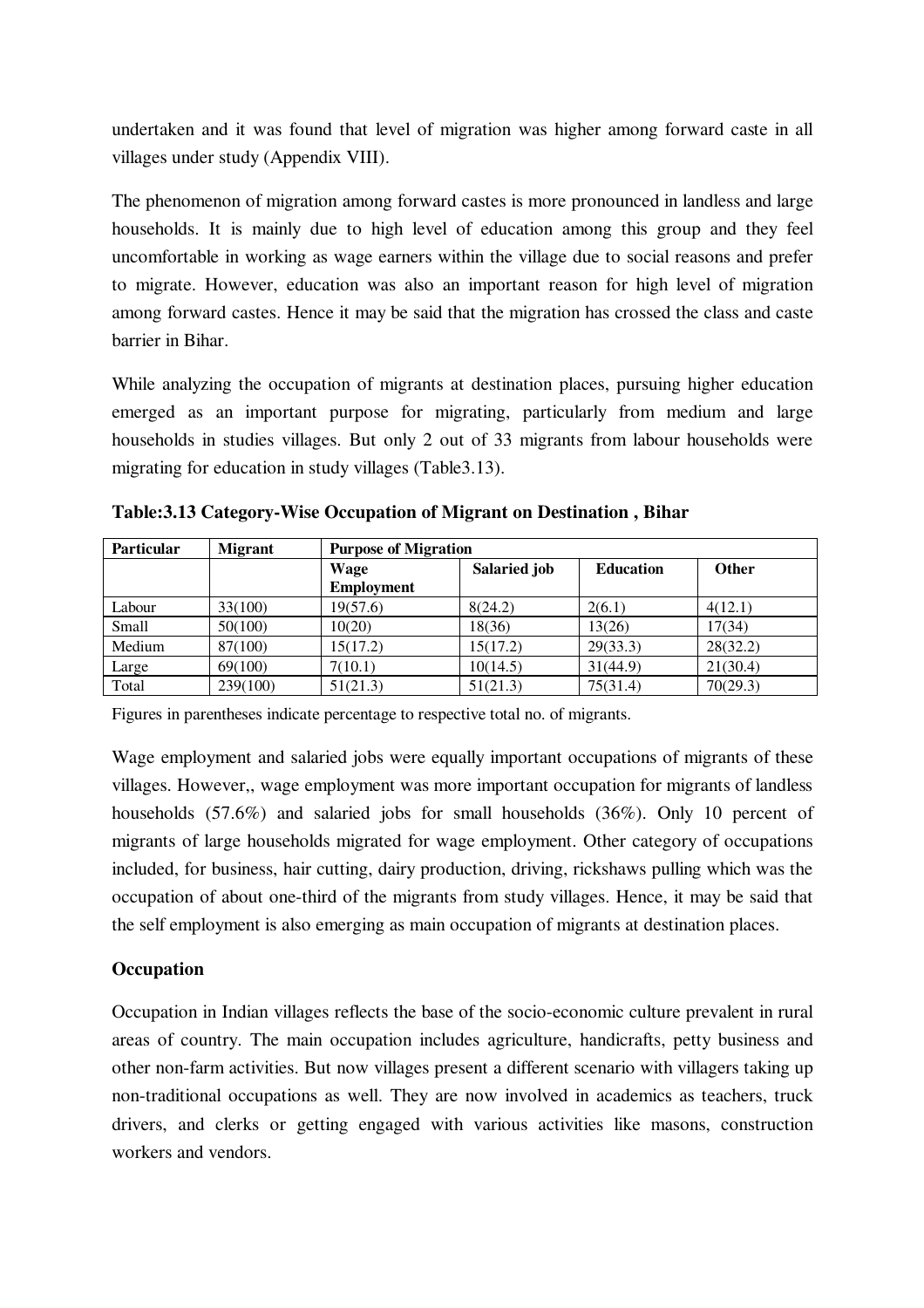In the present section, an attempt has been made to study the occupation of sample households of villages of Bihar. Analyzing data revealed that about 33.57 per cent persons were workers in the villages under study ( Table- 3.14).

| <b>Village</b> | Labour        | Small         | <b>Medium</b> | Large         | <b>Total</b> |
|----------------|---------------|---------------|---------------|---------------|--------------|
| Arap           | $16(33.33\%)$ | $18(37.5\%)$  | 23(34.33%)    | $24(36.92\%)$ | 81(35.53%)   |
| Baghakole      | 24(47.06%)    | $17(28.33\%)$ | 14(28%)       | 28(29.79%)    | 83(32.55%)   |
| Inai           | $17(33.33\%)$ | $17(35.42\%)$ | $22(40\%)$    | $26(33.33\%)$ | 82(35.34%)   |
| Susari         | 17(27.42%)    | $21(32.31\%)$ | 23(29.87%)    | $25(35.71\%)$ | 86(31.39%)   |
| Total          | 74(34.91%)    | 73(33.03%)    | $82(32.93\%)$ | 103(33.55%)   | 332(33.57%)  |

**Table 3.14 VillageWise Working Population in different Categories of Households** 

However, Inai and Arap villages had comparatively large proportion of workers (35%) than Susari (31.39%) and Baghakole (32.55%). While analyzing the household category-wise worker population, the higher proportion of working force was on landless households (35%) than other categories of households (33%).

Village-wise and household-wise analysis did not have reveal any specific trend with respect to proportion of work force but large farm of Arap and Susari had large proportions of working population than their respective labour households (Appendix- IX).

It was only due to higher level of education in Arap (82%) particularly on large households (89%) who could get employment in non-farm sector whereas migration was high in largesize, particularly belonging to forward castes (100%), who were engaged in non-farm activities at destination places. In study villages, non-farm employment emerged as important occupation (60%) and farming placed at second place (36%) with respect to employment to sample households in Bihar (Table- 3.15).

| <b>Particular</b> | <b>Non Farming</b> | Farming | <b>Farm Labour</b> | <b>Total Worker</b> |
|-------------------|--------------------|---------|--------------------|---------------------|
| Labour            | 61(82)             | 2(3)    | 11(15)             | 74(100)             |
| Small             | 45(62)             | 27(37)  | 1(1)               | 73(100)             |
| Medium            | 44(54)             | 37(45)  | 1(1)               | 82(100)             |
| Large             | 50(49)             | 53(51)  | 0(0)               | 103(100)            |
| Total             | 200(60)            | 119(36) | 13(4)              | 332(100)            |

**Table: 3.15 Category-Wise Main Occupation of Households in Study Villages , Bihar\** 

Figures in parentheses indicate percentage to respective total population of total worker.

Only 4 percent of work force had farm labor as main occupation, however it was higher on landless households (15%). Non-farm activities was main source of employment for landless (82%), small (62%) and medium households (54%), whereas farming was main source of employment for workers of large households (51%). As expected, farming was not as important source of occupation for landless labour households due to absence of land for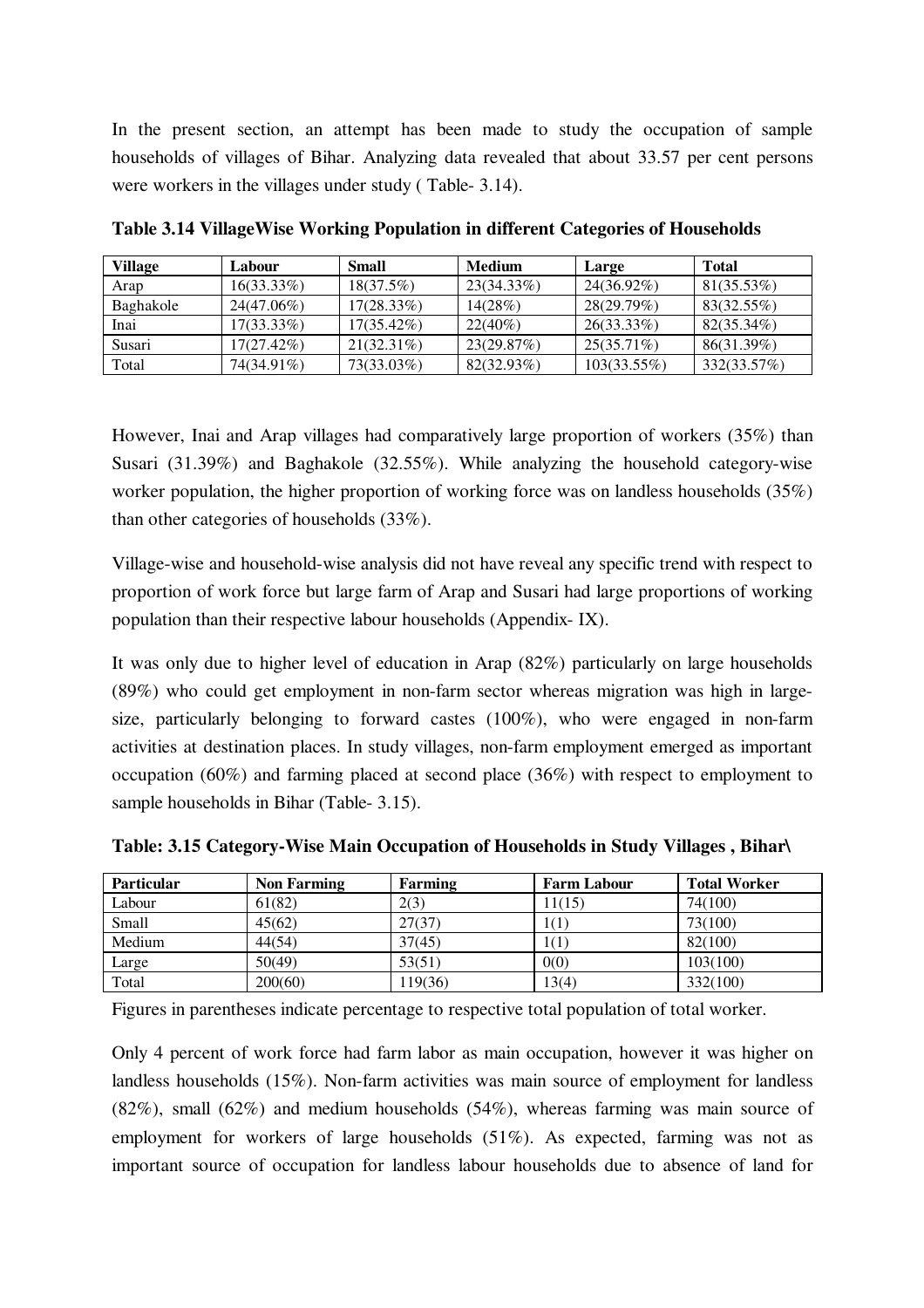cultivation. Importance of farming as an occupation increased with increase in the land-base of households, whereas importance of non-farm occupations increased with reduction in the landbase of the households and about half of working force was engaged in non-farm activities. The occupational scenario is almost similar in all the four villages however farming is the main occupation for large households and non-farm for labour households in almost all villages under study. Only one person each of labour households of Arap and Susari village reported farming as main occupation. None 0f the labour households of Baghakole and Inai village aer engaged in farming as main occupation ( Appendix-X). It can thus be inferred, that non-farm activity has emerged as main source of employment in villages under study.

#### **Asset possession**

Access to assets is of critical importance to the economic viability of rural households. Understanding the extent of this access and how it links to the ability of rural households to employ different pathways out of poverty is thus vital for designing rural development policies. The level of possession of asset is an economic and social factor that is more persistent than any other variables for determining poverty in rural area. Asset poverty can be defined as a household's inability to access wealth resources that are sufficient enough to provide for basic needs for a short period. There are trends in the development of asset sources over times and several factors that cause certain groups to fall into asset poverty more easily than others. Changes in these factors and structure have occurred over the years but asset poverty is continually higher than other forms of poverty such as income poverty. It provides a more accurate description of a household's true financial strength.

An analysis has been undertaken to understand the asset possession of sample households of villages in Bihar. Assets are categorised in six groups i.e; land, livestock, agricultural assets, domestic assets, transport assets, and communication assets. Structure of land possession and livestock ownership have been discussed in detail in earlier but importance of these assets in value term are undertaken along with other assets. Among various assets, land is most important asset followed by building, livestock and misc. asset constituting 89%, 8%, 1% and 3% of total assets, respectively in four villages under study. All the four household categories do not differ much with respect to pattern of possession of different assets but landless households had 60 per cent of total assets as land but much higher proportion of total assets in in form of building (33%) and livestock (4%) in comparison to other categories of households( table 3.16)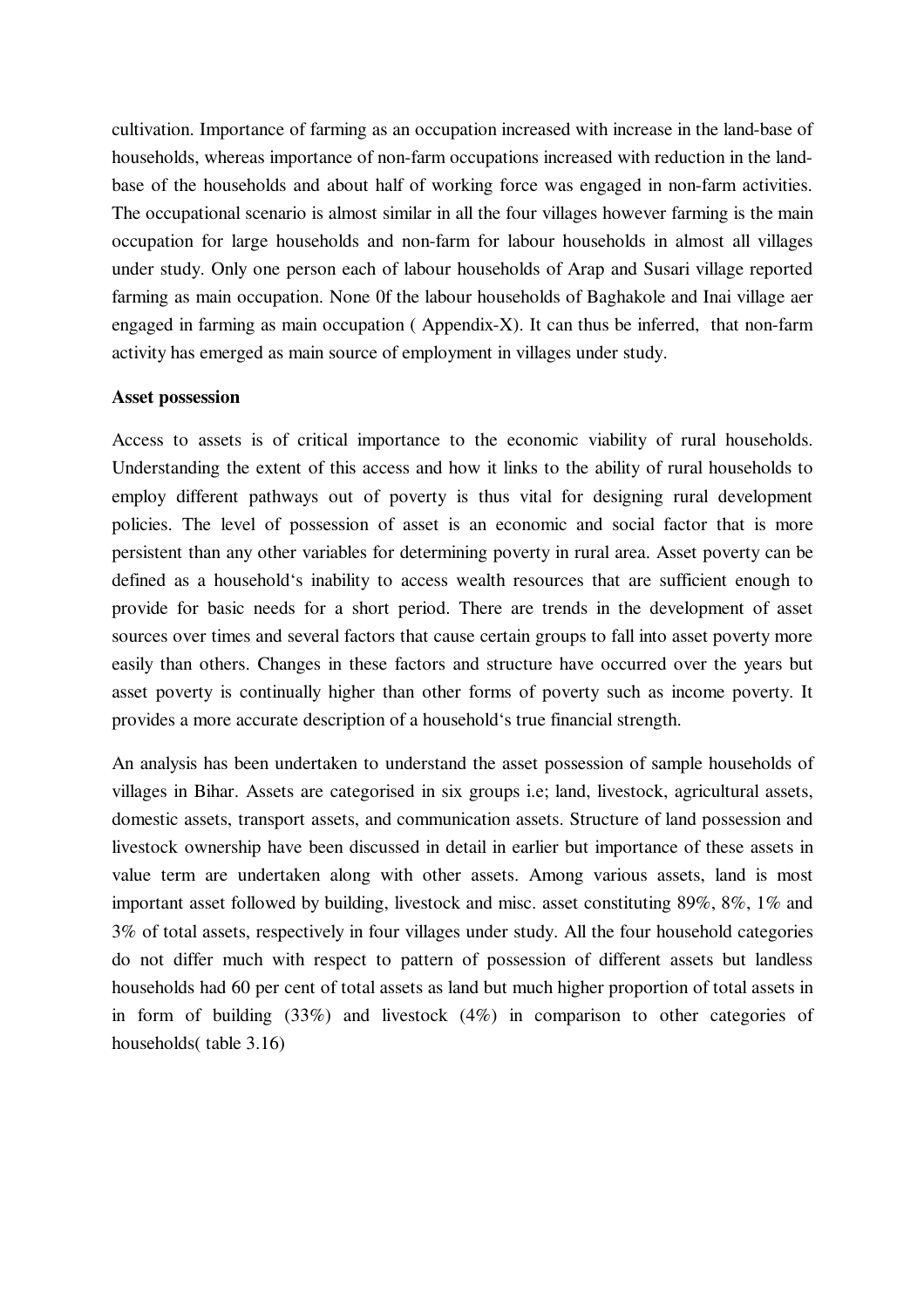| <b>Particular</b> | Land | <b>Building</b> | Livestock | <b>Others</b> |
|-------------------|------|-----------------|-----------|---------------|
| Labour            | 60   | 33              |           |               |
| Small             |      |                 |           |               |
| Medium            | 90   |                 | 0.37      |               |
| Large             | 87   |                 | 0.45      |               |
| Total             | 89   |                 |           |               |

**Table: 3.16 Percentage of Value of Different Assets to Total Assets on Sample Households in Bihar** 

In all the villages and categories of households, value of land and building constitute 88 to 99 per cent of respective value of total assets of households. Baghakole and Susari villages are comparatively rich in livestock asset than Arap and Inai village .As far as per household asset is concerned, it increases with increase in land base of household because land is the main asset in rural area. Per household asset is much lower on labour households (Rs 1.96 lakh) than large household (Rs 54.15 lakh) (Appendix-XI).

Village wise possession of asset revealed that the households of Arap are rich in asset possession and Susari households are asset poor however landless households of Arap had the lowest asset because none of them had cultivable land, the main asset in rural area (Appendix-XII).

Village wise analysis of asset possession like; agricultural assets, domestic assets, transport assets and communication assets has been undertaken for sample households in four villages under study and it was found that domestic asset is possessed by all the households but agricultural assets are possessed by only land owners.Transport assets and communication assets are owned by more than two-thids of households but incidence of these assets tends to decline with decline in land base of households (Appendix-XIII)

It has been observed that access of rural households to a range of assets including land, building and livestock is low, though highly heterogeneous across villages and by categories of households within village. A large share of rural households do not have access to basic productive assets like; agricultural machineries, pump sets and livestock and generally it is the landless and the small land holders who suffer significantly more from this lack of access.

#### **Savings and Borrowing**

Saving is closely related to investment however increased saving does not always correspond to increased investment. In rural area, saving is generally kept for meeting productive and consumption expenses or it is one of the coping mechanisms to meet the necessities in adverse situations caused by natural calamities or otherwise. If saving is not adequate to meet the productive and/or consumption expenses there is a need to borrow money from institutional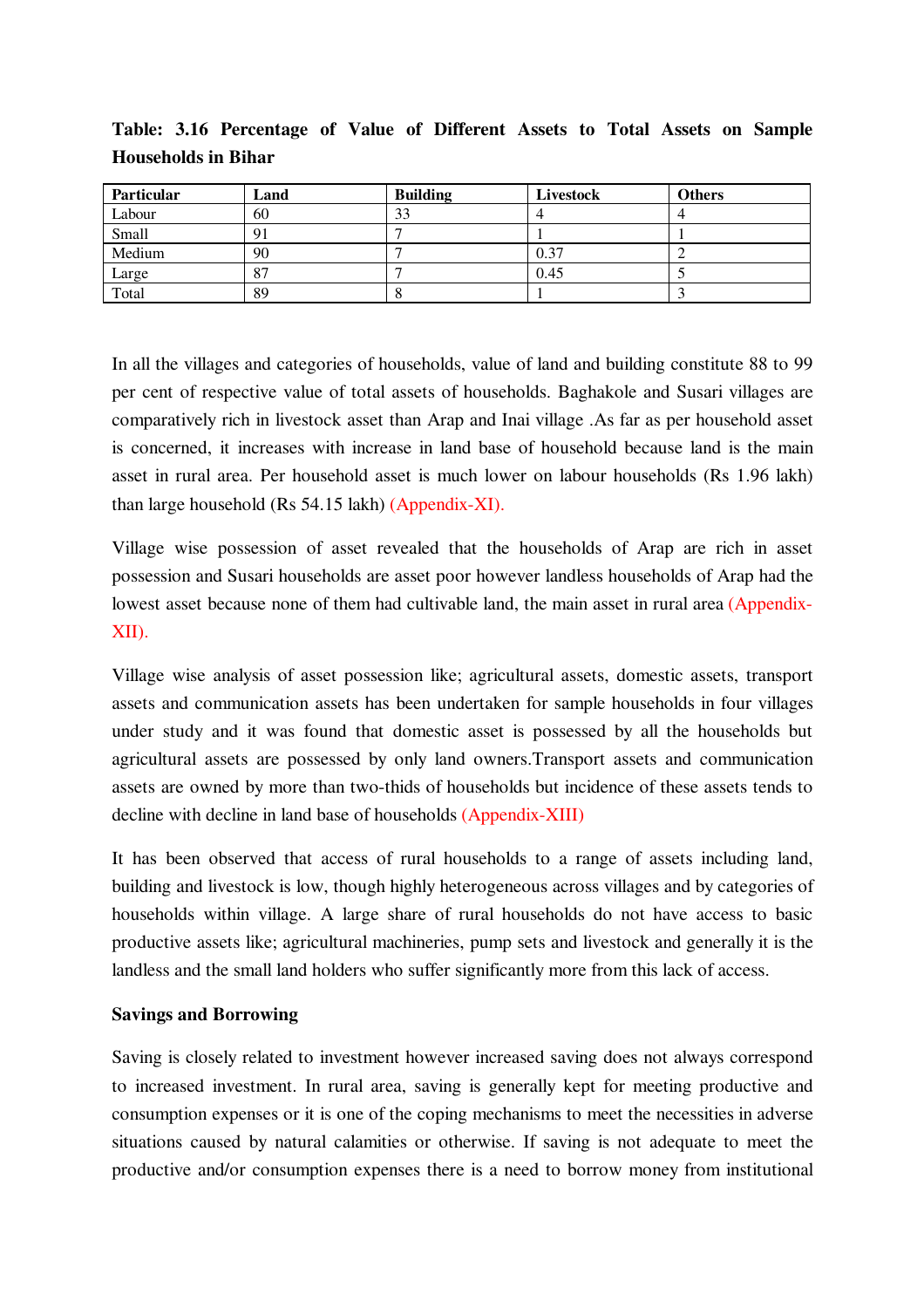and/or non-institutional sources. In fact, credit acted as a means to provide control over resources to enable farm and non-farm household to acquire the required capital for investment purposes.

In present section, an attempt has been made to analyse the saving and borrowing behaviour of sample households of four villages of Bihar under study. Despite persistent poverty, 58 per cent sample households have saving accounts in commercial banks and other institutions. About one-third of landless households of sample villages of Bihar have saving/investment account however about two-thirds of other categories of households have saving/investment accounts (Table 3.17).

**Table: 3.17 Number of Households with Saving Account with Different Institutions in study Villages, Bihar** 

| Particular    | <b>Source of Borrowing</b> |              |                |             |               |  |  |
|---------------|----------------------------|--------------|----------------|-------------|---------------|--|--|
|               | <b>Commercial</b>          | Co-operative | Insurance(LIC, | Post office | <b>Others</b> |  |  |
|               | <b>Banks</b>               | <b>Bank</b>  | etc)           |             |               |  |  |
| Labour        | 4(10)                      | 2(5)         | 3(8)           | 1(3)        | 3(8)          |  |  |
| Arap          | 2(20)                      | 0(0)         | 0(0)           | 0(0)        | 0(0)          |  |  |
| Baghakole     | 1(10)                      | 0(0)         | 1(10)          | 0(0)        | 3(30)         |  |  |
| Susari        | 1(10)                      | 2(20)        | 1(10)          | 1(10)       | 0(0)          |  |  |
| Inai          | 0(0)                       | 0(0)         | 1(10)          | 0(0)        | 0(0)          |  |  |
| <b>Small</b>  | 10(25)                     | 3(8)         | 12(30)         | 0(0)        | 0(0)          |  |  |
| Arap          | 4(40)                      | 0(0)         | 4(40)          | 0(0)        | 0(0)          |  |  |
| Baghakole     | 5(50)                      | (0)          | 3(30)          | 0(0)        | 0(0)          |  |  |
| Susari        | 1(10)                      | 1(10)        | 2(20)          | 0(0)        | 0(0)          |  |  |
| Inai          | 0(0)                       | 2(20)        | 3(30)          | 0(0)        | 0(0)          |  |  |
| <b>Medium</b> | 12(30)                     | 0(0)         | 16(40)         | 0(0)        | 1(3)          |  |  |
| Arap          | 4(40)                      | 0(0)         | 5(50)          | 0(0)        | 1(10)         |  |  |
| Baghakole     | 3(30)                      | 0(0)         | 6(60)          | 0(0)        | 0(0)          |  |  |
| Susari        | 5(50)                      | 0(0)         | 2(20)          | 0(0)        | 0(0)          |  |  |
| Inai          | 0(0)                       | 0(0)         | 3(30)          | 0(0)        | 0(0)          |  |  |
| Large         | 11(28)                     | 3(8)         | 12(30)         | 0(0)        | 0(0)          |  |  |
| Arap          | 5(50)                      | 0(0)         | 3(30)          | 0(0)        | 0(0)          |  |  |
| Baghakole     | 4(40)                      | 0(0)         | 4(40)          | 0(0)        | 0(0)          |  |  |
| Susari        | 1(10)                      | 2(20)        | 4(40)          | 0(0)        | 0(0)          |  |  |
| Inai          | 1(10)                      | 1(10)        | 1(10)          | 0(0)        | 0(0)          |  |  |
| <b>Total</b>  | 37(23)                     | 8(5)         | 43(27)         | 1(1)        | 4(3)          |  |  |

Figures in parentheses indicate percentage to respective total no. of households

Insurance is most preferred source of investment (saving) in all the villages' but out of 40, only 3 landless households purchased insurance policy. The comparatively larger proportion of medium households(40 %) purchased insurance policy however the proportion was much higher in Baghakole(60%) and Arap village(50%). In Inai village, only 8 households purchased insurance policy i.e; one each of landless and large households and 3 each of small and medium households Appendix ). Commercial bank was the second important destination of saving in villages under study in Bihar but it was more important destination of saving in Arap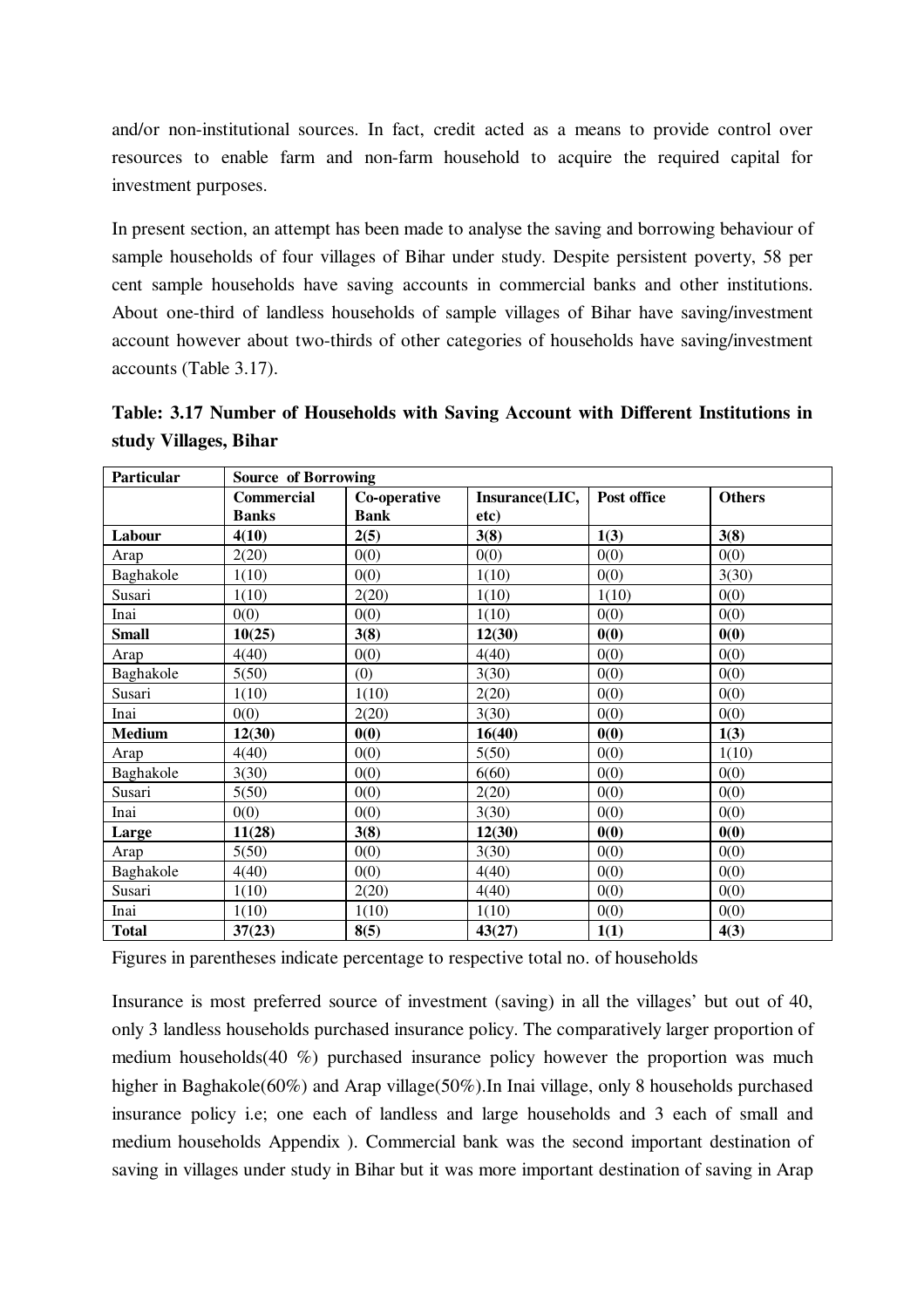and Baghakole village, mainly due to easy access to branch of commercial bank, larger size of land holdings and higher level of education. Household category wise per household saving was worked out and it was found that medium category of households could save comparatively higher

Amount (Rs 23.13 thousand) than large households(Rs22.05 thousand),small households(Rs 7.13 thousand) and landless households(Rs 1.37 thousand). The higher rate of saving on medium size of households was mainly due to comparatively large incidence of migration and employment in non-farm sector. But in Baghakole village, the saving on medium households was low(Rs 2.75 thousand) because non- farm employment was lowest on this category of households in the village (Table-3.18).

**Table: 3.18 Category-Wise Saving of Households (in 1000 Rs) in Different Institutions in Study Villages , Bihar** 

| Particular    |              |              | <b>Source of Borrowing</b> |        |         |               |  |  |  |  |
|---------------|--------------|--------------|----------------------------|--------|---------|---------------|--|--|--|--|
|               | Commercial   | Co-operative | Insurance                  | Post   | Others  | Total         |  |  |  |  |
|               | <b>Banks</b> | Bank         | (LIC, etc)                 | office |         |               |  |  |  |  |
| Labour        | 24(46)       | 6.5(12)      | 15(28)                     | 3(6)   | 4.2(8)  | 52.7(100)     |  |  |  |  |
| Arap          | 15(100)      | 0(0)         | 0(0)                       | 0(0)   | 0(0)    | 15(100)       |  |  |  |  |
| Baghakole     | 5(45)        | 0(0)         | 2(18)                      | 0(0)   | 4.2(38) | 11.2(100)     |  |  |  |  |
| Susari        | 4(24)        | 6.5(39)      | 3(18)                      | 3(18)  | 0(0)    | 16.5(100)     |  |  |  |  |
| Inai          | 0(0)         | 0(0)         | 10(100)                    | 0(0)   | 0(0)    | 10(100)       |  |  |  |  |
| <b>Small</b>  | 210(74)      | 5(2)         | 70.33(25)                  | 0(0)   | 0(0)    | 285.33(100)   |  |  |  |  |
| Arap          | 120(91)      | 0(0)         | 12(9)                      | 0(0)   | 0(0)    | 132(100)      |  |  |  |  |
| Baghakole     | 70(74)       | 0(0)         | 24.5(26)                   | 0(0)   | 0(0)    | 94.5(100)     |  |  |  |  |
| Susari        | 20(47)       | 2(5)         | 20.32(48)                  | 0(0)   | 0(0)    | 42.32(100)    |  |  |  |  |
| Inai          | 0(0)         | 3(18)        | 13.51(82)                  | 0(0)   | 0(0)    | 16.51(100)    |  |  |  |  |
| <b>Medium</b> | 654.66(71)   | 0(0)         | 230.55(25)                 | 0(0)   | 40(4)   | 925.21(100)   |  |  |  |  |
| Arap          | 505.16(86)   | 0(0)         | 42.2(7)                    | 0(0)   | 40(7)   | 587.36(100)   |  |  |  |  |
| Baghakole     | 50(50)       | 0(0)         | 50.15(50)                  | 0(0)   | 0(0)    | 100.15(100)   |  |  |  |  |
| Susari        | 99.5(45)     | 0(0)         | 120(55)                    | 0(0)   | 0(0)    | 219.5(100)    |  |  |  |  |
| Inai          | 0(0)         | 0(0)         | 18.2(100)                  | 0(0)   | 0(0)    | 18.2(100)     |  |  |  |  |
| Large         | 730(83)      | 15(2)        | 137(16)                    | 0(0)   | 0(0)    | 882(100)      |  |  |  |  |
| Arap          | 370(93)      | 0(0)         | 27(7)                      | 0(0)   | 0(0)    | 397(100)      |  |  |  |  |
| Baghakole     | 250(89)      | 0(0)         | 32(11)                     | 0(0)   | 0(0)    | 282(100)      |  |  |  |  |
| Susari        | 100(54)      | 13(7)        | 73(39)                     | 0(0)   | 0(0)    | 186(100)      |  |  |  |  |
| Inai          | 10(59)       | 2(12)        | 5(29)                      | 0(0)   | 0(0)    | 17(100)       |  |  |  |  |
| <b>Total</b>  | 1618.66 (75) | 26.5(1)      | 452.88 (21)                | 3(0)   | 44.2(2) | 2145.24 (100) |  |  |  |  |

Figures in parentheses indicate percentage to respective total Saving amount.

### **Borrowing**

Three institutional financing agencies i.e; Commercial bank, Regional Rural Bank and Cooperative are operating in villages under study. Among institutional credit sources, commercial bank is more popular followed by Regional Rural Bank and cooperative in villages under study. Cooperative is functional in only Baghakole village.Despite sincere efforts of state government, cooperative is still not vibrant in majority of villages in Bhar.Besides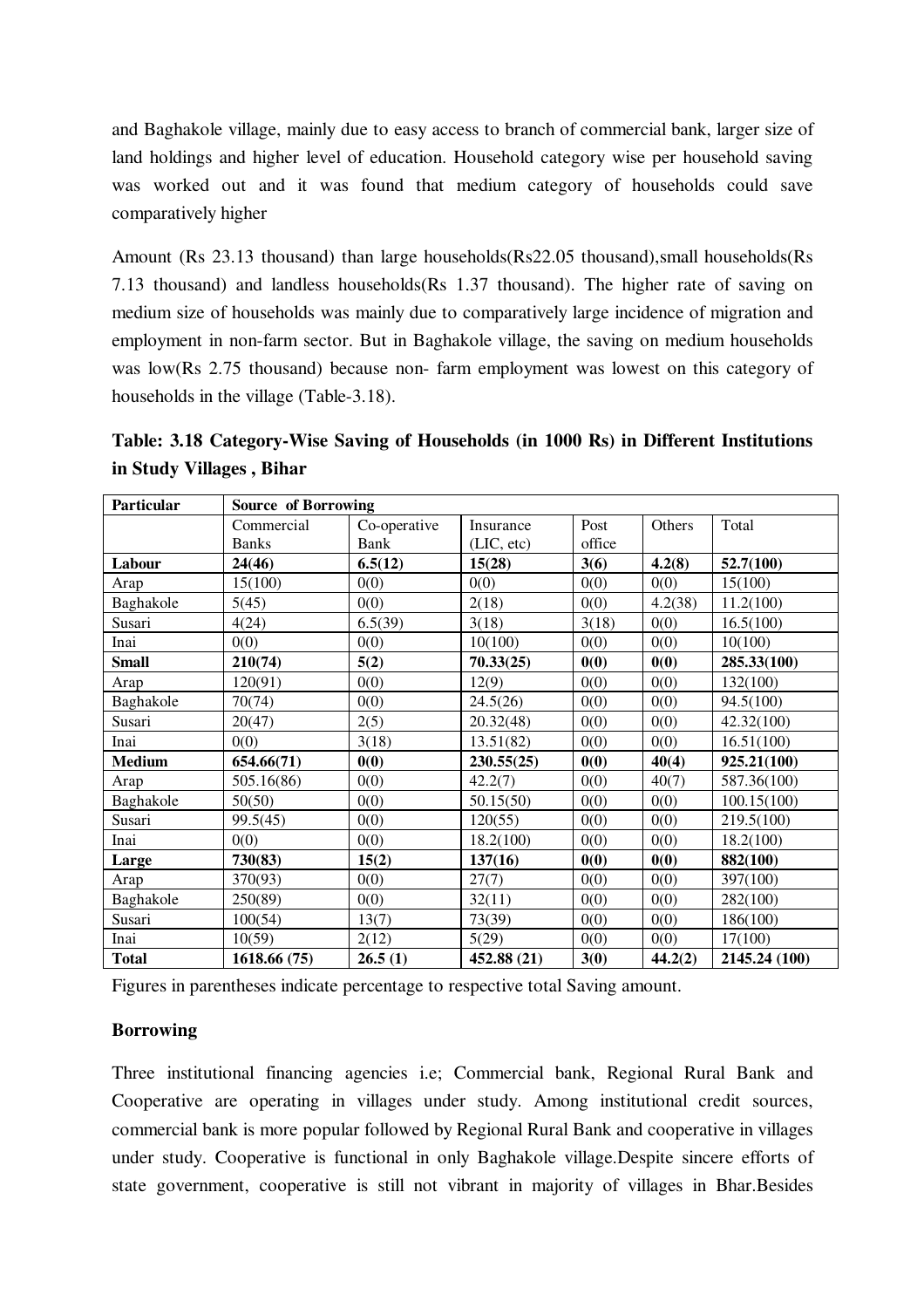institutional agencies, non-institutional lenders are active in these villages. About two- third of households had access to institutional or non- institutional sources of financing in study villages. Despite various bank linked agricultural and non -agricultural development programmes , only 26 per cent households could obtain loan from institutional sources and 41 per cent from non- institutional sources in villages under study Among borrowing households three-fourth of landless and small households could get loans from non- institutional sources whereas only one-fifth of landless(21%) and one-fourth of small (26%)households had access to institutional credit agencies (TABLE-3.19).

| Particular   |                   |              |                |           | <b>Source of Borrowing</b> |                       |             |                         |                    | Total             |
|--------------|-------------------|--------------|----------------|-----------|----------------------------|-----------------------|-------------|-------------------------|--------------------|-------------------|
|              | Co-op.            | Comm.        | Gramin         | Friends & | Shop                       | Land                  | Moneyle     | <b>SHG</b>              | Others             |                   |
|              | Bank              | <b>Banks</b> | <b>Banks</b>   | Relative  | keeper                     | lord                  | nder        |                         |                    |                   |
| Labour       | 0(0)              | 5(2)         | 20             | 20        | $\mathbf{3}$               | 1.5                   | 227.5       | 1.2                     | 12                 | 290.2             |
|              |                   |              | (7)            | (7)       | (1)                        | (1)                   | (78)        | (0)                     | (4)                | (100)             |
| Arap         | 0(0)              | 0(0)         | 0(0)           | 0(0)      | 3(100)                     | $\overline{0(0)}$     | 0(0)        | 0(0)                    | $\overline{0(0)}$  | 3                 |
|              |                   |              |                |           |                            |                       |             |                         |                    | (100)             |
| Baghakole    | 0(0)              | 5(13)        | 0(0)           | 10(27)    | 0(0)                       | 1.5(4)                | 7.5(20)     | 1.2(3)                  | 12(32)             | 37.2<br>(100)     |
| Susari       | 0(0)              | 0(0)         | 0(0)           | 10(20)    | 0(0)                       | 0(0)                  | 40(80)      | 0(0)                    | 0(0)               | 50                |
|              |                   |              |                |           |                            |                       |             |                         |                    | (100)             |
| Inai         | 0(0)              | 0(0)         | 20(10)         | 0(0)      | 0(0)                       | 0(0)                  | 180<br>(90) | 0(0)                    | 0(0)               | 200<br>(100)      |
| <b>Small</b> | $\mathbf{3}$      | 90           | 60             | 11        | 10                         | 8                     | 247.5       | $\pmb{0}$               | 24.5               | 454               |
|              | (1)               | (20)         | (13)           | (2)       | (2)                        | (2)                   | (55)        | (0)                     | (5)                | (100)             |
| Arap         | 0(0)              | 65(100)      | 0(0)           | 0(0)      | 0(0)                       | 0(0)                  | 0(0)        | 0(0)                    | 0(0)               | $\overline{65}$   |
|              |                   |              |                |           |                            |                       |             |                         |                    | (100)             |
| Baghakole    | 3(2)              | 25(19)       | 35(27)         | 1(1)      | 0(0)                       | 0(0)                  | 40(31)      | 0(0)                    | 24.5               | 128.5             |
|              |                   |              |                |           |                            |                       |             |                         | (19)               | (100)             |
| Susari       | $\overline{0(0)}$ | 0(0)         | 25(26)         | 10(10)    | 10(10)                     | 0(0)                  | 52          | 0(0)                    | 0(0)               | $\overline{97}$   |
|              |                   |              |                |           |                            |                       | (54)        |                         |                    | (100)             |
| Inai         | 0(0)              | 0(0)         | 0(0)           | 0(0)      | 0(0)                       | 8(5)                  | 155.5(95    | $\boldsymbol{0}$<br>(0) | 0(0)               | 163.5<br>(100)    |
| Medium       | 23                | 574          | 380            | 131       | 0(0)                       | $\overline{50}$       | 336         | 0(0)                    | $\overline{426}$   | 1920              |
|              | (1)               | (30)         | (20)           | (7)       |                            | (3)                   | (18)        |                         | (22)               | (100)             |
| Arap         | 0(0)              | 568          | $\overline{0}$ | 11        | 0(0)                       | $\overline{0}$        | $70\,$      | 0(0)                    | 291                | 940               |
|              |                   | (60)         | (0)            | (1)       |                            | (0)                   | (7)         |                         | (31)               | (100)             |
| Baghakole    | 23(4)             | 0(0)         | 315(51)        | 100(16)   | $\overline{0(0)}$          | 13(2)                 | 30(5)       | 0(0)                    | 135(22)            | 616               |
|              |                   |              |                |           |                            |                       |             |                         |                    | (100)             |
| Susari       | 0(0)              | 0(0)         | 65(59)         | 20(18)    | 0(0)                       | 0(0)                  | 25(23)      | 0(0)                    | 0(0)               | 110               |
|              |                   |              |                |           |                            |                       |             |                         |                    | (100)             |
| Inai         | 0(0)              | 6(2)         | 0(0)           | 0(0)      | 0(0)                       | 37(15)                | 211         | 0(0)                    | 0(0)               | 254               |
|              |                   |              |                |           |                            |                       | (83)        |                         |                    | (100)             |
| Large        | 25(2)             | 890(59)      | 180(12)        | 180(12)   | 0.5(0)                     | 51(3)                 | 65(4)       | 0(0)                    | 115(8)             | 1506.5(1          |
|              |                   |              |                |           |                            |                       |             |                         |                    | 00)               |
| Arap         | 0(0)              | 200(73)      | 0(0)           | 0(0)      | 0(0)                       | 0(0)                  | 0(0)        | 0(0)                    | 75(27)             | 275(100)          |
| Baghakole    | 25(5)             | 190(41)      | 95(20)         | 100(21)   | 0.5(0)                     | 51(11)                | 5(1)        | 0(0)                    | 0(0)               | 466.5(10)         |
|              |                   |              |                |           |                            |                       |             |                         |                    | $\left( 0\right)$ |
| Susari       | 0(0)              | 500(80)      | 85(14)         | 0(0)      | 0(0)                       | 0(0)                  | 0(0)        | 0(0)                    | $\overline{40(6)}$ | 625(100)          |
| Inai         | 0(0)              | 0(0)         | 0(0)           | 80(57)    | 0(0)                       | 0(0)                  | 60(43)      | 0(0)                    | 0(0)               | 140(100)          |
| <b>Total</b> | 51(1)             | 1559(37)     | 640(15)        | 342(8)    | 13.5(0)                    | $\overline{1}10.5(3)$ | 876(21)     | 1.2(0)                  | 577.5(14           | 4170.7(1          |
|              |                   |              |                |           |                            |                       |             |                         |                    | 00)               |

**Table: 3.19 Source Wise Quantum of Loans From Different Sources (in 1000 Rs) in Study Villages, Bihar** 

Figures in parentheses indicate percentage to respective total quantum of loan.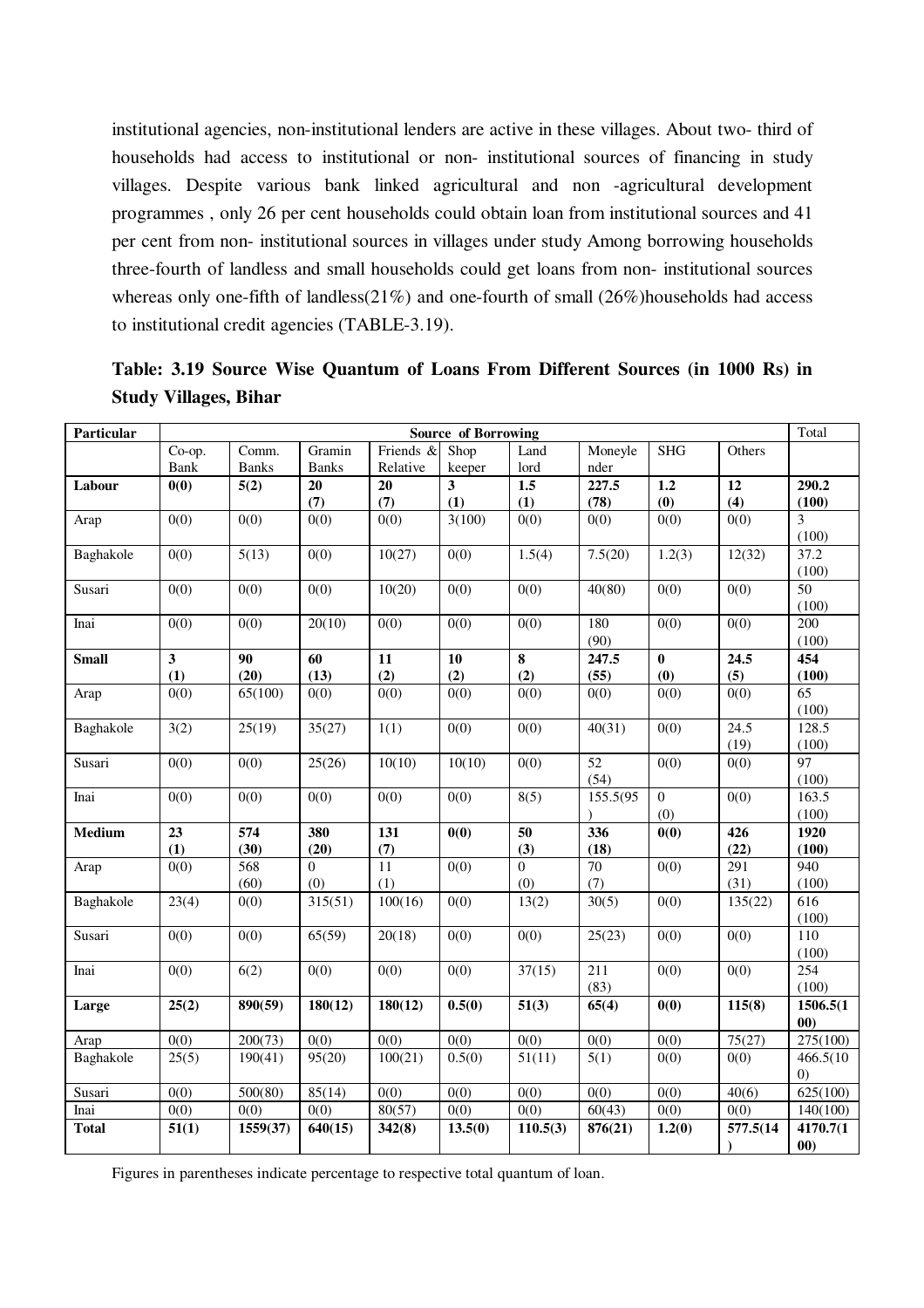Majority of large borrowing households (54%) and 45 per cent of medium households had access to institutional credit sources in villages under study. Hence, it may be inferred that non –institutional agencies are still important sources of credit, particularly for landless and small households in rural Bihar. Landless and small households had not only poor access to institutional source of credit but they could get smaller quantum of loans through institutional sources. Landless households obtained 91 per cent of their total loans from non –institutional sources(TABLE-3.20).

| Particular    |        |              |              |          | <b>Source of Borrowing</b> |         |         |            | Others |
|---------------|--------|--------------|--------------|----------|----------------------------|---------|---------|------------|--------|
|               | $Co-$  | Commer       | Gramin       | Friends  | Shopkee                    | Landlor | Moneyle | <b>SHG</b> |        |
|               | operat | cial         | <b>Banks</b> | $\&$     | per                        | $\rm d$ | nder    |            |        |
|               | ive    | <b>Banks</b> |              | Relative |                            |         |         |            |        |
|               | Bank   |              |              |          |                            |         |         |            |        |
| Labour        | 0(0)   | 1(3)         | 2(5)         | 2(5)     | 1(3)                       | 1(3)    | 12(30)  | 1(3)       | 1(3)   |
| Arap          | 0(0)   | 0(0)         | 0(0)         | 0(0)     | 1(10)                      | 0(0)    | 0(0)    | 0(0)       | 0(0)   |
| Baghakole     | 0(0)   | 1(10)        | 0(0)         | 1(10)    | 0(0)                       | 1(10)   | 2(20)   | 1(10)      | 1(10)  |
| Susari        | 0(0)   | 0(0)         | 0(0)         | 1(10)    | 0(0)                       | 0(0)    | 3(30)   | 0(0)       | 0(0)   |
| Inai          | 0(0)   | 0(0)         | 2(20)        | 0(0)     | 0(0)                       | 0(0)    | 7(70)   | 0(0)       | 0(0)   |
| <b>Small</b>  | 1(3)   | 4(10)        | 2(5)         | 2(5)     | 1(3)                       | 1(3)    | 13(33)  | 0(0)       | 3(8)   |
| Arap          | 0(0)   | 3(30)        | 0(0)         | 0(0)     | 0(0)                       | 0(0)    | 0(0)    | 0(0)       | 0(0)   |
| Baghakole     | 1(10)  | 1(10)        | 1(10)        | 1(10)    | 0(0)                       | 0(0)    | 1(10)   | 0(0)       | 3(30)  |
| Susari        | 0(0)   | 0(0)         | 1(10)        | 1(10)    | 1(10)                      | (0)     | 3(30)   | 0(0)       | 0(0)   |
| Inai          | 0(0)   | 0(0)         | 0(0)         | 0(0)     | 0(0)                       | 1(10)   | 9(90)   | 0(0)       | 0(0)   |
| <b>Medium</b> | 2(5)   | 9(23)        | 7(18)        | 4(10)    | 0(0)                       | 3(8)    | 10(25)  | 0(0)       | 6(15)  |
| Arap          | 0(0)   | 8(80)        | 0(0)         | 2(20)    | 0(0)                       | 0(0)    | 1(10)   | 0(0)       | 5(50)  |
| Baghakole     | 2(20)  | 0(0)         | 4(40)        | 1(10)    | 0(0)                       | 1(10)   | 1(10)   | 0(0)       | 1(10)  |
| Susari        | 0(0)   | 0(0)         | 3(30)        | 1(10)    | 0(0)                       | 0(0)    | 1(10)   | 0(0)       | 0(0)   |
| Inai          | 0(0)   | 1(10)        | 0(0)         | 0(0)     | 0(0)                       | 2(20)   | 7(70)   | 0(0)       | 0(0)   |
| Large         | 2(5)   | 8(20)        | 4(10)        | 3(8)     | 1(3)                       | 2(5)    | 4(10)   | 0(0)       | 3(8)   |
| Arap          | 0(0)   | 4(40)        | 0(0)         | 0(0)     | 0(0)                       | 0(0)    | 0(0)    | 0(0)       | 2(20)  |
| Baghakole     | 2(20)  | 2(20)        | 2(20)        | 1(10)    | 1(10)                      | 2(20)   | 1(10)   | 0(0)       | 0(0)   |
| Susari        | 0(0)   | 2(20)        | 2(20)        | 0(0)     | 0(0)                       | 0(0)    | 0(0)    | 0(0)       | 1(10)  |
| Inai          | 0(0)   | 0(0)         | 0(0)         | 2(20)    | 0(0)                       | 0(0)    | 3(30)   | 0(0)       | 0(0)   |
| <b>Total</b>  | 5(3)   | 22(14)       | 15(9)        | 11(7)    | 3(2)                       | 7(4)    | 39(24)  | 1(1)       | 13(8)  |

**Table: 3.20 Number of Households Accessing Different Sources for Loan in Study Village, Bihar** 

Figures in parentheses indicate percentage to respective total no. of households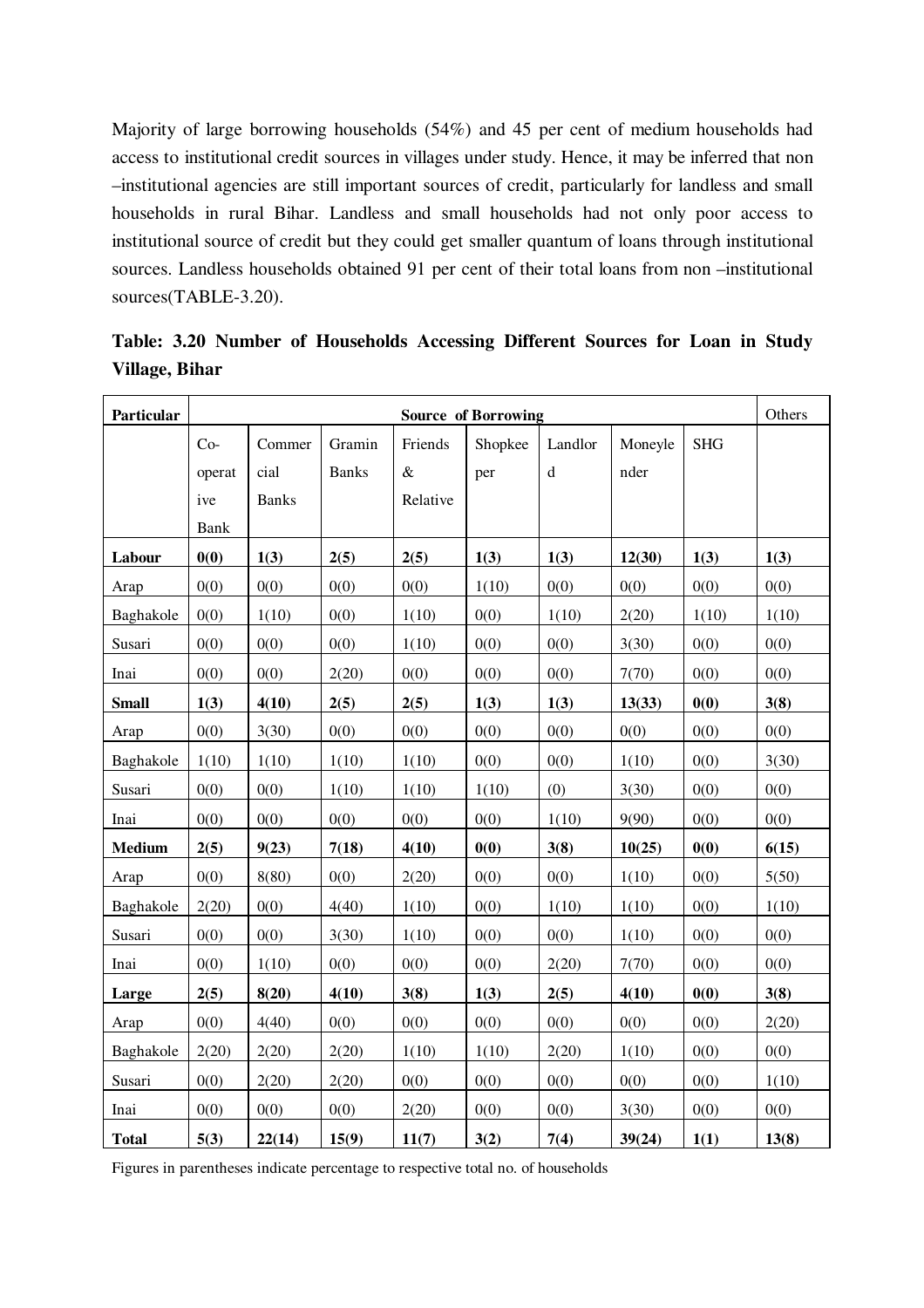Among non-institutional sources, moneylenders provided 78 per cent of total loans borrowed by them from institutional and non-institutional sources on interest rate of 36 to 60 per cent per annum.In Inai village Almost all the sample households borrowed from non-institutional credit sources. All the landless borrowing households of Arap and Susari villages obtained loan from money lenders only. Poor access to institutional credit agencies has been observed in Inai village where one medium and two landless households had access to institutional source of credit and none of sample small and large households had access to institutional sources of credit in the village. But about 30 to 80 per cent of medium and large households could obtain credit from institutional sources in other than Inai village under study. The poor access to institutional credit

in Inai village might be due to small size of land holding,distantly located bank branch and predominance of socially backward population.

The introduction of a new credit product called Kisa Credi Card with three different sub-limits viz. production, asset maintenance and consumptionneeds is step to address the challenges in agricultural credit delivery system.An effort has also been made to examine the access of households to Kisan Credit Card in study villages. About 17 percnt households of Arap village have access to KCC, 13 per cent in Susari village and 8 per cent in Baghakole village. Only 1 per cent households of Inai villasge have access to KCC. In KCC distribution programme also ,large and medium farmers could get benefit and small landholders again left out on the wishes of Non institutional source of lending in Bihar, in general and in four villages under study, in particular. Arap has a branch of Commercial bank(SBI ) but even 20 per cent of households do not have access to KCC.The steam of process of KCC distribution seems to be exhausted,particularly in these villages of Bihar since only 18 households were provided KCC in four villages in 2011.It is also important to point out that more than 90 per cent of KCC holders availed loan facility during last five years, mainly either due to dues or non- renewal of KCC.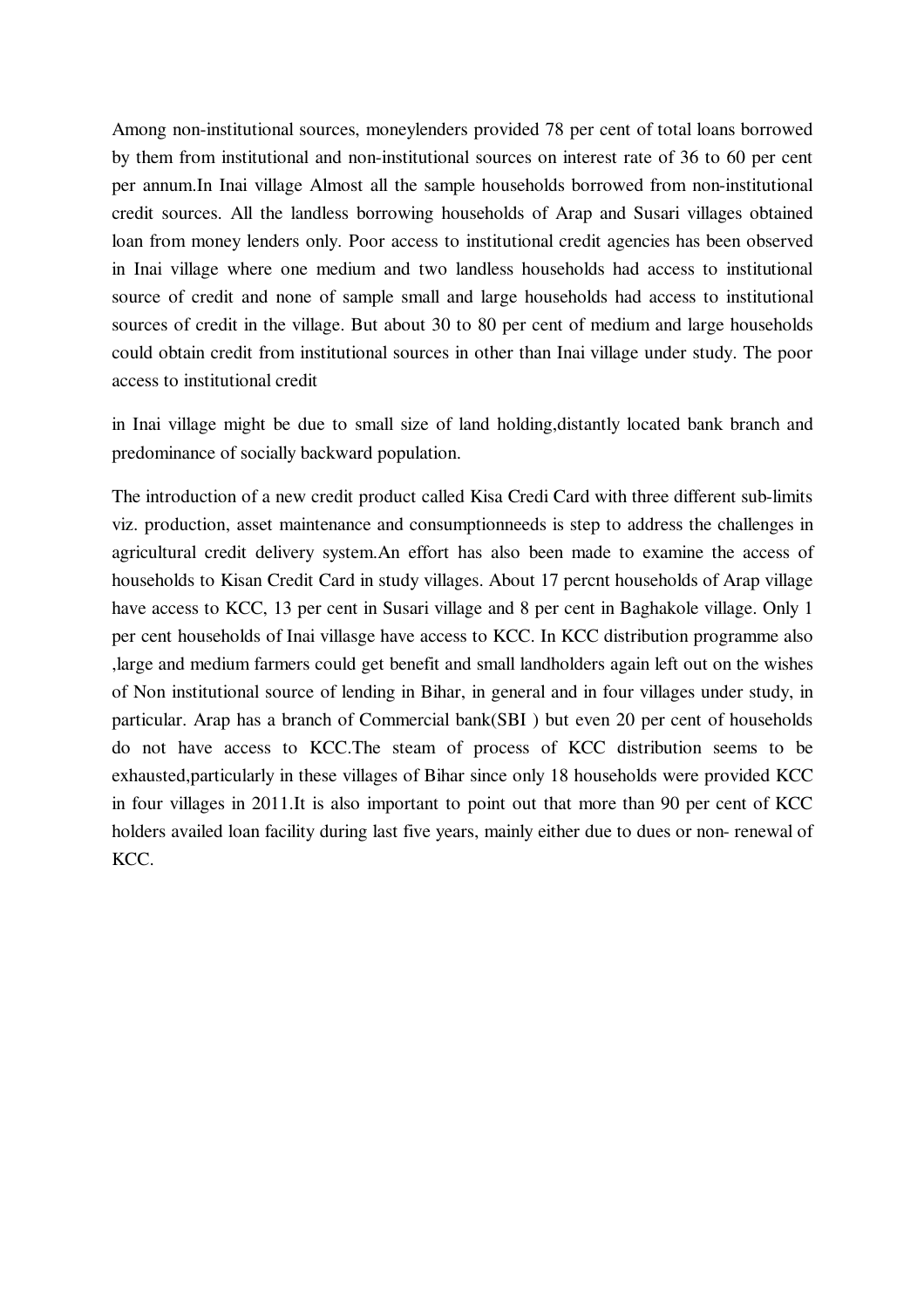### **References**

Chellian, Raja. J. and Suudarshan, R (1999) Income Poverty and Beyond (Human Development in India), Social Science Press, New Delhi.

Dandekar, V.M . and Nilakantha, Rath (1971) Poverty in India-I, Dimension and Trends, Economic and Political Weekly; 6(1) : 25-48

Kumari, V. (2011) A Poverty and Rural Development: Linkages and Application Himalaya Publishing House, M umbai

Government of Bihar(2011)Economic Survey,Department of Finance,Patna,BIhar

Kumari, V. and Singh, RKP (2009) Fragile Human Capital Causes Poverty in North-Bihar Some Empirical Evidences, Agricultural Economics Research Review, 22 (1); 99-108.

M ahendra Dev, S (2002) Economic reforms, Poverty, Income Distribution and Employment, Economic and Political Weekly, 35(10):823-835

Pattanaiik, B.K (2003) Property, Poverty and Rural Livelihood, kurukshetra, 51(5); 41-46.

Rath, Nilakantha (1996) Poverty in India revisited, Indian Journal of Agricultural Economics, 51 (1162), 76-108.

Ravallion, M artin and Dutta, G (1996) India's Checkered History in Fight against Poverty (are there lessons for the future), Economic and Political Weekly, 31 (35,36 & 37) 2459-2477)

Tilak, J&B 1946) How free is Free Primary Education in India, Economic and Political Weekly, 31 (4&5) : 275 – 282

Thakur, J., Bose, M , Hussain, M and Janaiah (2000), Rural Income Distribution and Poverty in Bihar: Insights from village studies, Economic and Political Weekly, 35 (10): 4657-4663

Singh, K M ; R K P Singh, M S M eena and Abhay Kumar. 2011. Dimensions of Poverty in Bihar. Paper presented in 7th Asian Society of Agricultural Economists (ASAE) Conference in Hanoi, Vietnam. 13- 15 October 2011.

Singh, R.K.P. and Singh, K.M ..2013. An Overview of Agricultural Credit and Crop Insurance in Bihar. http:/ / dx.doi.org/ 10.2139/ ssrn.2254524

Singh, K.M ., M eena, M .S., Kumar, Abhay and Singh, R.K.P.. 2013.An Overview of Gender Issues in Agriculture. http:/ / dx.doi.org/ 10.2139/ ssrn.2237993

Singh, K.M ., Singh, R.K.P., M eena, M .S., Kumar, Abhay, Jha, A.K. and Kumar, Anjani. 2013. Determinants of Rural Poverty: An Empirical Study of Socio-Economic Factors in Jharkhand, India. http:/ / dx.doi.org/ 10.2139/ ssrn.2226902

Singh, R.K.P., Singh, K.M . and Jha, A.K. 2012. Effect of M igration on Agricultural Productivity and Women Empowerment in Bihar. http://dx.doi.org/10.2139/ssrn.2111155

Singh, K.M ., M eena, M .S., Kumar Abhay and Singh, R.K.P.. Socio-Economic Determinants of Rural Poverty: An Empirical Exploration of Jharkhand State, India http:/ / dx.doi.org/ 10.2139/ ssrn.2017593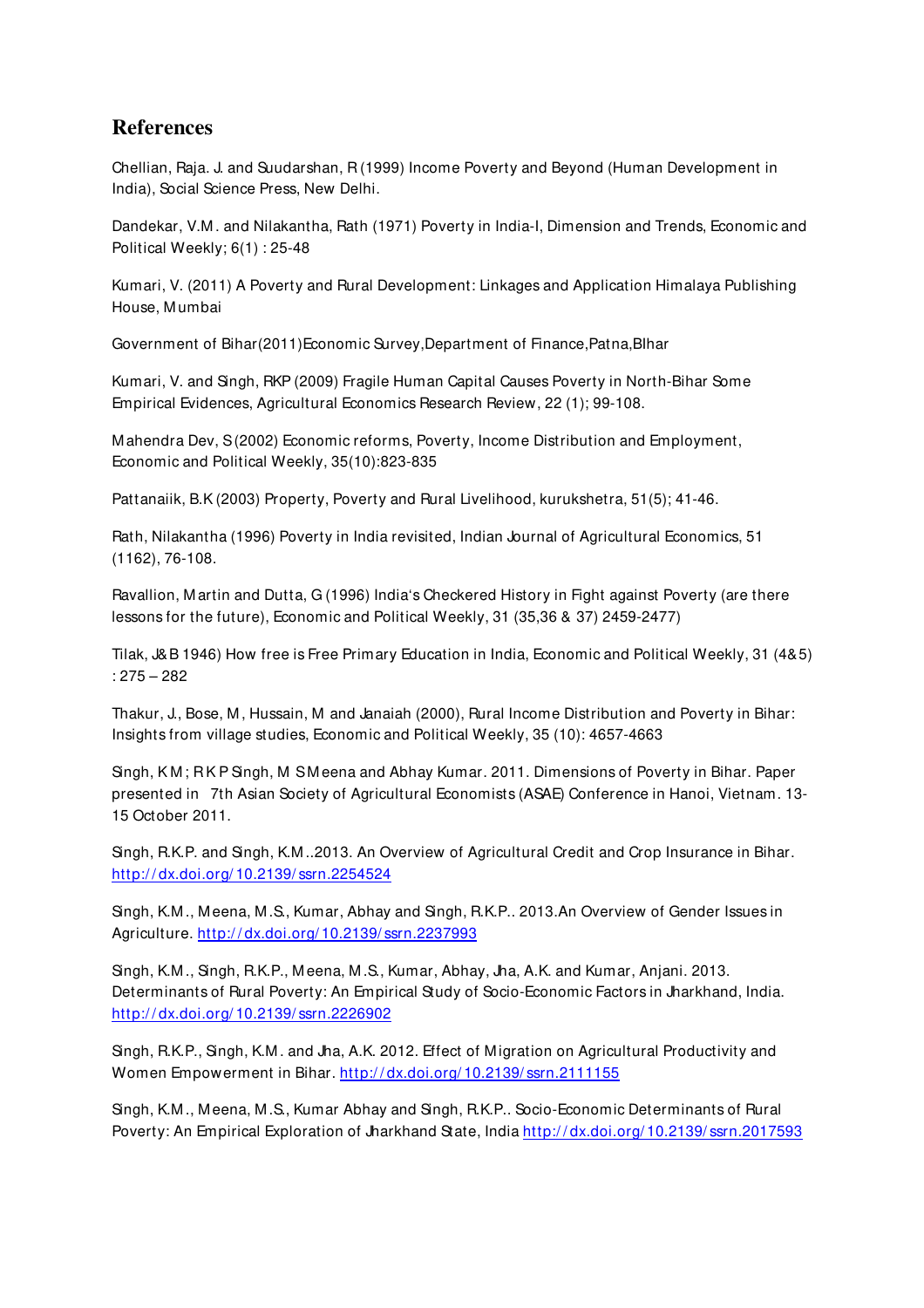Singh, K.M ., M eena, M .S., Kumar, Abhay and Singh, R.K.P. 2012. Dimensions of Poverty in Bihar http://dx.doi.org/10.2139/ssrn.2017506

### **Appendix-I**

### **Literacy Level by Sex (Above 6 Yrs) in Study Villages , Bihar**

| Particular   | Male      | Female    | Both(M\F) |
|--------------|-----------|-----------|-----------|
| Labour       | 84(75.7)  | 42(41.6)  | 126(59.4) |
| Arap         | 14(60.9)  | 10(40)    | 24(50)    |
| Baghakole    | 20(83.3)  | 14(51.9)  | 34(66.7)  |
| Inai         | 25(78.1)  | 5(26.3)   | 30(58.8)  |
| Susari       | 25(78.1)  | 13(43.3)  | 38(61.3)  |
| <b>Small</b> | 104(91.2) | 63(58.9)  | 167(75.6) |
| Arap         | 26(100)   | 17(77.3)  | 43(89.6)  |
| Baghakole    | 30(96.8)  | 17(58.6)  | 47(78.3)  |
| Inai         | 20(80)    | 9(39.1)   | 29(60.4)  |
| Susari       | 28(87.5)  | 20(60.6)  | 48(73.8)  |
| Medium       | 118(95.2) | 88(70.4)  | 206(82.7) |
| Arap         | 30(93.8)  | 31(88.6)  | 61(91)    |
| Baghakole    | 26(100)   | 20(83.3)  | 46(92)    |
| Inai         | 26(86.7)  | 16(64)    | 42(76.4)  |
| Susari       | 36(100)   | 21(51.2)  | 57(74)    |
| Large        | 161(95.8) | 107(77)   | 268(87.3) |
| Arap         | 36(100)   | 22(75.9)  | 58(89.2)  |
| Baghakole    | 52(98.1)  | 40(97.6)  | 92(97.9)  |
| Inai         | 39(92.9)  | 25(69.4)  | 64(82.1)  |
| Susari       | 34(91.9)  | 20(60.6)  | 54(77.1)  |
| <b>Total</b> | 467(90.3) | 300(63.6) | 767(77.6) |

Figures in parentheses indicate percentage to respective total population.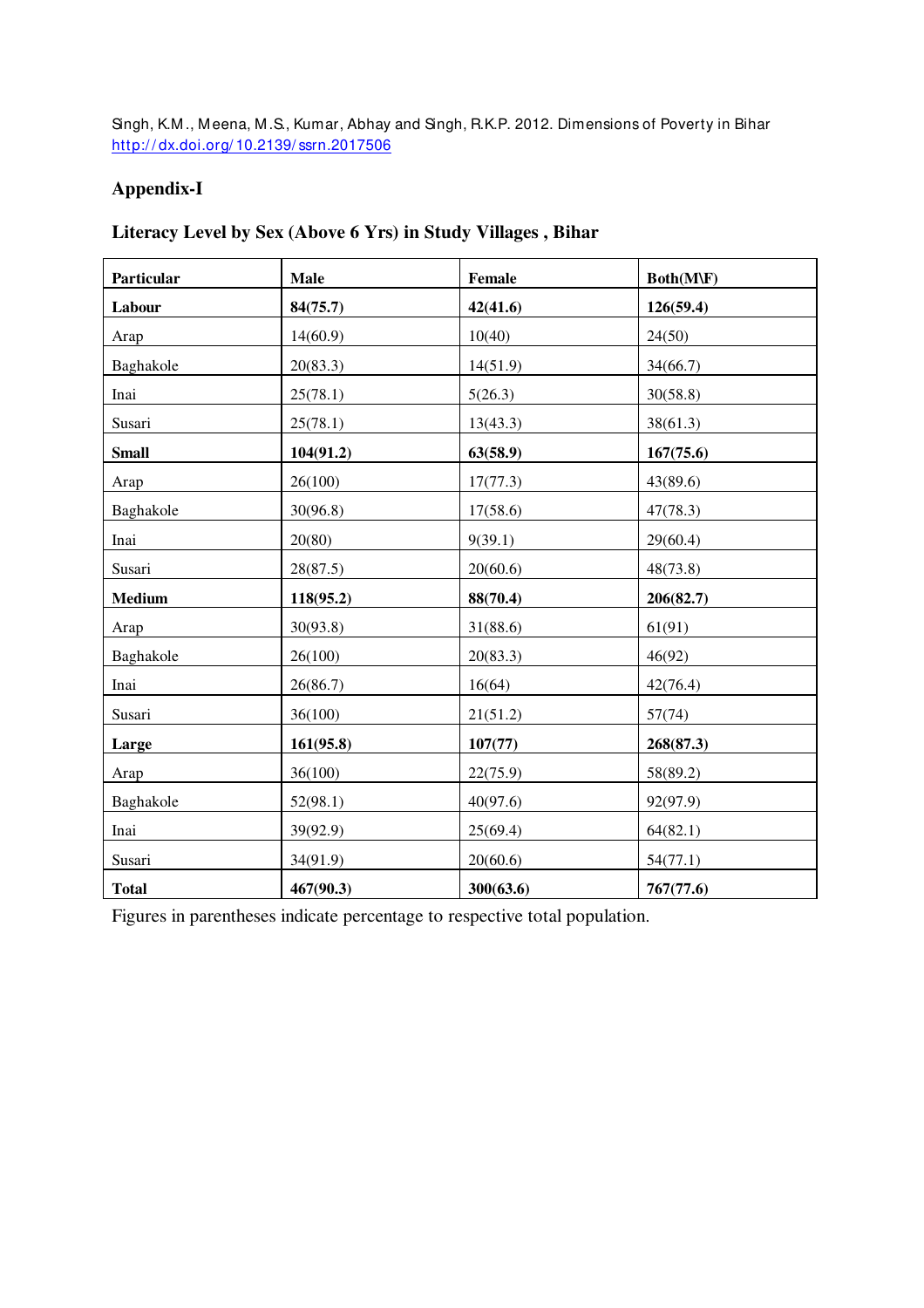### **Appendix—II**

| Particular    | Less than 5  | 5 to 10 Plots | <b>10 to 15 Plots</b> | above 15 Plots | <b>Total</b> |
|---------------|--------------|---------------|-----------------------|----------------|--------------|
|               | <b>Plots</b> |               |                       |                |              |
| Labour        | 8(100)       | 0(0)          | 0(0)                  | 0(0)           | 8(100)       |
| Arap          | Nil          | Nil           | Nil                   | Nil            | Nil          |
| Baghakole     | 3(100)       | 0(0)          | 0(0)                  | 0(0)           | 3(100)       |
| Inai          | 1(100)       | 0(0)          | 0(0)                  | 0(0)           | 1(100)       |
| Susari        | 4(100)       | 0(0)          | 0(0)                  | 0(0)           | 4(100)       |
| <b>Small</b>  | 15(38)       | 24(60)        | 1(3)                  | 0(0)           | 40(100)      |
| Arap          | 2(20)        | 7(70)         | 1(10)                 | 0(0)           | 10(100)      |
| Baghakole     | 6(60)        | 4(40)         | 0(0)                  | 0(0)           | 10(100)      |
| Inai          | 1(10)        | 9(90)         | 0(0)                  | 0(0)           | 10(100)      |
| Susari        | 6(60)        | 4(40)         | 0(0)                  | 0(0)           | 10(100)      |
| <b>Medium</b> | 12(30)       | 21(53)        | 7(18)                 | 0(0)           | 40(100)      |
| Arap          | 2(20)        | 4(40)         | 4(40)                 | 0(0)           | 10(100)      |
| Baghakole     | 4(40)        | 6(60)         | 0(0)                  | 0(0)           | 10(100)      |
| Inai          | 3(30)        | 5(50)         | 2(20)                 | 0(0)           | 10(100)      |
| Susari        | 3(30)        | 6(60)         | 1(10)                 | 0(0)           | 10(100)      |
| Large         | 5(13)        | 14(35)        | 17(43)                | 4(10)          | 40(100)      |
| Arap          | 0(0)         | 3(30)         | 3(30)                 | 4(40)          | 10(100)      |
| Baghakole     | 4(40)        | 3(30)         | 3(30)                 | 0(0)           | 10(100)      |
| Inai          | 0(0)         | 2(20)         | 8(80)                 | 0(0)           | 10(100)      |
| Susari        | 1(10)        | 6(60)         | 3(30)                 | 0(0)           | 10(100)      |
| <b>Total</b>  | 40(31)       | 59(46)        | 25(20)                | 4(3)           | 128(100)     |

## **Category-Wise Number of Plots Own by Different Households in Study Villages, Bihar**

Figures in parentheses indicate percentage to respective total population of total no. of plots.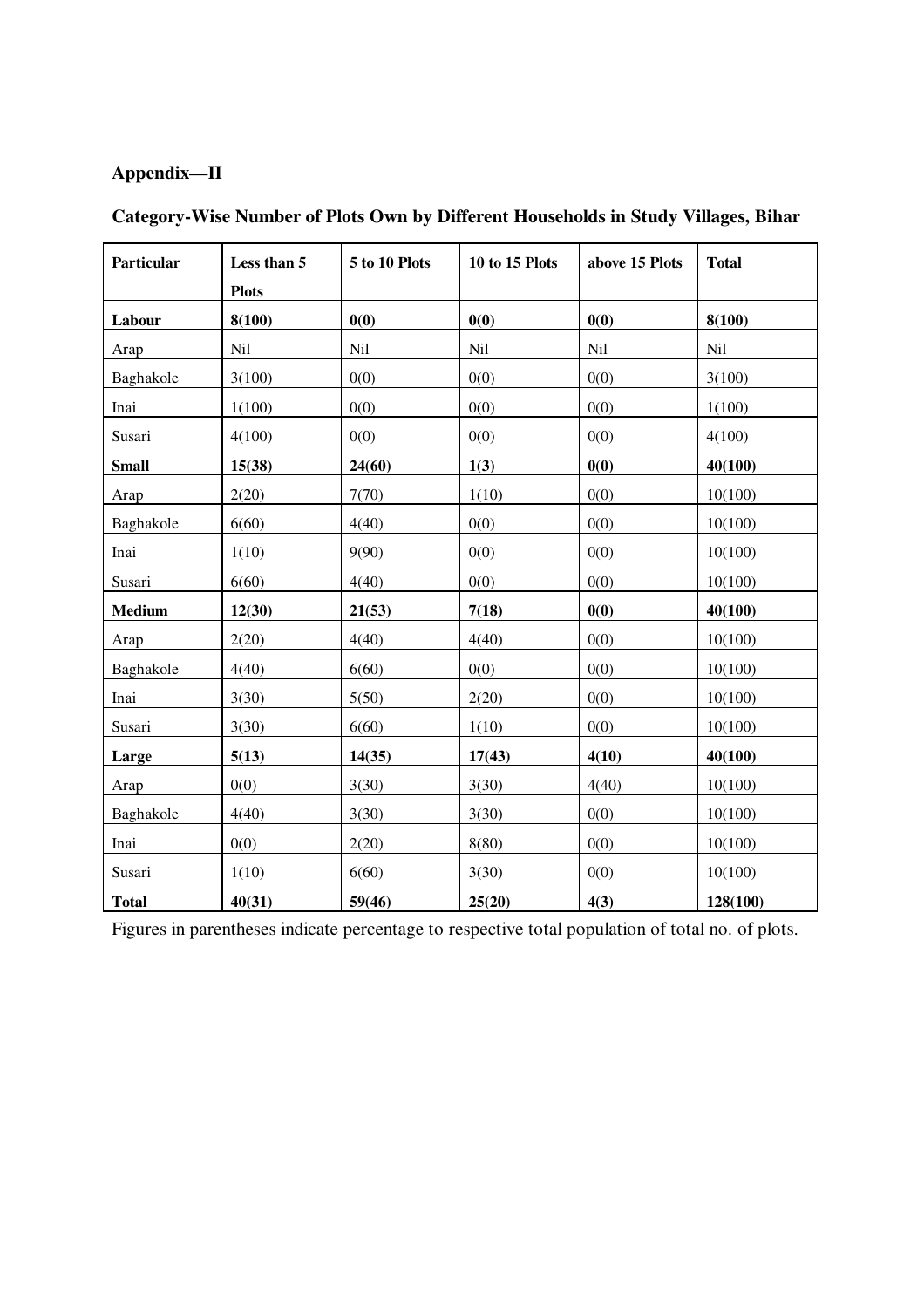## **Appendix – III**

| Particular       | of Land of total<br>area | Per<br>Household(acre) | Per Capita(acre) | Total land (acre) |
|------------------|--------------------------|------------------------|------------------|-------------------|
| Arap             | 115.1(100)               | 2.88                   | 0.5              | 115.1             |
| Labour           | $\mathbf{0}$             | $\mathbf{0}$           | $\boldsymbol{0}$ | $\mathbf{0}$      |
| Small            | 10.64(9.24)              | 1.06                   | 0.22             | 10.64             |
| Medium           | 25.78(22.4)              | 2.58                   | 0.38             | 25.78             |
| Large            | 78.68(68.36)             | 7.87                   | 1.21             | 78.68             |
| <b>Baghakole</b> | 153.38(100)              | 3.83                   | 0.6              | 153.38            |
| Labour           | 1.5(0.98)                | 0.15                   | 0.03             | 1.5               |
| Small            | 15.83(10.32)             | 1.58                   | 0.26             | 15.83             |
| Medium           | 35.04(22.85)             | 3.5                    | 0.7              | 35.04             |
| Large            | 101.01(65.86)            | 10.1                   | 1.07             | 101.01            |
| Inai             | 62.19(100)               | 1.55                   | 0.27             | 62.19             |
| Labour           | 0.4(0.64)                | 0.04                   | 0.01             | 0.4               |
| Small            | 7.65(12.3)               | 0.77                   | 0.16             | 7.65              |
| Medium           | 11.74(18.88)             | 1.17                   | 0.21             | 11.74             |
| Large            | 42.4(68.18)              | 4.24                   | 0.54             | 42.4              |
| <b>Susari</b>    | 82.9(100)                | 2.07                   | 0.3              | 82.9              |
| Labour           | 1.5(1.81)                | 0.15                   | $0.02\,$         | 1.5               |
| Small            | 1.5(1.81)                | 0.88                   | 0.14             | 8.8               |
| Medium           | 15.75(19)                | 1.58                   | 0.2              | 15.75             |
| Large            | 56.85(68.58)             | 5.69                   | 0.81             | 56.85             |

## **Size of landholding among different categories of household, Bihar**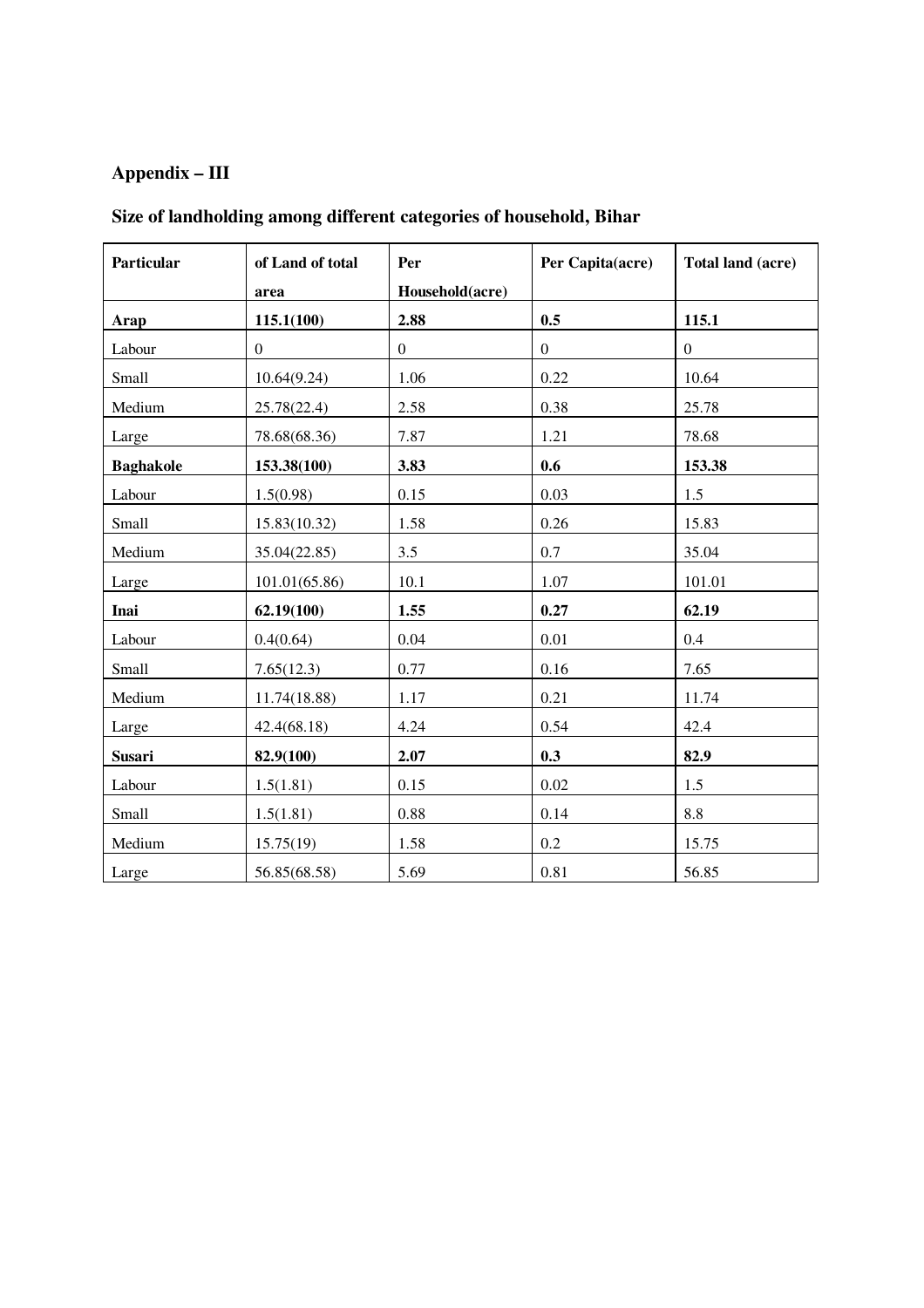## **Appendix – IV**

| Particular    | Less than 5  | 5 to 10 Plots | <b>10 to 15 Plots</b> | above 15 Plots | <b>Total</b> |
|---------------|--------------|---------------|-----------------------|----------------|--------------|
|               | <b>Plots</b> |               |                       |                |              |
| Labour        | 8(100)       | 0(0)          | 0(0)                  | 0(0)           | 8(100)       |
| Arap          | Nil          | Nil           | Nil                   | Nil            | Nil          |
| Baghakole     | 3(100)       | 0(0)          | 0(0)                  | 0(0)           | 3(100)       |
| Inai          | 1(100)       | 0(0)          | 0(0)                  | 0(0)           | 1(100)       |
| Susari        | 4(100)       | 0(0)          | 0(0)                  | 0(0)           | 4(100)       |
| <b>Small</b>  | 15(38)       | 24(60)        | 1(3)                  | 0(0)           | 40(100)      |
| Arap          | 2(20)        | 7(70)         | 1(10)                 | 0(0)           | 10(100)      |
| Baghakole     | 6(60)        | 4(40)         | 0(0)                  | 0(0)           | 10(100)      |
| Inai          | 1(10)        | 9(90)         | 0(0)                  | 0(0)           | 10(100)      |
| Susari        | 6(60)        | 4(40)         | 0(0)                  | 0(0)           | 10(100)      |
| <b>Medium</b> | 12(30)       | 21(53)        | 7(18)                 | 0(0)           | 40(100)      |
| Arap          | 2(20)        | 4(40)         | 4(40)                 | 0(0)           | 10(100)      |
| Baghakole     | 4(40)        | 6(60)         | 0(0)                  | 0(0)           | 10(100)      |
| Inai          | 3(30)        | 5(50)         | 2(20)                 | 0(0)           | 10(100)      |
| Susari        | 3(30)        | 6(60)         | 1(10)                 | 0(0)           | 10(100)      |
| Large         | 5(13)        | 14(35)        | 17(43)                | 4(10)          | 40(100)      |
| Arap          | 0(0)         | 3(30)         | 3(30)                 | 4(40)          | 10(100)      |
| Baghakole     | 4(40)        | 3(30)         | 3(30)                 | 0(0)           | 10(100)      |
| Inai          | 0(0)         | 2(20)         | 8(80)                 | 0(0)           | 10(100)      |
| Susari        | 1(10)        | 6(60)         | 3(30)                 | 0(0)           | 10(100)      |
| <b>Total</b>  | 40(31)       | 59(46)        | 25(20)                | 4(3)           | 128(100)     |

## **Category-Wise Number of Plots Own by Different Households in Study Villages, Bihar**

Figures in parentheses indicate percentage to respective total population of total no. of plots.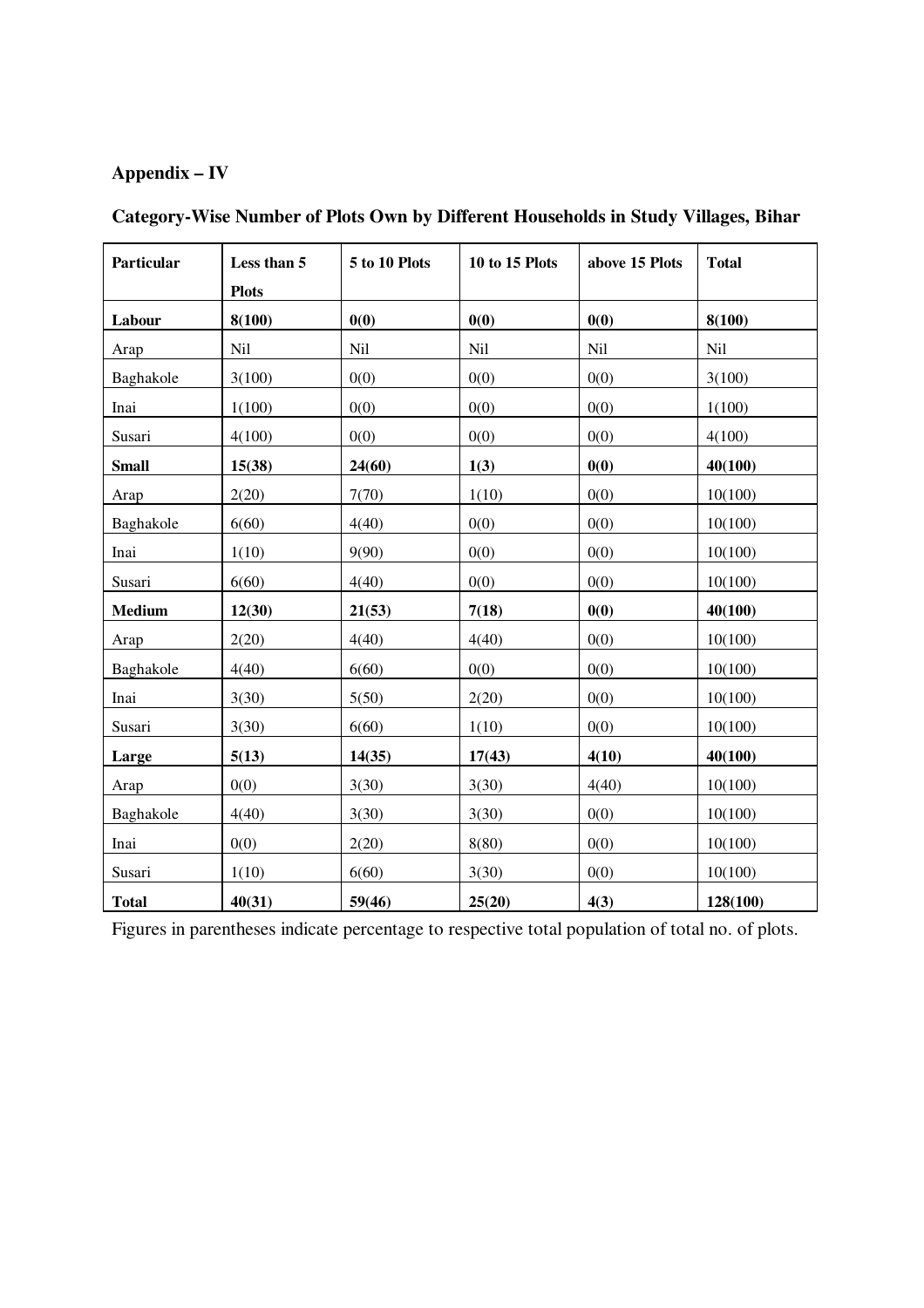## **Appendix – V**

| Particular    |              | <b>Cattle</b>     |                |          | Goat    | <b>Others</b> |
|---------------|--------------|-------------------|----------------|----------|---------|---------------|
|               |              | <b>Cow</b>        | <b>Bullock</b> |          |         |               |
|               | local/Improv | <b>Cross-Bred</b> |                |          |         |               |
|               | ed           |                   |                |          |         |               |
| Labour        | 6(15)        | 3(7.5)            | 0(0)           | 7(17.5)  | 10(25)  | 1(2.5)        |
| Arap          | 3(30)        | 2(20)             | 0(0)           | 0(0)     | 1(10)   | 0(0)          |
| Baghakole     | 0(0)         | 1(10)             | 0(0)           | 5(50)    | 8(80)   | 1(10)         |
| Inai          | 2(20)        | 0(0)              | 0(0)           | 2(20)    | 0(0)    | 0(0)          |
| Susari        | 1(10)        | 0(0)              | 0(0)           | 0(0)     | 1(10)   | 0(0)          |
| <b>Small</b>  | 17(42.5)     | 2(5)              | 5(12.5)        | 14(35)   | 0(0)    | 0(0)          |
| Arap          | 5(50)        | 0(0)              | 0(0)           | 2(20)    | 0(0)    | 0(0)          |
| Baghakole     | 5(50)        | 2(20)             | 0(0)           | 7(70)    | 0(0)    | 0(0)          |
| Inai          | 3(30)        | 0(0)              | 5(50)          | 1(10)    | 0(0)    | 0(0)          |
| Susari        | 4(40)        | 0(0)              | 0(0)           | 4(40)    | 0(0)    | 0(0)          |
| <b>Medium</b> | 18(45)       | 11(27.5)          | 5(12.5)        | 6(15)    | 0(0)    | 0(0)          |
| Arap          | 8(80)        | 7(70)             | 1(10)          | 0(0)     | 0(0)    | 0(0)          |
| Baghakole     | 5(50)        | 4(40)             | 0(0)           | 1(10)    | 0(0)    | 0(0)          |
| Inai          | 4(40)        | 0(0)              | 1(10)          | 2(20)    | 0(0)    | 0(0)          |
| Susari        | 1(10)        | 0(0)              | 3(30)          | 3(30)    | 0(0)    | 0(0)          |
| Large         | 22(55)       | 14(35)            | 7(17.5)        | 13(32.5) | 1(2.5)  | 0(0)          |
| Arap          | 7(70)        | 7(70)             | 0(0)           | 4(40)    | 0(0)    | 0(0)          |
| Baghakole     | 6(60)        | 6(60)             | 0(0)           | 0(0)     | 0(0)    | 0(0)          |
| Inai          | 5(50)        | 1(10)             | 5(50)          | 2(20)    | 1(10)   | 0(0)          |
| Susari        | 4(40)        | 0(0)              | 2(20)          | 7(70)    | 0(0)    | 0(0)          |
| <b>Total</b>  | 63(39.4)     | 30(18.8)          | 17(10.6)       | 40(25)   | 11(6.9) | 1(0.6)        |

## **Category-Wise Different Livestock Own By Households in Study Villages , Bihar**

Figures in parentheses indicate percentage to respective total no. of households.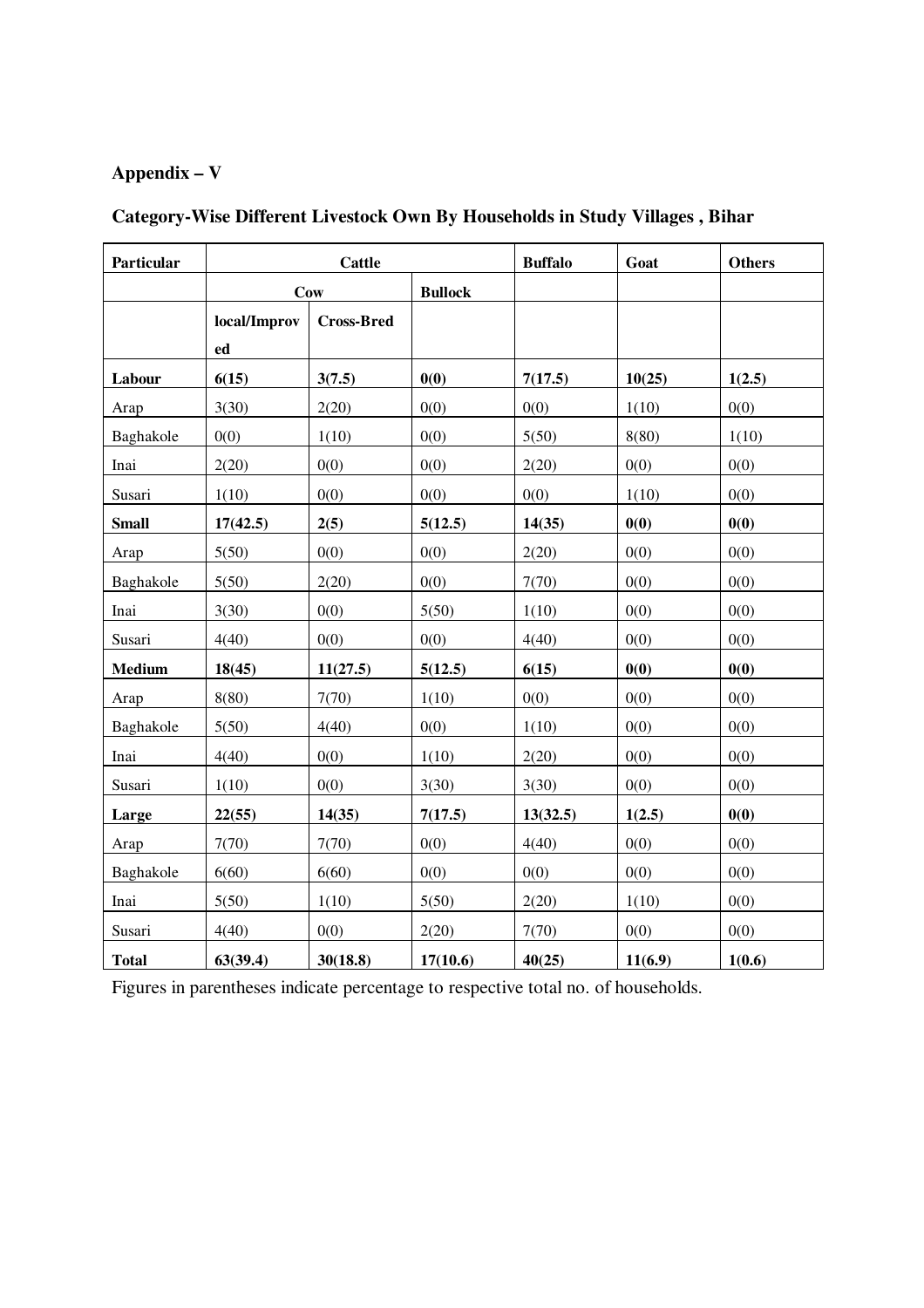## **Appendix – VI**

| Particular   |                  | <b>Cattle</b><br><b>Buffalo</b> |                  |                  | Goat             | <b>Others</b>           |
|--------------|------------------|---------------------------------|------------------|------------------|------------------|-------------------------|
|              |                  | <b>Cow</b>                      | <b>Bullock</b>   |                  |                  |                         |
|              | local/Impro      | <b>Cross-Bred</b>               |                  |                  |                  |                         |
|              | ved              |                                 |                  |                  |                  |                         |
| Labour       | 15               | $\bf{8}$                        | $\bf{0}$         | 23               | 30               | $\overline{\mathbf{3}}$ |
| Arap         | 30               | 20                              | $\boldsymbol{0}$ | $\boldsymbol{0}$ | 10               | 10                      |
| Baghakole    | $\boldsymbol{0}$ | 10                              | $\mathbf{0}$     | 70               | 100              | $\boldsymbol{0}$        |
| Inai         | 20               | $\boldsymbol{0}$                | $\boldsymbol{0}$ | 20               | $\boldsymbol{0}$ | $\boldsymbol{0}$        |
| Susari       | 10               | $\boldsymbol{0}$                | $\boldsymbol{0}$ | $\boldsymbol{0}$ | 10               | $\boldsymbol{0}$        |
| <b>Small</b> | 68               | 8                               | 15               | 50               | $\bf{0}$         | $\bf{0}$                |
| Arap         | 100              | $\boldsymbol{0}$                | $\boldsymbol{0}$ | 40               | $\boldsymbol{0}$ | $\boldsymbol{0}$        |
| Baghakole    | 70               | 30                              | $\overline{0}$   | 100              | $\overline{0}$   | $\mathbf{0}$            |
| Inai         | 40               | $\boldsymbol{0}$                | 60               | 10               | $\boldsymbol{0}$ | $\boldsymbol{0}$        |
| Susari       | 60               | $\boldsymbol{0}$                | $\mathbf{0}$     | 50               | $\boldsymbol{0}$ | $\boldsymbol{0}$        |
| Medium       | 73               | 43                              | 10               | 30               | $\bf{0}$         | $\bf{0}$                |
| Arap         | 110              | 120                             | $\mathbf{0}$     | $\boldsymbol{0}$ | $\overline{0}$   | $\boldsymbol{0}$        |
| Baghakole    | 100              | 50                              | $\mathbf{0}$     | $10\,$           | $\boldsymbol{0}$ | $\boldsymbol{0}$        |
| Inai         | 50               | $\boldsymbol{0}$                | $10\,$           | 20               | $\boldsymbol{0}$ | $\boldsymbol{0}$        |
| Susari       | 30               | $\boldsymbol{0}$                | 30               | 90               | $\boldsymbol{0}$ | $\boldsymbol{0}$        |
| Large        | 98               | 70                              | 20               | 50               | $\mathbf{3}$     | $\bf{0}$                |
| Arap         | 120              | 120                             | $\boldsymbol{0}$ | 60               | $\boldsymbol{0}$ | $\boldsymbol{0}$        |
| Baghakole    | 140              | 150                             | $\overline{0}$   | $\boldsymbol{0}$ | $\boldsymbol{0}$ | $\boldsymbol{0}$        |
| Inai         | 60               | $10\,$                          | 50               | 30               | 10               | $\boldsymbol{0}$        |
| Susari       | 70               | $\boldsymbol{0}$                | 30               | 110              | $\boldsymbol{0}$ | $\boldsymbol{0}$        |
| <b>Total</b> | 63               | 32                              | 11               | 38               | $\bf{8}$         | $\mathbf{1}$            |

## **Category-Wise Population of Livestock Per 100 Households in Study Villages , Bihar**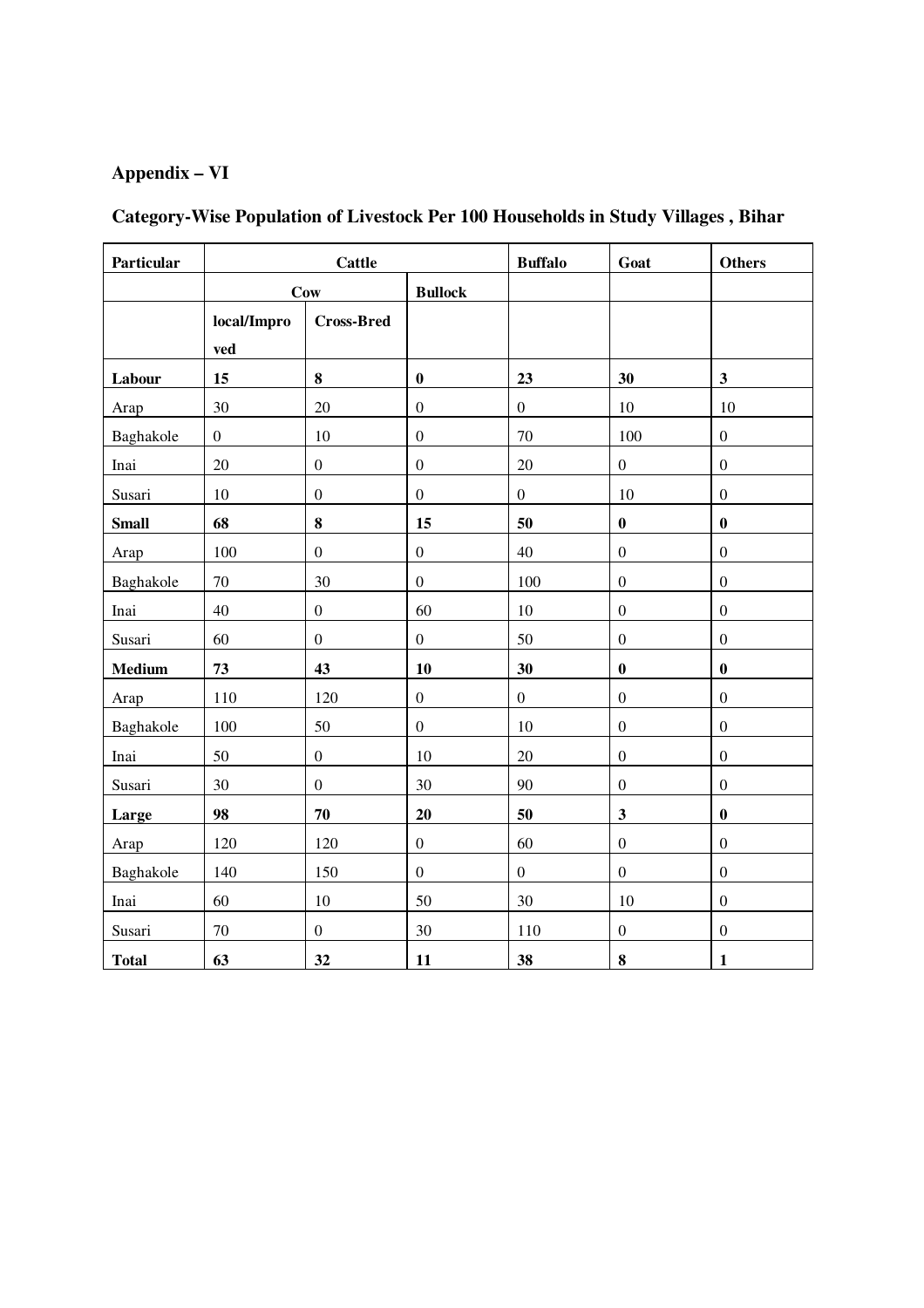## **Appendix – VII**

## **Category-Wise Incidence of Migration of Male Members of Households in Villages Under Study , Bihar**

| Particulars |                  | General          |                  |                  |                  |  |  |  |
|-------------|------------------|------------------|------------------|------------------|------------------|--|--|--|
|             | Arap             | Baghakole        | Inai             | Susari           | Total            |  |  |  |
| Labour      | $\boldsymbol{0}$ | $\mathbf{0}$     | $\mathbf{0}$     | 11(61.11)        | 11(61.11)        |  |  |  |
| Small       | 3(27.27)         | 7(36.84)         | $\mathbf{0}$     | 9(47.37)         | 19(38.78)        |  |  |  |
| Medium      | 8(32)            | 5(19.23)         | $\mathbf{0}$     | 14(63.64)        | 27(36.99)        |  |  |  |
| Large       | 7(23.33)         | 25(47.17)        | $\mathbf{0}$     | 8(44.44)         | 40(39.6)         |  |  |  |
| Total       | 18(27.27)        | 37(37.76)        | $\boldsymbol{0}$ | 42(54.55)        | 97(40.25)        |  |  |  |
|             |                  |                  |                  |                  |                  |  |  |  |
| Particulars |                  | OBC              |                  |                  |                  |  |  |  |
|             | Arap             | Baghakole        | Inai             | Susari           | Total            |  |  |  |
| Labour      | 4(36.36)         | 4(33.33)         | 2(33.33)         | 6(46.15)         | 16(38.1)         |  |  |  |
| Small       | 8(53.33)         | 5(41.67)         | 5(20)            | 1(10)            | 19(30.65)        |  |  |  |
| Medium      | 4(57.14)         | $\boldsymbol{0}$ | 11(36.67)        | 10(71.43)        | 25(49.02)        |  |  |  |
| Large       | 3(50)            | $\boldsymbol{0}$ | 13(30.95)        | 3(15.79)         | 19(28.36)        |  |  |  |
| Total       | 19(48.72)        | 9(37.5)          | 31(30.1)         | 20(35.71)        | 79(35.59)        |  |  |  |
|             |                  |                  |                  |                  |                  |  |  |  |
| Particulars |                  |                  | <b>SC\ST</b>     |                  |                  |  |  |  |
|             | Arap             | Baghakole        | Inai             | Susari           | Total            |  |  |  |
| Labour      | 0(0)             | 0(0)             | 2(7.69)          | 0(0)             | 2(3.92)          |  |  |  |
| Small       | $\boldsymbol{0}$ | $\boldsymbol{0}$ | $\mathbf{0}$     | 2(66.67)         | 2(66.67)         |  |  |  |
| Medium      | $\boldsymbol{0}$ | $\mathbf{0}$     | $\boldsymbol{0}$ | $\boldsymbol{0}$ | $\mathbf{0}$     |  |  |  |
| Large       | $\boldsymbol{0}$ | $\boldsymbol{0}$ | $\mathbf{0}$     | $\boldsymbol{0}$ | $\boldsymbol{0}$ |  |  |  |
| Total       | 0(0)             | 0(0)             | 2(7.69)          | 2(50)            | 4(7.41)          |  |  |  |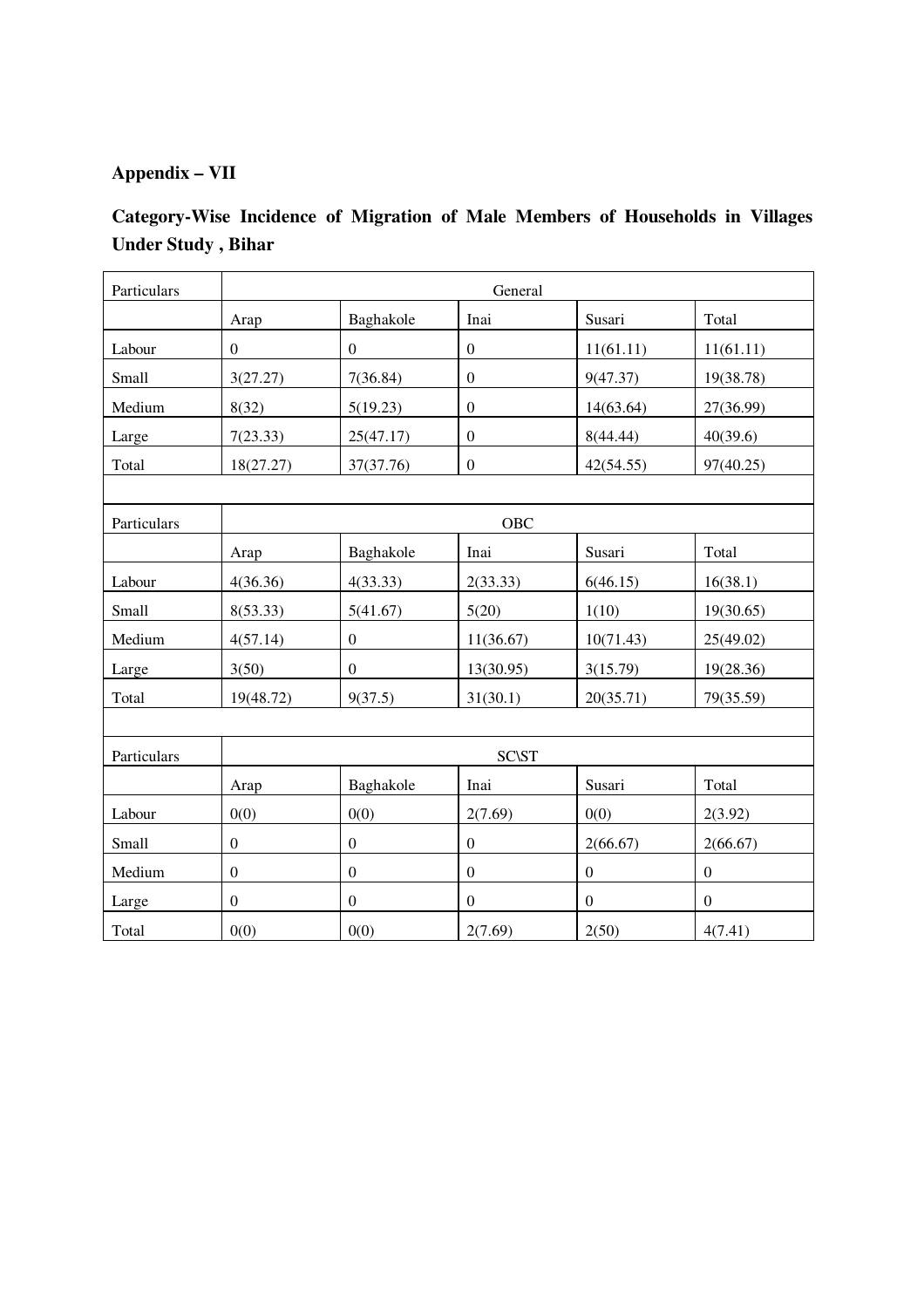## **Appendix – VIII**

## **Category-Wise Extent of Migration of Households in Villages Under Study , Bihar**

| <b>Particulars</b> |                  |                  | General          |                  |                  |  |  |  |
|--------------------|------------------|------------------|------------------|------------------|------------------|--|--|--|
|                    | Arap             | <b>Baghakole</b> | Inai             | Susari           | <b>Total</b>     |  |  |  |
| Labour             | $\boldsymbol{0}$ | $\boldsymbol{0}$ | $\boldsymbol{0}$ | 4(100)           | 4(100)           |  |  |  |
| Small              | 2(50)            | 4(57.14)         | $\boldsymbol{0}$ | 4(100)           | 10(66.67)        |  |  |  |
| Medium             | 5(62.5)          | 3(30)            | $\boldsymbol{0}$ | 5(71.43)         | 13(52)           |  |  |  |
| Large              | 4(44.44)         | 6(60)            | $\boldsymbol{0}$ | 4(100)           | 14(60.87)        |  |  |  |
| Total              | 11(52.38)        | 13(48.15)        | $\boldsymbol{0}$ | 17(89.47)        | 41(61.19)        |  |  |  |
|                    |                  |                  |                  |                  |                  |  |  |  |
|                    |                  | <b>OBC</b>       |                  |                  |                  |  |  |  |
|                    | Arap             | <b>Baghakole</b> | Inai             | Susari           | <b>Total</b>     |  |  |  |
| Labour             | 2(50)            | 3(75)            | 2(66.67)         | 5(100)           | 12(75)           |  |  |  |
| Small              | 5(83.33)         | 2(66.67)         | 5(50)            | 1(20)            | 13(54.17)        |  |  |  |
| Medium             | 2(100)           | $\boldsymbol{0}$ | 7(70)            | 3(100)           | 12(80)           |  |  |  |
| Large              | 1(100)           | $\boldsymbol{0}$ | 4(40)            | 2(33.33)         | 7(41.18)         |  |  |  |
| Total              | 10(76.92)        | 5(71.43)         | 18(54.55)        | 11(57.89)        | 44(61.11)        |  |  |  |
|                    |                  |                  |                  |                  |                  |  |  |  |
|                    |                  |                  | <b>SC\ST</b>     |                  |                  |  |  |  |
|                    | Arap             | <b>Baghakole</b> | Inai             | <b>Susari</b>    | <b>Total</b>     |  |  |  |
| Labour             | 0(0)             | 0(0)             | 2(28.57)         | 0(0)             | 2(10)            |  |  |  |
| Small              | $\boldsymbol{0}$ | $\boldsymbol{0}$ | $\boldsymbol{0}$ | 1(100)           | 1(100)           |  |  |  |
| Medium             | $\overline{0}$   | $\boldsymbol{0}$ | $\overline{0}$   | $\boldsymbol{0}$ | $\boldsymbol{0}$ |  |  |  |
| Large              | $\boldsymbol{0}$ | $\boldsymbol{0}$ | $\boldsymbol{0}$ | $\boldsymbol{0}$ | $\mathbf{0}$     |  |  |  |
| Total              | 0(0)             | 0(0)             | 2(28.57)         | 1(50)            | 3(14.29)         |  |  |  |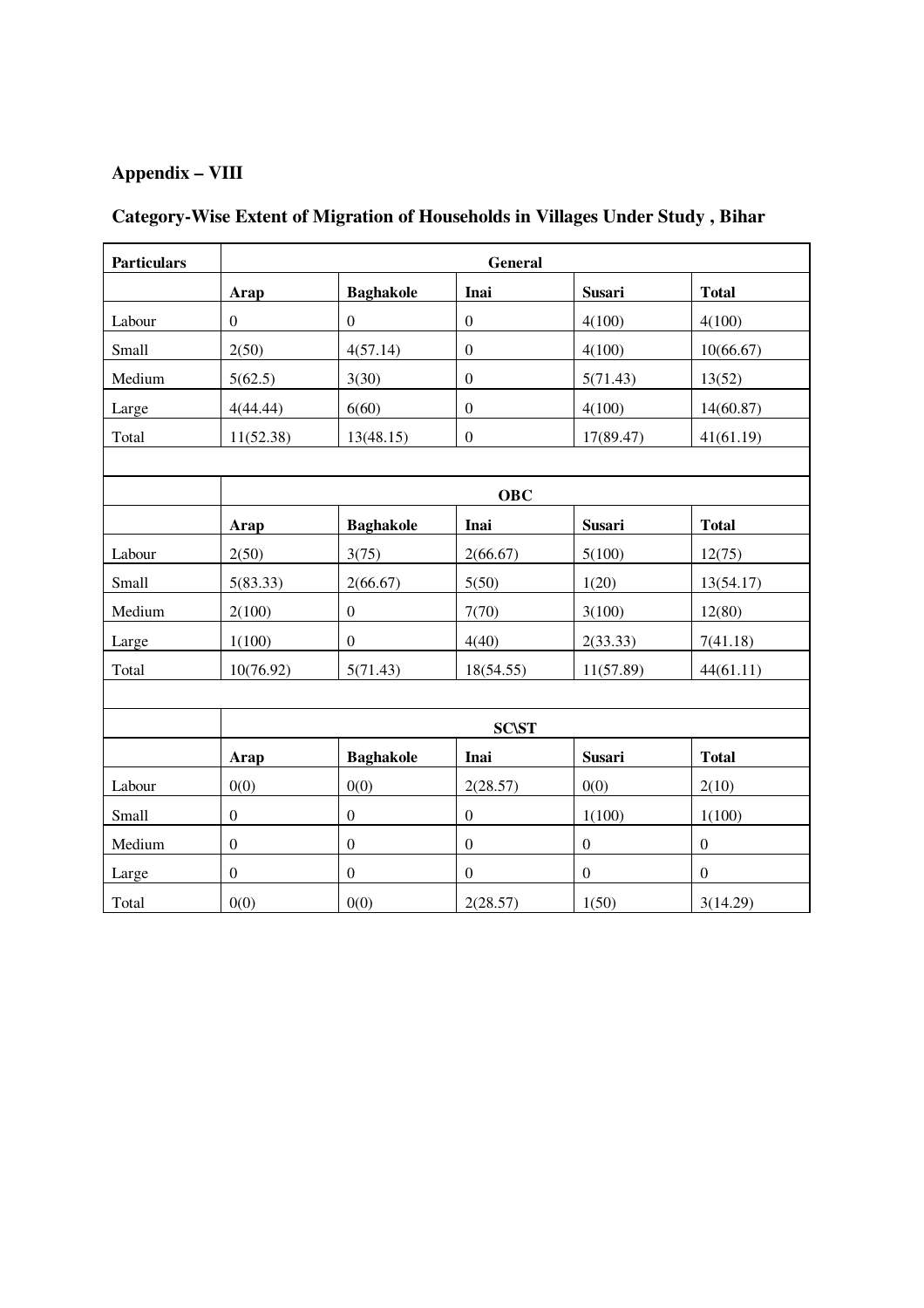## **Appendix – IX**

| Particular    | <b>Total Worker (in number)</b> |
|---------------|---------------------------------|
| Labour        | 74(34.91%)                      |
| Arap          | $16(33.33\%)$                   |
| Baghakole     | 24(47.06%)                      |
| Inai          | 17(33.33%)                      |
| Susari        | 17(27.42%)                      |
| <b>Small</b>  | 73(33.03%)                      |
| Arap          | 18(37.5%)                       |
| Baghakole     | 17(28.33%)                      |
| Inai          | 17(35.42%)                      |
| Susari        | 21(32.31%)                      |
| <b>Medium</b> | 82(32.93%)                      |
| Arap          | 23(34.33%)                      |
| Baghakole     | 14(28%)                         |
| Inai          | 22(40%)                         |
| Susari        | 23(29.87%)                      |
| Large         | $103(33.55\%)$                  |
| Arap          | 24(36.92%)                      |
| Baghakole     | 28(29.79%)                      |
| Inai          | 26(33.33%)                      |
| Susari        | 25(35.71%)                      |
| <b>Total</b>  | 332(33.57%)                     |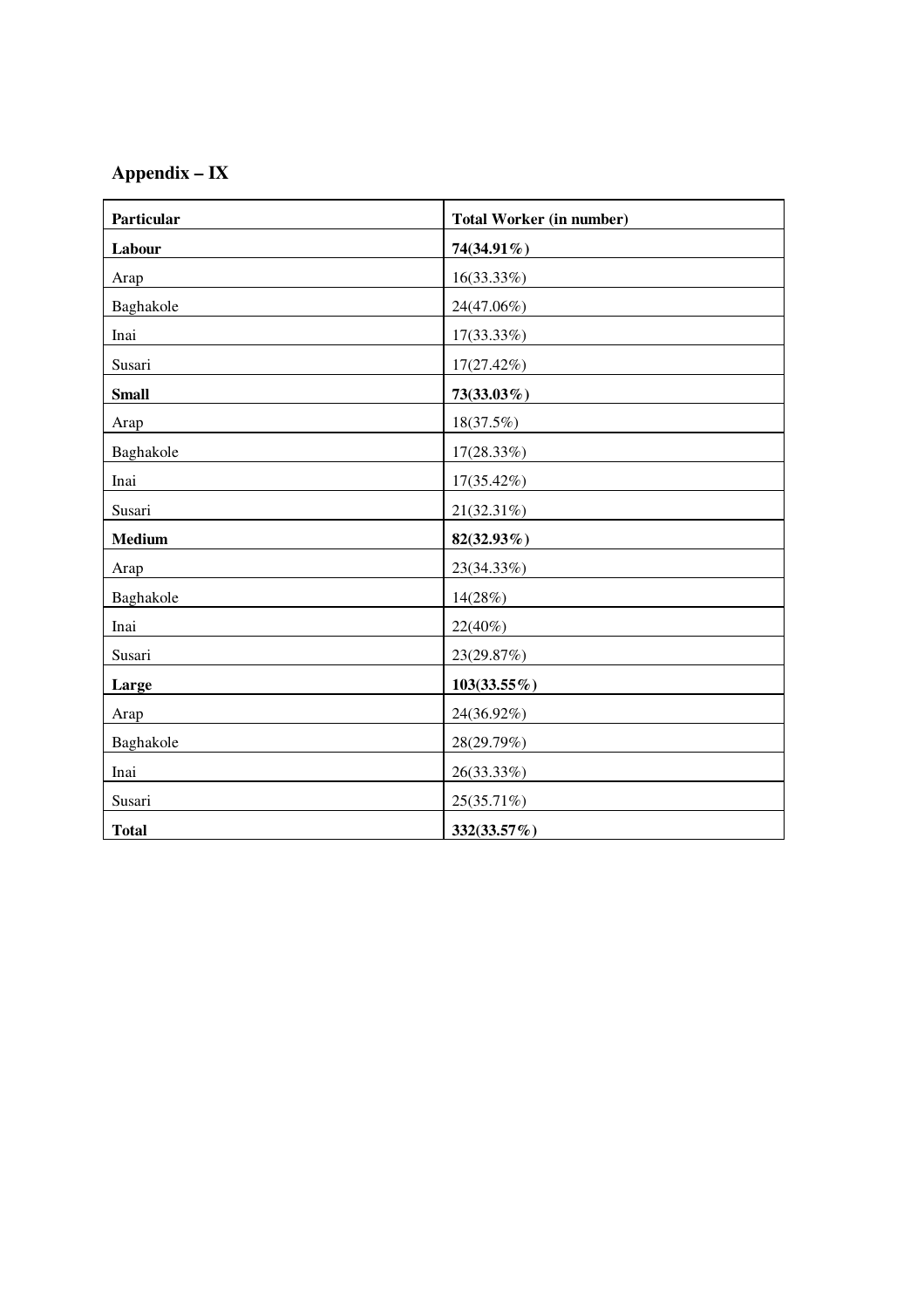## **Appendix – X**

| Particular    | <b>Non Farming</b> | <b>Farming</b> | <b>Farm Labour</b> | <b>Total Worker</b> |
|---------------|--------------------|----------------|--------------------|---------------------|
| Labour        | 61(82)             | 2(3)           | 11(15)             | 74(100)             |
| Arap          | 15(94)             | 1(6)           | 0(0)               | 16(100)             |
| Baghakole     | 15(63)             | 0(0)           | 9(38)              | 24(100)             |
| Inai          | 15(88)             | 0(0)           | 2(12)              | 17(100)             |
| Susari        | 16(94)             | 1(6)           | 0(0)               | 17(100)             |
| <b>Small</b>  | 45(62)             | 27(37)         | 1(1)               | 73(100)             |
| Arap          | 11(61)             | 7(39)          | 0(0)               | 18(100)             |
| Baghakole     | 10(59)             | 7(41)          | 0(0)               | 17(100)             |
| Inai          | 9(53)              | 7(41)          | 1(6)               | 17(100)             |
| Susari        | 15(71)             | 6(29)          | 0(0)               | 21(100)             |
| <b>Medium</b> | 44(54)             | 37(45)         | 1(1)               | 82(100)             |
| Arap          | 11(48)             | 12(52)         | 0(0)               | 23(100)             |
| Baghakole     | 6(43)              | 8(57)          | 0(0)               | 14(100)             |
| Inai          | 13(59)             | 9(41)          | 0(0)               | 22(100)             |
| Susari        | 14(61)             | 8(35)          | 1(4)               | 23(100)             |
| Large         | 50(49)             | 53(51)         | 0(0)               | 103(100)            |
| Arap          | 10(42)             | 14(58)         | 0(0)               | 24(100)             |
| Baghakole     | 16(57)             | 12(43)         | 0(0)               | 28(100)             |
| Inai          | 13(50)             | 13(50)         | 0(0)               | 26(100)             |
| Susari        | 11(44)             | 14(56)         | 0(0)               | 25(100)             |
| <b>Total</b>  | 200(60)            | 119(36)        | 13(4)              | 332(100)            |

Figures in parentheses indicate percentage to respective total population of total worker.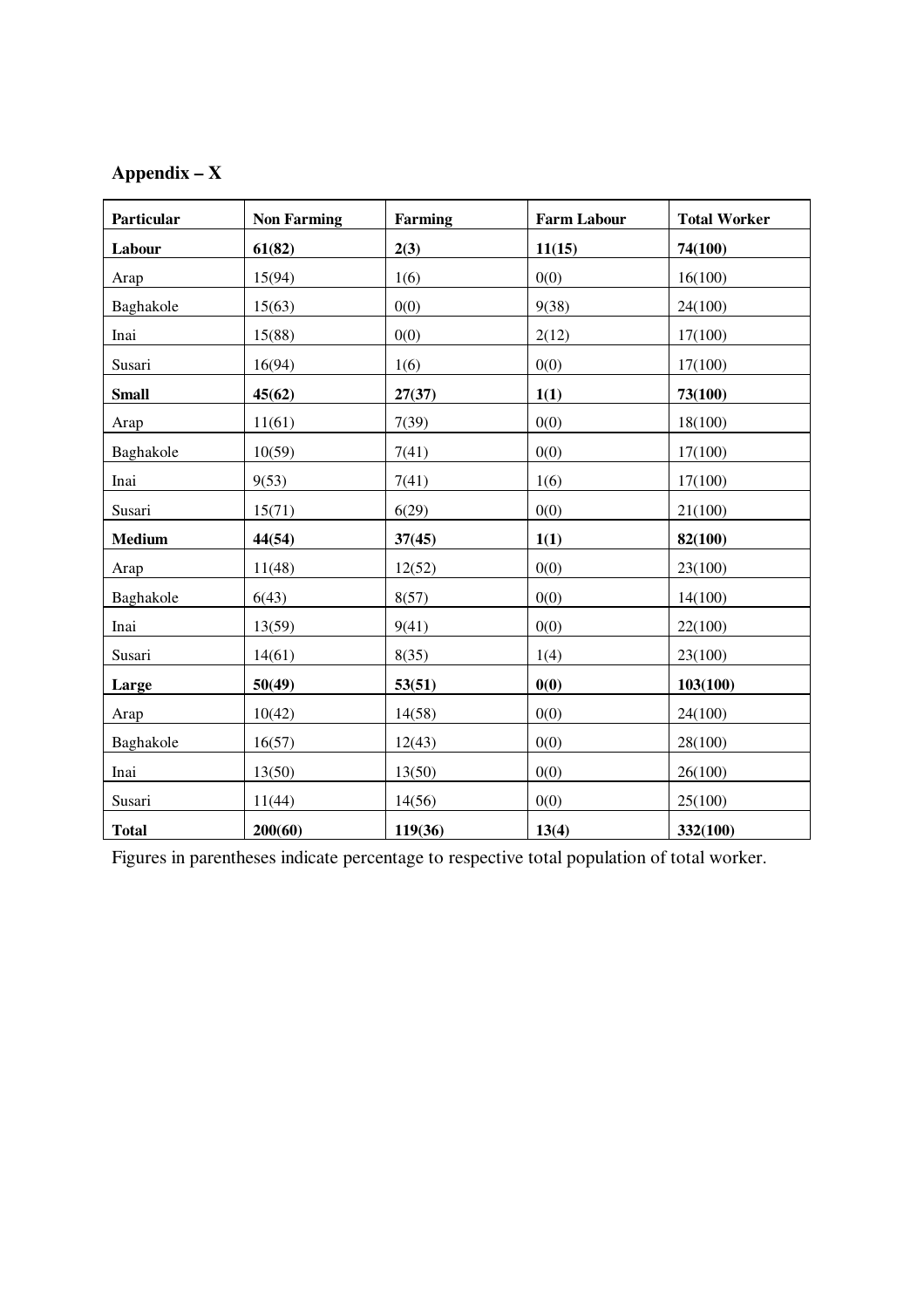### **Appendix –XI**

| Labour | 4725   | 2570  | 296.95  | 281.85   | 7873.8    |
|--------|--------|-------|---------|----------|-----------|
| Small  | 89532  | 7030  | 667.5   | 1473.01  | 98702.51  |
| Medium | 136140 | 10230 | 569.4   | 3763.31  | 150702.71 |
| Large  | 189410 | 16000 | 995.3   | 10180.82 | 216586.12 |
| Total  | 419807 | 35830 | 2529.15 | 15698.99 | 473865.14 |

## **Per Household Assets Owned by Households(in 1000 Rs) in Bihar**

### **Appendix –XII**

## **Different Categories of Assets hold by Households(in 1000 Rs) in Villages of Bihar**

| Particular    | Land         | <b>Building</b> | Livestock | <b>Others</b> | <b>Total</b> |
|---------------|--------------|-----------------|-----------|---------------|--------------|
| Labour        |              |                 |           |               |              |
| Arap          | $\mathbf{0}$ | 1023            | 50.5      | 90.3          | 1163.8       |
| Baghakole     | 1725         | 645             | 212.15    | 95.13         | 2677.28      |
| Inai          | 1600         | 518             | 26        | 56.32         | 2200.32      |
| Susari        | 1400         | 384             | 8.3       | 40.1          | 1832.4       |
| <b>Small</b>  |              |                 |           |               |              |
| Arap          | 37374        | 1290            | 123       | 540.63        | 39327.63     |
| Baghakole     | 14581        | 2780            | 334       | 633.33        | 18328.33     |
| Inai          | 25477        | 1340            | 118       | 156.94        | 27091.94     |
| Susari        | 12100        | 1620            | 92.5      | 142.11        | 13954.61     |
| <b>Medium</b> |              |                 |           |               |              |
| Arap          | 66850        | 2470            | 260       | 2193.13       | 71773.13     |
| Baghakole     | 21740        | 3475            | 170.1     | 1093.7        | 26478.8      |
| Inai          | 29350        | 1280            | 30.3      | 183.73        | 30844.03     |
| Susari        | 18200        | 3005            | 109       | 292.75        | 21606.75     |
| Large         |              |                 |           |               |              |
| Arap          | 85510        | 5300            | 153       | 5188.8        | 96151.8      |
| Baghakole     | 32290        | 4700            | 469       | 2571.65       | 40030.65     |
| Inai          | 46040        | 3400            | 198       | 1011.1        | 50649.1      |
| Susari        | 25570        | 2600            | 175.3     | 1409.27       | 29754.57     |